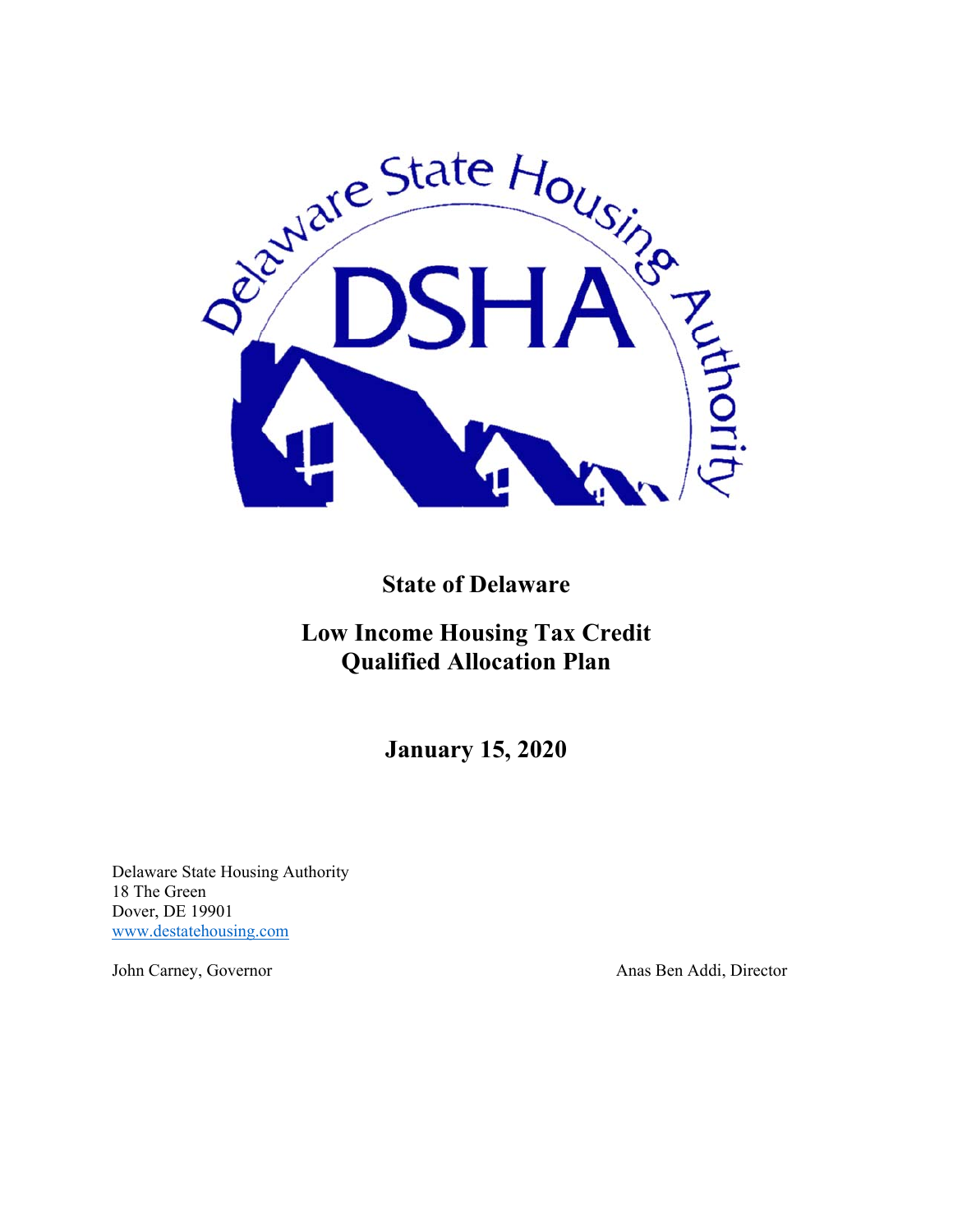# Contents

| DEVELOPMENT CHARACTERISTICS |         |  |
|-----------------------------|---------|--|
| <b>COMMUNITY IMPACT</b>     |         |  |
| TENANT POPULATIONS SERVED   |         |  |
| <b>USES OF RESOURCES</b>    |         |  |
| DEVELOPMENT TEAM            | 1 of 76 |  |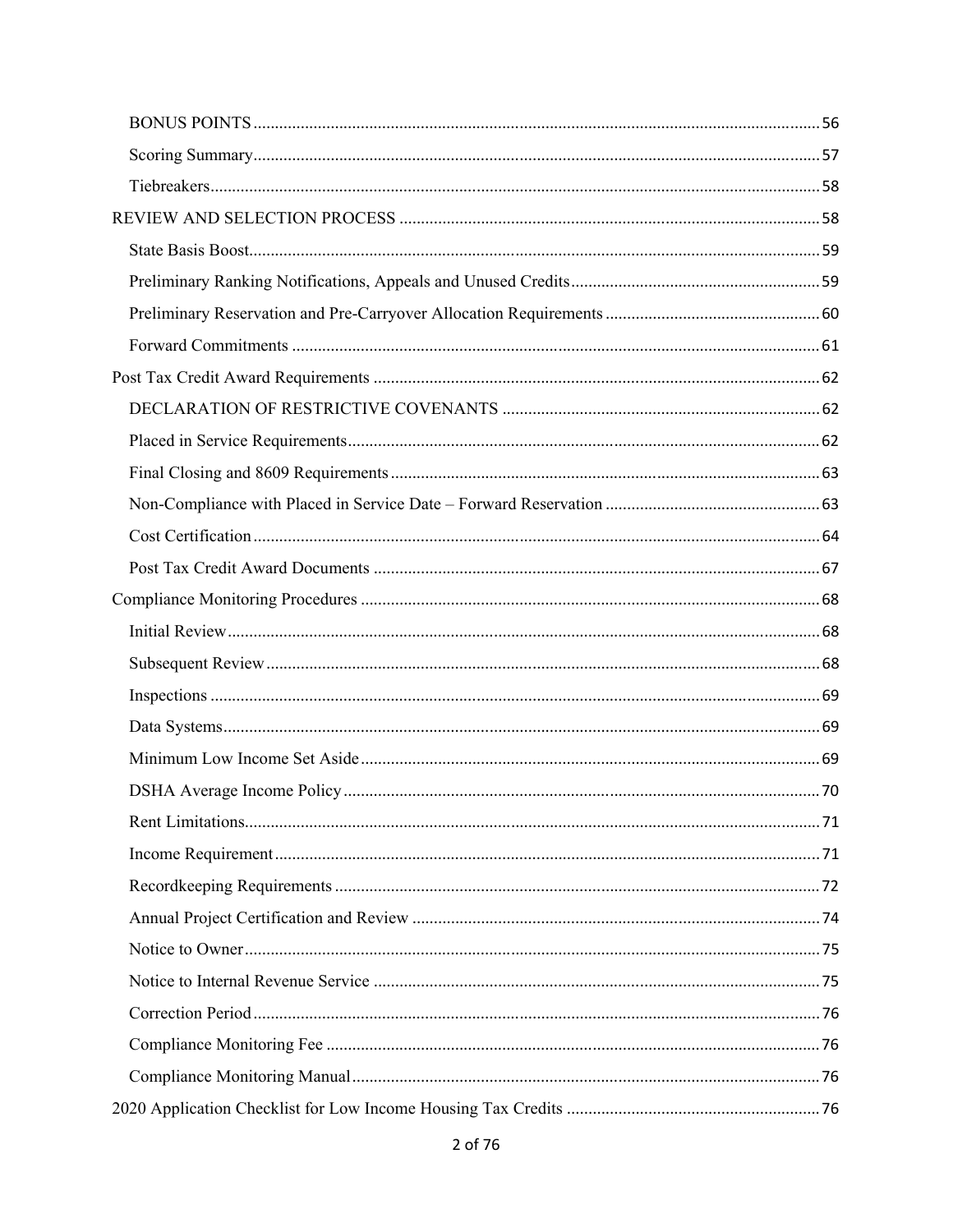#### Introduction

The Federal Low Income Housing Tax Credit (LIHTC) program was established by Section 252 of the Tax Reform Act of 1986 and was codified as Section 42 of the Internal Revenue Code of 1986 as amended (IRC). The Revenue Reconciliation Act of 1989 amended IRC Section 42 by adding Section 42(m) that requires allocating agencies to allocate low-income housing tax credits pursuant to a Qualified Allocation Plan (QAP). The Delaware State Housing Authority (DSHA) is the allocating agency for the State of Delaware. The following QAP represents the standards and procedures used by DSHA to perform its allocation and monitoring responsibilities.

#### Section 42(m) of the IRC states:

For purposes of this paragraph, the term "Qualified Allocation Plan" means any plan:

- i) Which sets forth selection criteria to be used to determine housing priorities of the housing credit agency that is appropriate to local conditions.
- ii) Which also gives preference in allocating housing credit dollar amounts among selected projects to:
	- a) Projects serve the lowest-income tenants;
	- b) Projects serve qualified tenants for the longest periods; and
	- c) Projects which are located in qualified Census tracts…and the development of which contributes to a concerted community revitalization plan.
- iii) Which provides a procedure that the Agency (or an agent or other private contractor of such agency) will follow in monitoring for noncompliance with the provisions of this section and in notifying the Internal Revenue Service of noncompliance with the provisions of this section which such agency becomes aware of and in monitoring for noncompliance with habitability standards through regular site visits.

Certain selection criteria must be used. The selection criteria set forth in a QAP must include:

- a) Project location;
- b) Housing needs characteristics;
- c) Project characteristics, including whether the project includes the use of existing housing as part of a community revitalization plan;
- d) Sponsor characteristics;
- e) Tenant populations with special needs housing;
- f) Public housing waiting lists;
- g) Tenant populations of individuals with children;
- h) Projects intended for eventual tenant ownership;
- i) Energy efficiency; and
- j) Preserving historic character.

The LIHTCs may be claimed annually for ten (10) years by owners of, or investors in, qualified lowincome rental housing. The maximum amount of annual credit is based on the depreciable cost**s** of development, the number of qualified low-income units, the credit percentage rate, and the amount needed to make the development viable. The annual credit amount is determined at the time of final allocation and remains constant for the entire ten (10)-year period.

Eligible developments include new construction, substantial rehabilitation and acquisition, (if a substantial rehabilitation is being undertaken).The maximum credit percentage for qualifying costs in an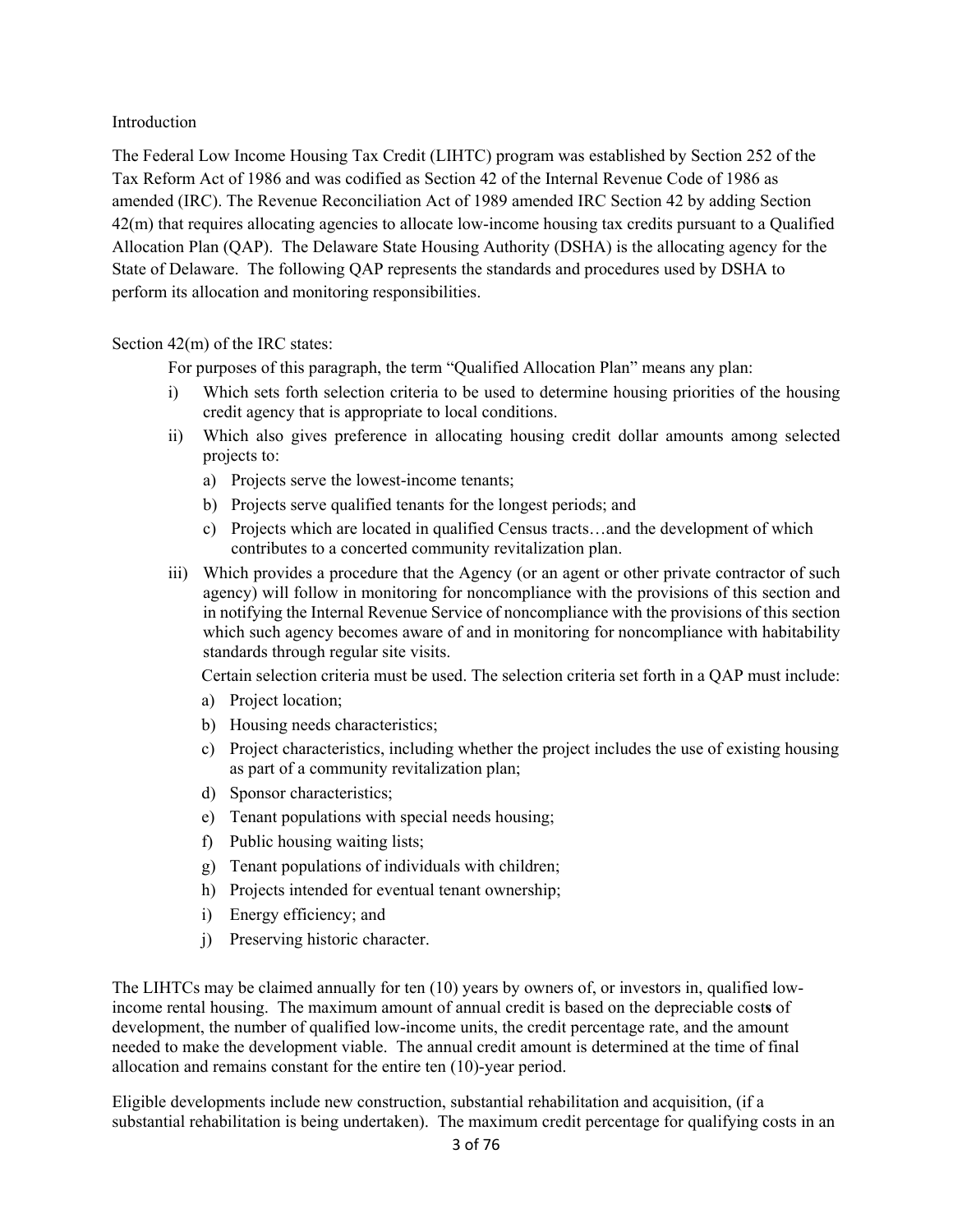eligible development is 9% for competitive new construction or rehabilitation costs awarded pursuant to the annual tax credit volume cap. The maximum tax credit percentage for costs associated with acquisition or with federally-subsidized projects, including tax-exempt bond projects, is calculated monthly based on the applicable rate issued by the Treasury Department.

DSHA will underwrite and allocate acquisition credits based on the applicable rate issued by the Treasury Department one (1) month prior to application submission and will utilize an equity factor dictated by market conditions. The equity factor will be listed in the application.

If a development fails to meet the minimum eligibility requirements at any time during the compliance period, the "accelerated" credit amount, plus interest, may be subject to recapture by the IRS. The federal government considers the credit a fifteen (15)-year benefit accelerated to ten (10) years. Therefore, the accelerated credit amount is the difference between the aggregate amount of credit claimed and the aggregate amount of credit that would have been available if the credit was spread over the entire fifteen (15)-year period.

The LIHTC Program is complex and evolving. Changes in the program adopted by Congress over the life of the program require careful review even by persons who have extensive experience and expertise with this program and its requirements. The explanation contained in this OAP is qualified in its entirety, as it is only a summary of the LIHTC program and should not in any way be relied upon as legal advice. To that end, it is strongly recommended that project sponsors and applicants interested in applying for a tax credit allocation contact their tax accountant and attorney to review this program, the IRC and IRS Regulations, IRS rulings, IRS guidance, and any other pertinent information before pursuing the program.

As rules and regulations continue to be issued by the U.S. Department of Treasury for all facets of the LIHTC Program, tax credit Preliminary Reservations and Allocations will be made by DSHA based on existing regulations. Any changes of rules and requirements must be met by the owner/investor(s) in order for them to continue receiving the tax credit. Regulations, rulings, Revenue Procedures, and Technical Advice Memoranda (TAM) are regularly issued by the IRS. It is the sponsor's/applicant's obligation to understand and comply with the rules.

DSHA encourages all applicants to promote greater choice of housing opportunities and avoid undue concentration of assisted persons in areas containing a high proportion of low-income residents or in areas containing a high proportion of affordable rental units and build communities of opportunities for newlycreated (conversion or new construction) projects. DSHA also encourages all applicants to consider building in communities with minimal affordable rental units relative to their housing needs for newlycreated affordable housing projects.

Failure of a project to fulfill all representations made in its application may result in a delay and/or nonissuance of the IRS Form 8609. At its sole discretion, DSHA may impose penalties for failure to comply with eligibility or point requirements. Such penalties may include, but will not be limited to, a reduction in the allocated credit amount, the unilateral cancellation of an allocation, or penalty points which will be carried forward to applicant's subsequent DSHA LIHTC application.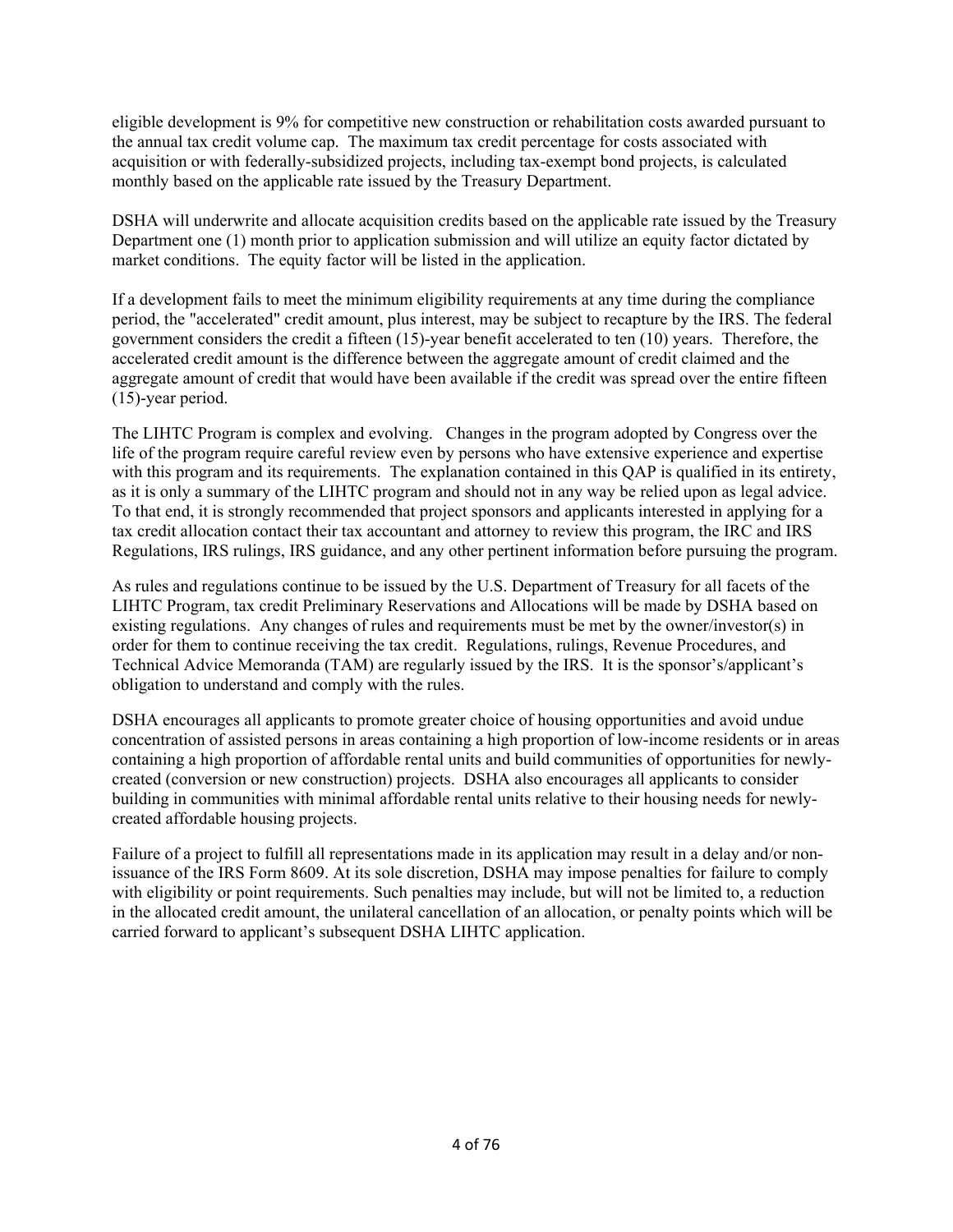# **Program Approval**

In accordance with LIHTC regulations, the allocation plan must be approved by the Governor of the State before credits can be allocated. Governor John Carney approved the State of Delaware's LIHTC Program Allocation Plan on . Prior to the approval by the Governor, a notification of the public hearing on the LIHTC Program's Allocation Plan was be published in The News Journal and the Delaware State News between November 13 and December 3, 2019. A public hearing was be held on December 3, 2019 at the Department of Natural Resources & Environmental Control's (DNREC) Auditorium, located at 89 Kings Highway, Dover, Delaware. Oral and written comments concerning the QAP were received and recorded at the hearings. Oral and written comments were accepted until December 3, 2019 at 6:00 p.m. A transcript of the hearing is available for review at DSHA's Dover Office and has been posted to DSHA's website at www.destatehousing.com.

# **DISCLAIMER**

The information contained herein is intended to provide guidance to the applicant in terms of the operations of the QAP. The information is not intended to be restrictive of DSHA with respect to the operation of the LIHTC Program. By submitting an application, the applicant acknowledges and agrees that statements contained in the QAP are subject to change by DSHA to reflect changes in applicable laws, regulations, and/or to otherwise maintain consistency with other DSHA programs, goals, and/or policies. Any changes to the QAP pursuant to this section will be duly noticed with an opportunity for public comments.

# **SEVERABILITY**

If any provision of the QAP or the application thereof by any applicant, person, or circumstance is held invalid, such invalidity shall not affect other provisions or applications of the plan which can be given effect without the invalid provision or application, and to that end the provisions of this plan are declared severable.

# **DSHA Policy on Civil Rights Compliance**

The owner/developer/borrower and any of its employees, agents or subcontractors, in doing business with DSHA, understands and agrees that it is the total responsibility of the owner to adhere to and comply with all Federal Civil Rights legislation inclusive of the fair housing laws, Section 504 of the Rehabilitation Act of 1973, the Americans with Disabilities Act, as well as any state and local civil rights legislation along with any required related codes and fair housing laws. Should DSHA not stipulate any specific requirements, such as design, it is nonetheless the owner's responsibility to be aware of and comply with all non-discrimination provisions relating to protected classes including, race, color, religion, sex, sexual orientation, handicap, familial status, national origin, source of income and any other classes protected in Delaware. The owners' compliance responsibility includes design requirements for construction or rehabilitation, equal opportunity in regard to marketing and tenant selection and reasonable accommodation and modification for those tenants covered under the federal and state fair housing laws.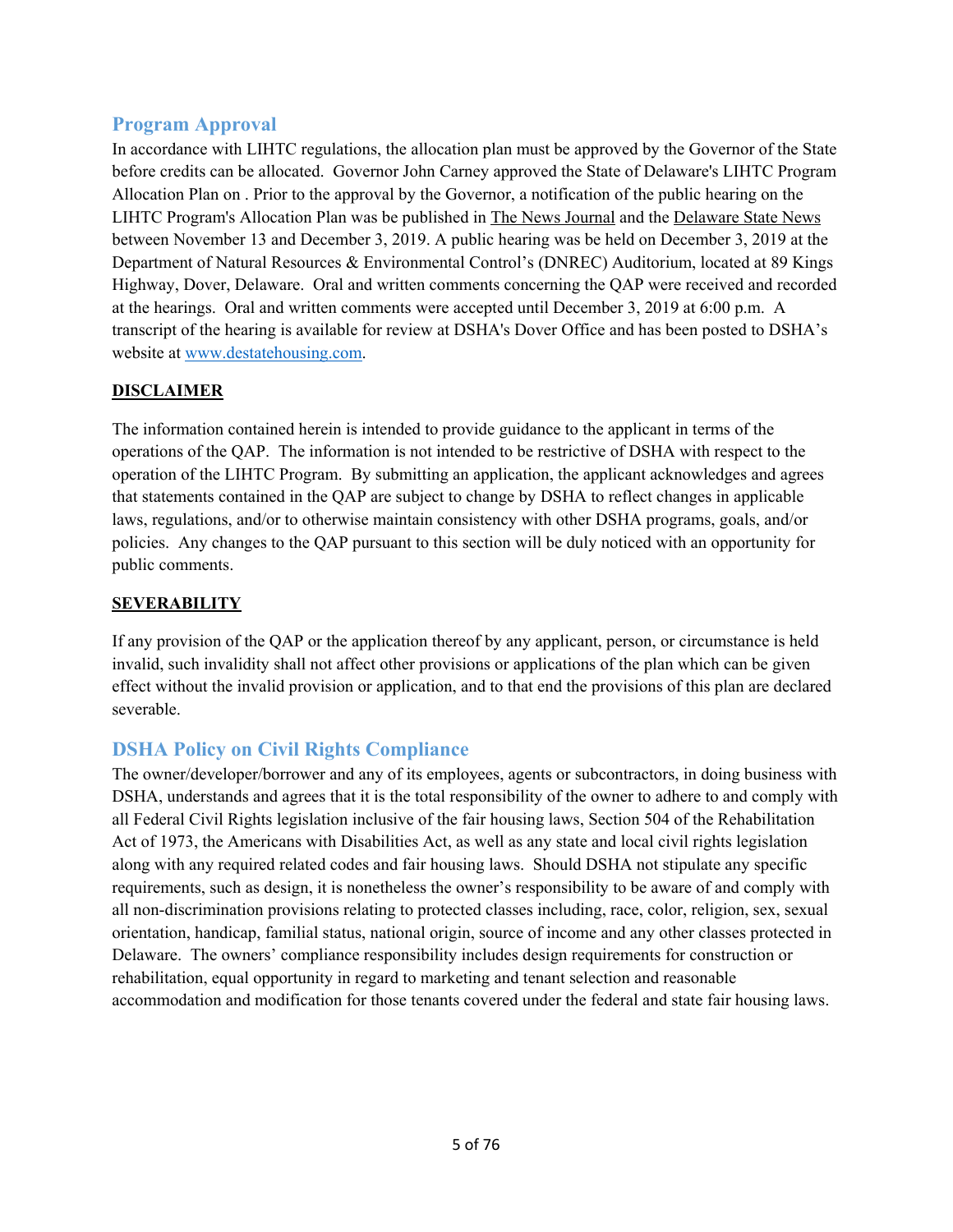# **The Delaware Freedom of Information Act**

By submitting an application for tax credits, the applicant acknowledges and agrees that the A **a**pplication, including any market study, shall be deemed a "public record" for the purposes of the Delaware Freedom of Information Act ("FOIA"), codified at 29 Del. C. §§ 10001 - 10005. If information included in an application is exempt from disclosure as trade secrets or commercial or financial information of a privileged or confidential nature, DSHA will protect such information from disclosure to the extent permitted by  $\S 10002(g)(2)$  of FOIA. DSHA shall determine in its discretion whether application material is exempt from disclosure as a trade secret or confidential or proprietary information. Applicant acknowledges and agrees that any portion of the application which is determined by DSHA to not constitute confidential financial or trade secret information exempt from disclosure under FOIA shall be subject to public examination and copying.

It is the policy of DSHA not to release to any third party any application materials until after the ranking of projects and Preliminary Reservation of credits has been announced. DSHA expressly reserves its authority to withhold all such information from third party requests pending the completion of the ranking process, to the extent permitted by FOIA. DSHA will endeavor to respond to FOIA requests for application materials as promptly as possible, and absent unusual circumstances, will release to any requesting party public documents related to application materials within fifteen (15) business days of a written request. Any requests should be directed to the FOIA Coordinator, Jessica Eisenbrey at jessica@destatehousing.com.

# **Definitions**

The definitions and terms used within DSHA's QAP and LIHTC applications are an integral part of threshold requirements as well as the review and underwriting process. Therefore, each applicant is responsible for ensuring that all applicable terms and definitions are adhered to in the submitted application.

# **Affordable**

A unit is considered affordable if the cost of housing (rent plus utilities) is income and rent restricted not to exceed 30% of the imputed household income, adjusted for family size. Imputed income is calculated assuming 1 person in an SRO and 1.5 people per bedroom.

## **Appraisal**

An independent appraisal, which conforms to the Uniform Standards of Professional Appraisal Practice (USPAP) and is conducted in accordance with all DSHA standards. Regardless of whether the project has received tax abatement, the appraisal must provide the most recent tax assessment of the property and, where applicable, the value of the tax credit. The cost of the appraisal is an eligible development cost. DSHA may commission an appraisal to determine a valuation for the site, land and buildings for projects financed by DSHA. Appraisals may be ordered by DSHA for the top-ranked projects when the preliminary rankings are released.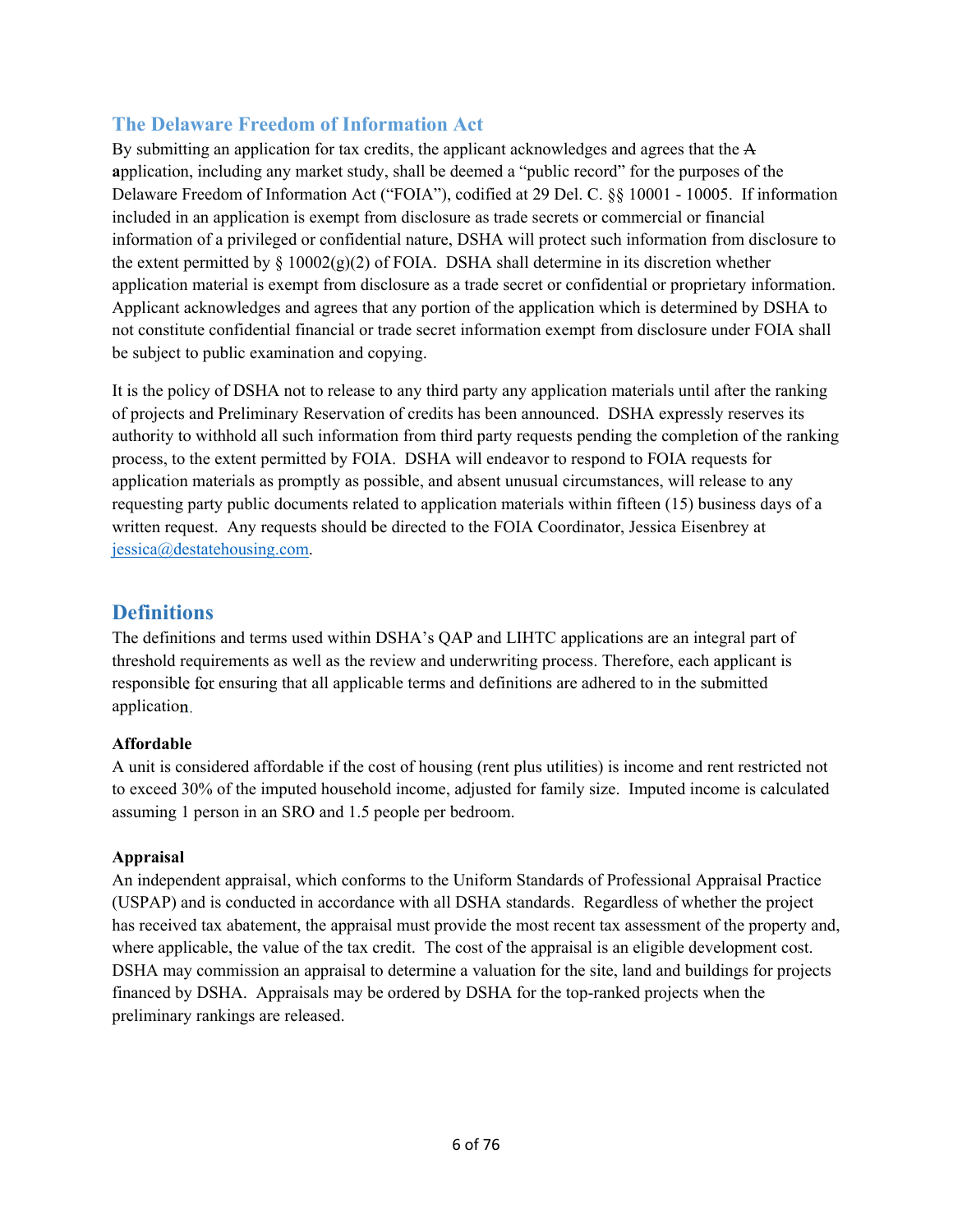## **Areas of Opportunity/Distressed/Stable**

Areas of the state are defined as follows:

- **Distressed** "Racially/Ethnically Concentrated Areas of Poverty" (as defined by HUD), Delaware Market Areas G and H (as defined in *Delaware Housing Needs Assessment 2015-2020)*  or Wilmington Market Areas F, G, and H (as defined in *Wilmington Market Valuation Analysis 2015*), and Isolated Rural Communities. These areas are where sustainable long-term homeownership opportunities should be supported. These are the same areas where development that furthers highly concentrated areas of minorities or poverty should be limited;
- **Stable –** Delaware Market Areas D, E, and F or Wilmington Market Areas C, D, and E. These areas are where a balance of market rate and affordable housing should be supported; and
- **Areas of Opportunity –** Delaware Market Areas A, B, and C or Wilmington Market Areas A and B and/or areas where students are attending schools achieving a high proficiency level of 90% or higher (*School Attendance Boundary Information – SABINS 2012).* These are strong high-value markets where new affordable housing opportunities should be supported.

DSHA maps that include all defined areas are available at the following Balanced Opportunities Housing Maps link:

https://arcg.is/15uGeK

## **Code**

Internal Revenue Code (IRC), 26 U.S.C §1 et seq.

## **Complete Application**

An application submission including the application, application fee(s), completed forms and all required certifications and that meets all threshold and eligibility requirements. A checklist of required documents is provided in the QAP.

## **Concerted Community Revitalization Plan**

This may include, but is not limited to, a municipal and/or county comprehensive plan, a regional redevelopment plan, a local or neighborhood redevelopment plan or master plan as endorsed and approved by local government, or a Downtown Development Districts (DDD) plan for a DDD designated by the Governor. The plan must have been adopted or updated in the last 5 years, certified by the agency that developed the plan, and specifically identified the project as an area of need.

Plans not officially endorsed by any unit of local government may also be eligible at DSHA's discretion. When evaluating whether a proposed Concerted Community Revitalization Plan [CCRP] is eligible DSHA will consider:

- The comprehensiveness and specificity of the CCRP, including defined geographic region, timeline, and identified specific and measurable outcomes;
- The extent to which the CCRP demonstrates the need for revitalization and is of sufficient size and scope to have a significant and lasting positive impact on the community;
- Whether the CCRP describes commitments or strategies for obtaining public and private investment other than housing such as for infrastructure, transportation, open spaces, or commercial amenities;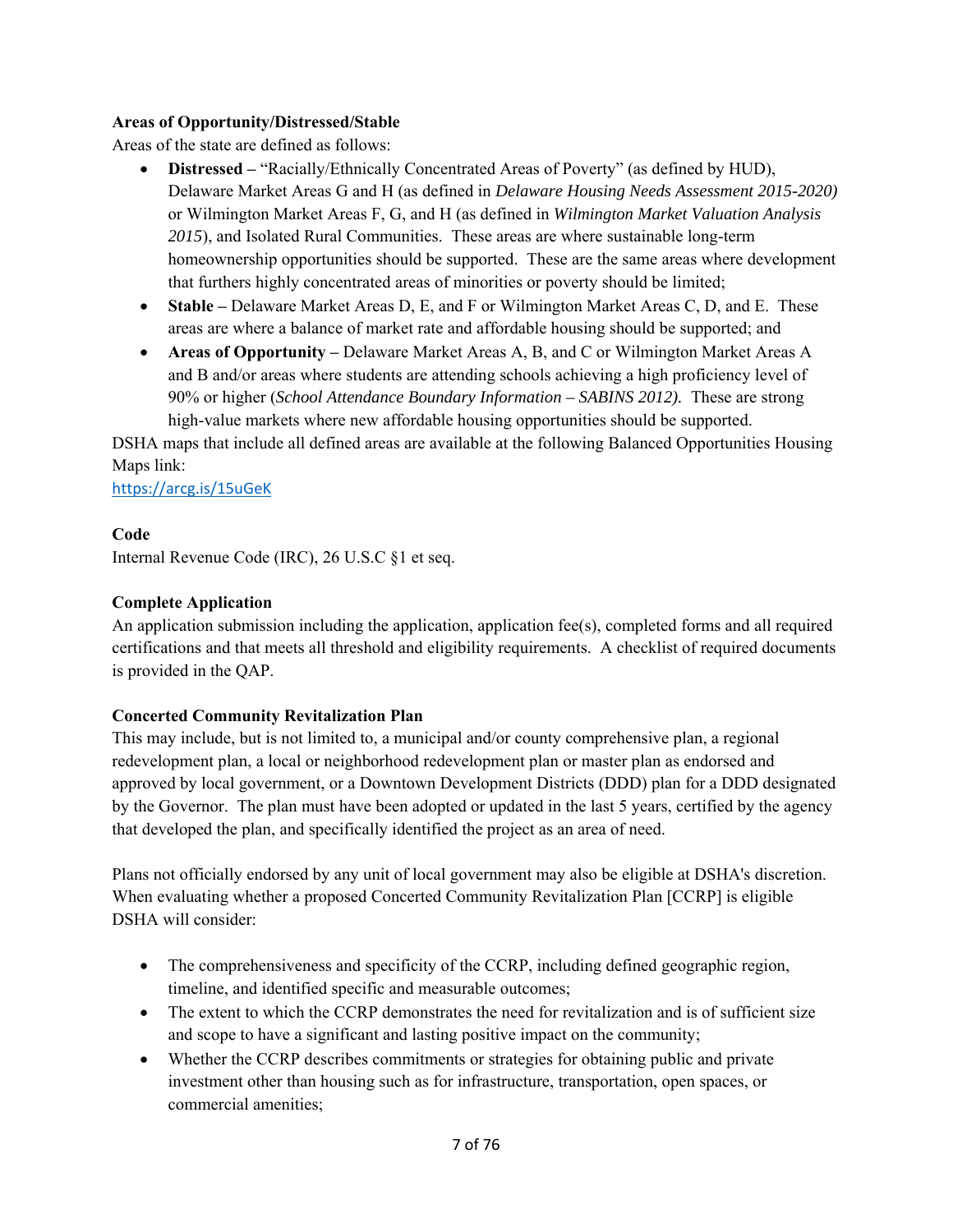- If proposed financing of the CCRP includes non-DSHA public or private resources;
- The community input involved in the creation of the CCRP. Such input may be demonstrated by participation of community organizations, business associations, CDC's, and/or resident meetings;
- Whether the CCRP identifies the service needs of residents, including but not limited to, healthcare needs, residential supportive services, access to public benefits, or education and identifies strategies for addressing unmet needs;
- If the CCRP complies with applicable civil rights laws and responsiveness to the local jurisdiction's Affirmatively Furthering Fair Housing obligations; and
- Qualifying updates to CCRP, for the purposes of determining plan eligibility, must involve at the least, renewed community stakeholder engagement, evaluation of progress, and applicable updates to originally-adopted strategic goals.

# **Consultant**

Consultants are members of the Development Team whose duties include, but are not limited to, application packaging, arrangement for syndication, closing preparation, processing draws, management liaison, etc. In order to claim points for consultant experience, the applicant must submit an agreement to DSHA, outlining the current and long-term roles of the consultant that includes the terms, fees, and other conditions. The consultant must also demonstrate that its firm will be with the project from application stage until break-even of operations, if not longer. DSHA has the right to determine Consultant eligibility.

## **Declaration of Restrictive Covenants/Extended Use Period**

The document recorded against the property receiving housing tax credits that runs with the land and lays out the restrictions applicable to the development and any use of the land during the extended use period. The Declaration will include waiver of right to participate in the Qualified Contract Process. The Extended Use Period is the second fifteen (15)-year period, after the initial fifteen (15)-year compliance period, unless a longer period is elected.

## **Developer**

A developer (Owner) is any corporate entity, partner or individual responsible for initiating and controlling the development process and ensuring that all, or any material portion of all, phases of the development process are accomplished.

## **Developer Fee**

A developer fee is the amount of identified uses of Total Development Costs paid as compensation for developing the proposed housing. This fee covers the overhead and profit of the developer. Eligible tax credit basis for these purposes does not include 1) developer fees exceeding the Developer Fee limits listed below or 2) any Developer Fee paid on costs exceeding the Eligible Basis limits.

- 9% competitive tax credit awards
	- o For developments of up to seventy (70) units:
		- The developer fee is limited to the lesser of \$1,000,000 or 15% of the Total Development Costs, excluding the developer fee, transferred reserves, relocation and/or operating deficit reserves, site environmental remediation costs, DSHA assumed debt and land costs.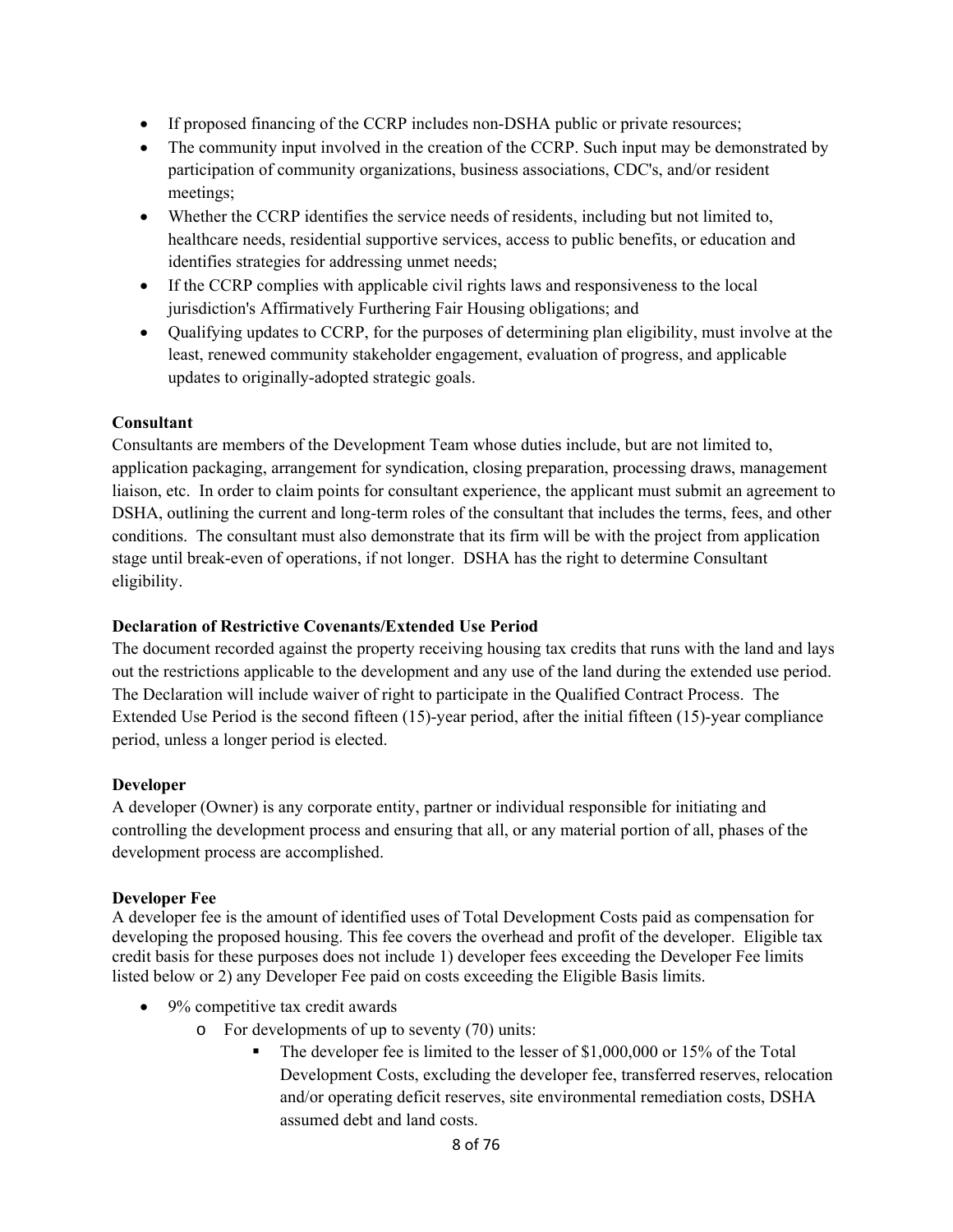- Where there is an identity of interest acquisition of either land or existing rental properties, the fee is limited to the lesser of \$1,000,000 or 12% of the Total Development Cost excluding developer fee, transferred reserves, bond prepayment penalty, relocation and/or operating deficit reserve, site environmental remediation costs, assumed DSHA debt, and all land and acquisition costs *plus* 5% of the acquisition cost. deferred developer Fee, if any, may not exceed 50% of the total calculated fee.
- o For developments between 71-100 units the developer fee limit will be raised to \$1.15 million. The change in the limit does not impact the method for calculation of developer fee and any deferred fee cannot exceed 50% of the total calculated fee.
- o For developments of 101 or more units the developer fee limit will be raised to \$1.3 million. The change in the limit does not impact the method for calculation of developer fee and any deferred fee cannot exceed 50% of the total calculated fee.
- Tax-Exempt Bond Projects (4%)
	- o For developments up to 70 units
		- The developer fee is limited to the lesser of \$1,500,000 or 15% of the Total Development Costs, excluding the developer fee, transferred reserves, relocation and/or operating deficit reserves, site environmental remediation costs, DSHA assumed debt and land costs.
		- Where there is an identity of interest acquisition of either land or existing rental properties the Developer Fee is limited to the lesser of \$1,500,000 or 12% of the Total Development Cost excluding developer fee, transferred reserves, bond prepayment penalty, relocation and/or operating deficit reserve, site environmental remediation costs, assumed DSHA debt, and all acquisition costs and land costs *plus* 5% of the acquisition cost. Any amount in excess of \$1,000,000 must be deferred and paid only from cash flow as defined by DSHA. Of the \$1,000,000 not paid from cash flow, the deferred developer fee cannot exceed \$500,000 or 50% of the non-cash flow fee, whichever is less.
	- o For developments between 71-100 units the developer fee limit will be raised to \$1.65 million, of which any amount in excess of \$1.15 million must be paid from cash flow and will utilize the same method for calculation of developer fee. Of the \$1.15 million not paid from cash flow, the deferred developer fee cannot exceed \$575,000 or 50% of the non-cash flow fee, whichever is less.
	- o For developments for 101 or more units the developer fee limit will be raised to \$1.8 million, of which any amount in excess of \$1.3 million must be paid from cash flow and will utilize the same method for calculation of developer fee. Of the \$1.3 million not paid from cash flow, the deferred developer fee cannot exceed \$650,000 or 50% of the noncash flow fee, whichever is less.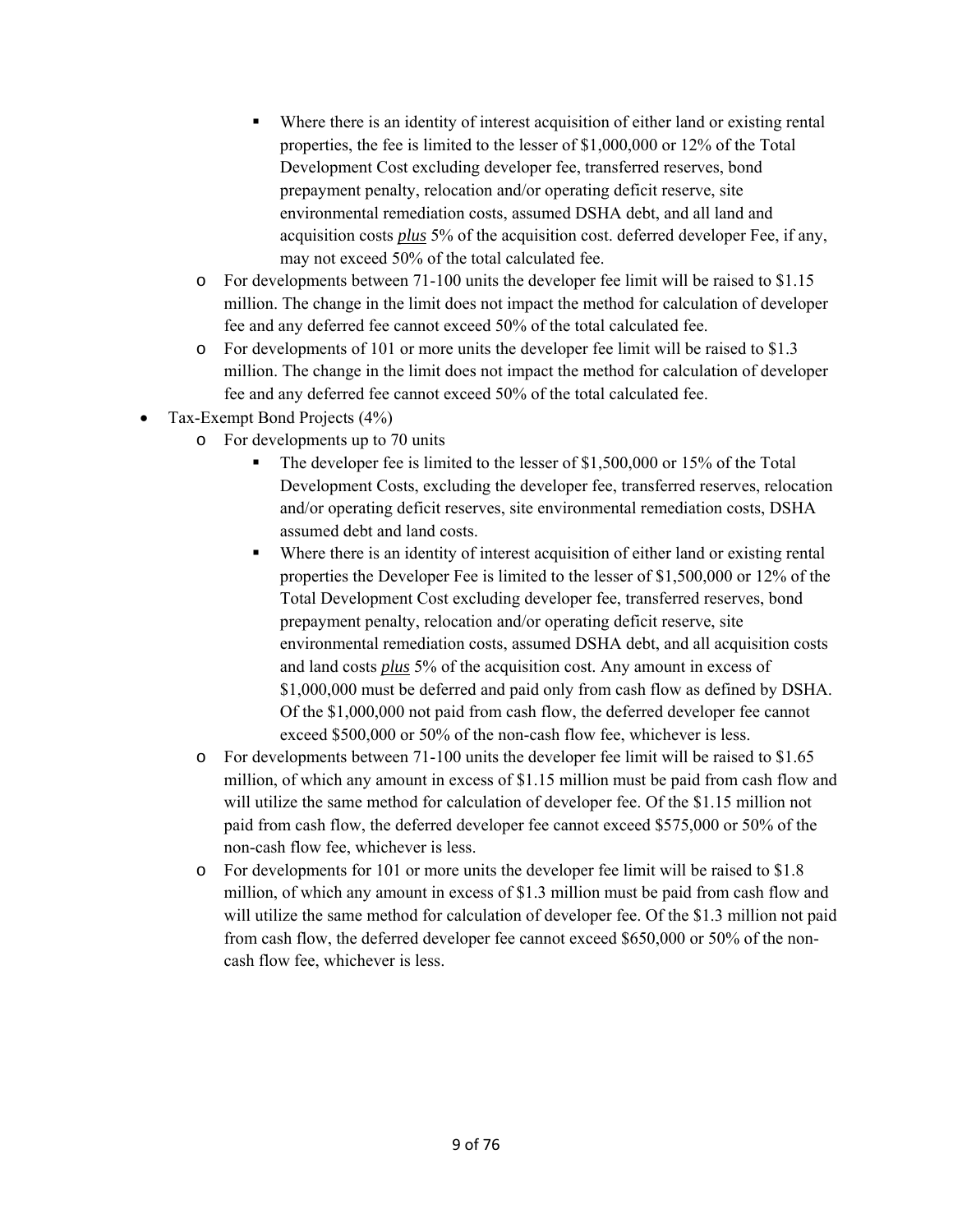For the purposes of calculating developer fee *only*, identity of interest limitations will not apply when the acquisition of either land or existing rental properties occurred in a bona fide armslength transaction within three (3) years of the date of application. This three-year look back does not apply to other areas impacted by identity of interest status, including but not limited to calculation of applicable acquisition credit.

Applications from contiguous properties in the same LIHTC funding round using a combination of 9% and 4% credits will be subject to a reduction in the developer fee, unless each application is for a development of 80 units or more, reduction pro rata up to 80 units per application

#### **Development Team**

Includes, but is not limited to, the architect, developer, engineer, surveyor, real estate counsel, developer's tax counsel, management agent, general contractor (when general contractor is chosen at application) and processing agent/development consultant (if applicable).

#### **Developed Land**

Any tax parcel containing an occupied building or structure which utilizes electricity, sewer, and water lines is Developed Land. Streets or other right-of-ways do not constitute developed land unless the parcel immediately adjacent meets the definition of Developed Land. Parcels do not meet the definition of Developed Land by zoning classification.

#### **Donated Land**

Donated land means land (for new construction or acquisition/rehabilitation projects) on which the development will be built or rehabilitated for which title or a lease for a term at least equal to the Extended Use Period is transferred to the Applicant and for which no consideration is provided, and for which no costs are included in the *Acquisition Costs* of the Development pro forma and budget.

An applicant or owner who holds fee title to the land/property must provide a copy of the recorded deed listing the applicant or owner as the grantee and a final settlement statement prepared by the title company evidencing the purchase of the property. Estimated settlement statements will not be accepted.

If a lease option is submitted, a copy of the agreement must be submitted and the relative agreement must provide for either a closing date or an initial term. The lease to be entered into must be attached and specify the rental amount, a term equal to or longer than the Extended Use Period, and provide for the owner of the land to execute the Declaration of Restricted Covenants.

## **Downtown Development District**

An area authorized by the Downtown Development Districts Act of 2014 (the Act) and accomplished through local governments designating Districts and developing corresponding District Plans to support the goals of this Act.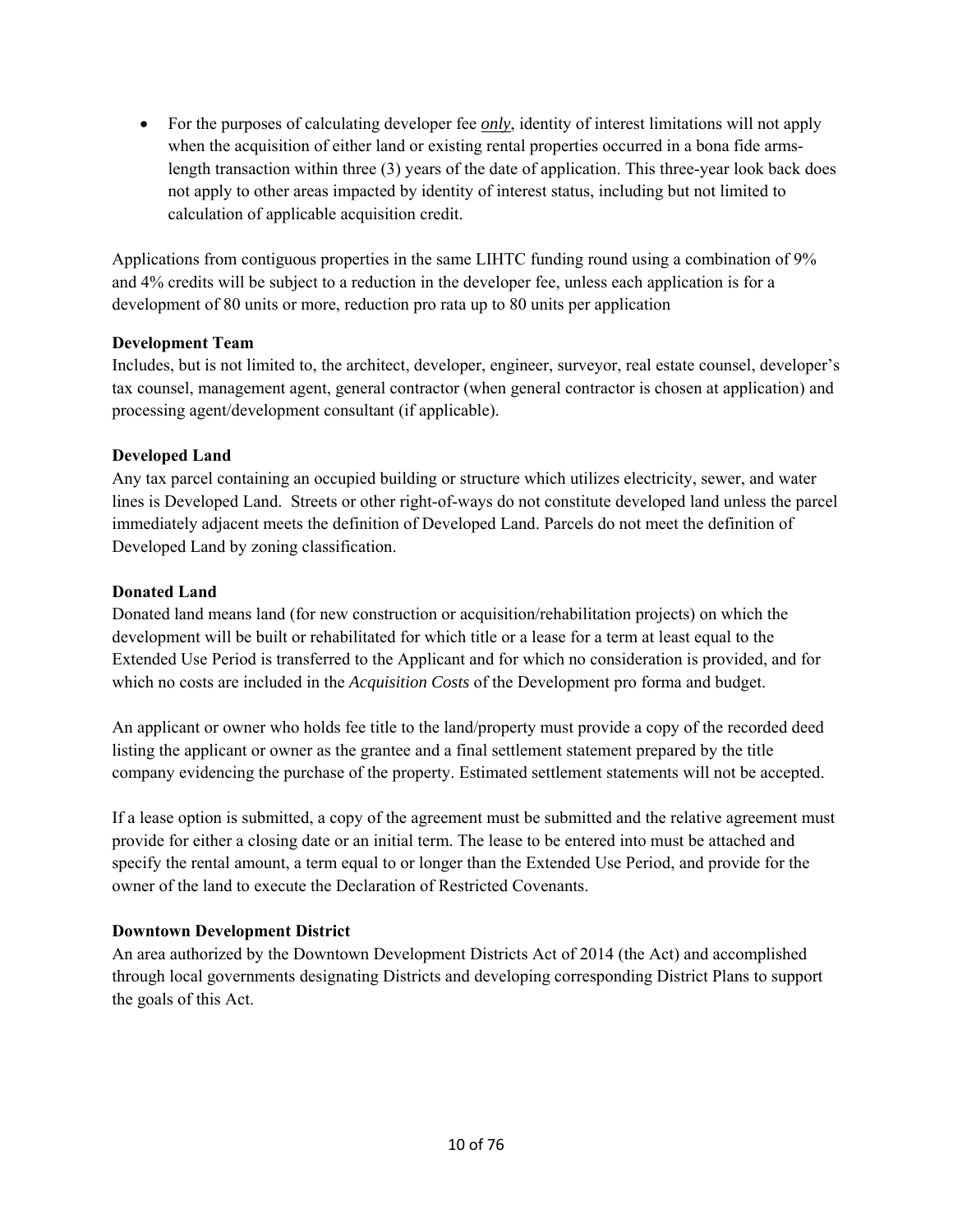#### **Elderly Development**

For the purposes of this QAP, DSHA defines an elderly development as one where all residents are 62 or older or any housing that is specifically designed and operated to assist elderly persons, as defined in a state or federal program (i.e., Rural Development or U.S. Department of Housing and Urban Development (HUD) or FHA Risk Share).

#### **Eligible State Basis Boost**

An increase in eligible basis of up to thirty percent (30%), as determined solely by DSHA, and in accordance with the Allocation criteria.

#### **Eligible Basis Limitations**

Eligible basis limits are limitations on the depreciable costs permitted under this QAP, excluding any federal or state basis boost and costs associated with any market rate units. The limits replicate the Section 234 Basic Mortgage Limits established by HUD and utilized under the HOME Program.

| Limits, effective 05/09/2019, are as follows: |           |           |           |           |
|-----------------------------------------------|-----------|-----------|-----------|-----------|
| 0 Bedroom                                     | 1 Bedroom | 2 Bedroom | 3 Bedroom | 4 Bedroom |
| \$149,868                                     | \$171,802 | \$208,913 | \$270.266 | \$296,666 |

A project whose total eligible basis exceeds the above limit may participate in the program; however, the maximum amount of credits allocated to a development is limited to the lesser of permitted eligible basis or the eligible basis limit.

## **Energy Audit**

An audit conducted by a professional firm whereby the individuals performing the audit are certified by the Building Performance Institute which covers existing properties and determines which energy saving measures can be incorporated into the Architects' design. For new construction projects, an Energy Audit must include review of drawings to include the proposed energy saving measures into the final design. In addition, evidence of integrated design process and review of drawings by the project Developer, architect, engineer, general contractor and energy consultant (HERS rater) should be provided at application. For rehabilitation projects, an ASHRAE protocol assessment should be provided at application.

#### **Environmental Site Assessment**

A Phase I Environmental Site Assessment prepared in accordance with ASTM E-1527-13 that is no more than 12 months old at the time the application is submitted to DSHA. The report must be accompanied by a certification from the applicant stating that any issues raised in the environmental site assessment have been reviewed and budgeted accordingly in the development budget. If an award is made to an Applicant and a Phase II is required, the Phase II report must be completed and submitted as a condition prior to carryover.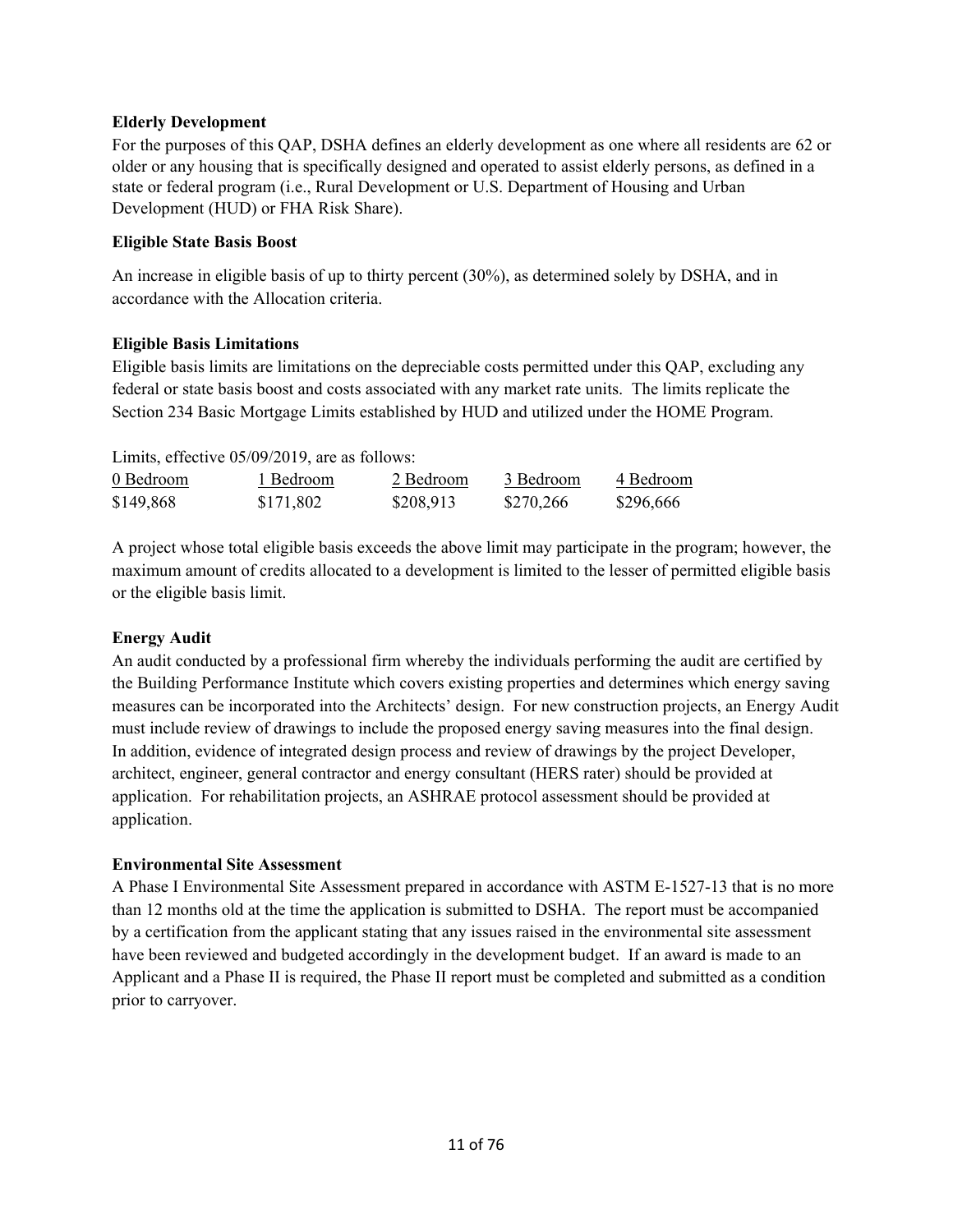#### **Environmental Audit**

A Phase I Environmental Audit must include the results from the following tests: lead in water, leadbased paint, asbestos and radon. Cost estimates for any remediation work shall be provided and included in the executive summary and in the development budget. NOTE: Only the executive summary of the report shall be submitted in the hard copy application, however, the full report shall be submitted with the electronic application.

## **Equity**

*Gross Equity*: the amount of equity raised for the development before any amounts for fees or other deductions are made.

*Net Equity*: all equity raised for the development, less syndication fees imposed by syndicator and allowances by DSHA (i.e., syndicator legal/accounting fees, 1.50% allocation/carryover fees, transitional reserves, operating reserves, and monitoring fee amounts).

## **Forward Reservation/Credit Exchange**

In the event a development that has received an Allocation of credit cannot meet the placed in service date requirement due to circumstances entirely beyond the control of the development team, as determined by DSHA, such credits may be returned without penalty and a forward reservation of credit may be made by DSHA. (See QAP section describing in detail.)

#### **Forward Commitment**

A commitment of credits from the subsequent year's tax credit authority made at the discretion of DSHA to fund a project other than the highest-ranking applicant in each allocation pool. The amount of any such forward commitment shall not exceed the amount remaining in the current year's tax credit authority after the highest-ranking applicant in each allocation pool has received the award to which it is entitled.

#### **Historic Consultant**

For developments seeking historic rehabilitation credit, a contract with a certified historic consultant must be submitted with the application and a reasonable historic consultant fee will be included in eligible basis and total development costs. This cost will not be required to be paid from the developer fee but rather will be treated as other professional costs are treated.

#### **Homeless**

Any individual or family meeting the definition under any category (1, 2, 3, or 4) as defined by the HUD: Homeless Emergency Assistance and Rapid Transition to Housing Defining 'Homeless', 76 Fed. Reg. 75994, 76031-76014 (Dec. 2011).

#### **Identity of Interest**

DSHA has further defined identity of interest as it relates to the Developer fee as an affiliate and/or related party that: (i) has a spousal or family relationship, parent-subsidiary relationship, or where owners, officers, directors, partners, stockholders or members of one business entity have a five percent (5%) or more interest in the other business entity; or (ii) where a substantial relationship exists between the parties directly or indirectly through (a) common family, (b) common general partners or members,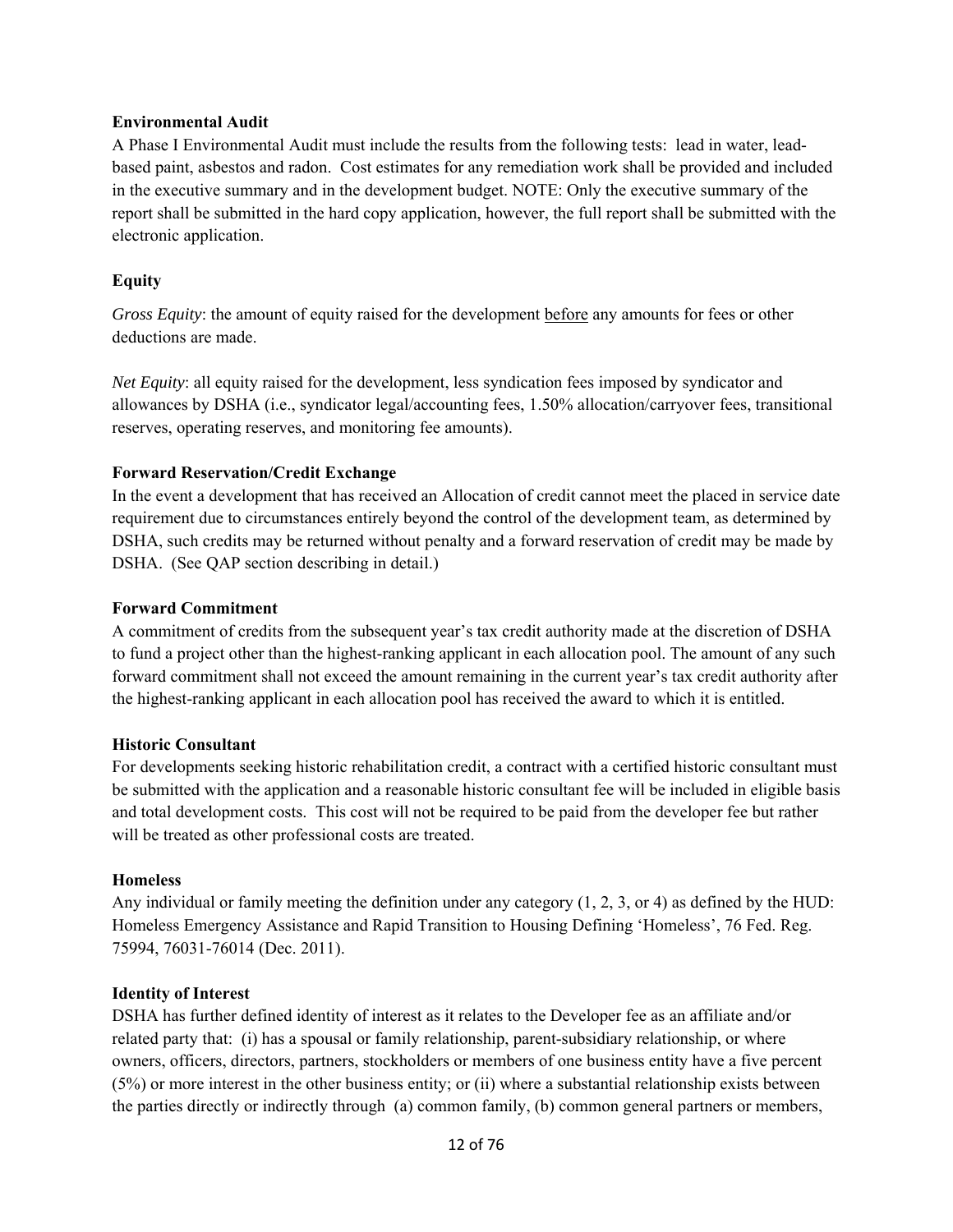(c) common control of the entities, or (d) the person or entity is otherwise controlled in whole, or in part, by the other person or entity.

A tax attorney's opinion must be submitted at application for the related party to qualify for acquisition credits in accordance with Section 42. The opinion must state that the owner is entitled to claim acquisition credits under Section 42 in accordance with IRC-related party requirements. However, the opinion is not required for acquisition credits when the property is acquired more than 10 years after the later of: the date the building was placed in service; or the date the most recent nonqualified substantial improvements were made; or for properties receiving federal subsidy such as HUD Section 8, Section 221(d) 3, Section (d) 4, Section 236 & USDA Section 515 or any other housing program administered by HUD or the Rural Housing Service of the Department of Agriculture.

# **Infill**

A site that has 75% of its perimeter bordering existing Developed Land and has immediate access to existing infrastructure including roads, water, and sewer. Any fraction of the perimeter that borders waterfront other than a stream is excluded from the calculation.

## **Interim Income**

All project operational income received prior to permanent closing, including federal housing assistance payments, less routine operating expenses (which includes any debt service normally paid during the construction period, but specifically excluding construction loan interest unless pre-approved in writing by DSHA). Interim income as a funding source must be pre-approved by DSHA. Funding of an approved reserve from interim income will not be considered to have caused a deficit in operations due to off-site relocation. Additionally, interim income may not be used as collateral for any loan (other than a standard assignment of rents and leases), operating deficit guarantee or letter of credit.

# **Market Study**

A study meeting the requirements as particularly described in the QAP Attachments and is certified as follows:

The market analyst shall certify that:

- A. He or she is an independent, third-party professional with no financial interest in the development other than in the practice of his or her profession;
- B. He or she has the requisite knowledge to proceed with the study;
- C. He or she has personally inspected the subject property and the comparable properties analyzed in the report;
- D. He or she has conducted the study in accordance with Standards 4 and 5 of the Uniform Standards of Professional Appraisal Practice (USPAP); and
- E. He or she certifies that DSHA's Market Study requirements were followed.

# **Mixed Income/Market-Rate Development**

A mixed income/market rate development is one where at least 20% of the total units in the development are market rate units that are not rent-restricted or subject to income limits. For projects receiving Housing Development Fund [HDF]financing, the application must demonstrate adequate financing for the market rate units that does not include LIHTC equity or HDF financing.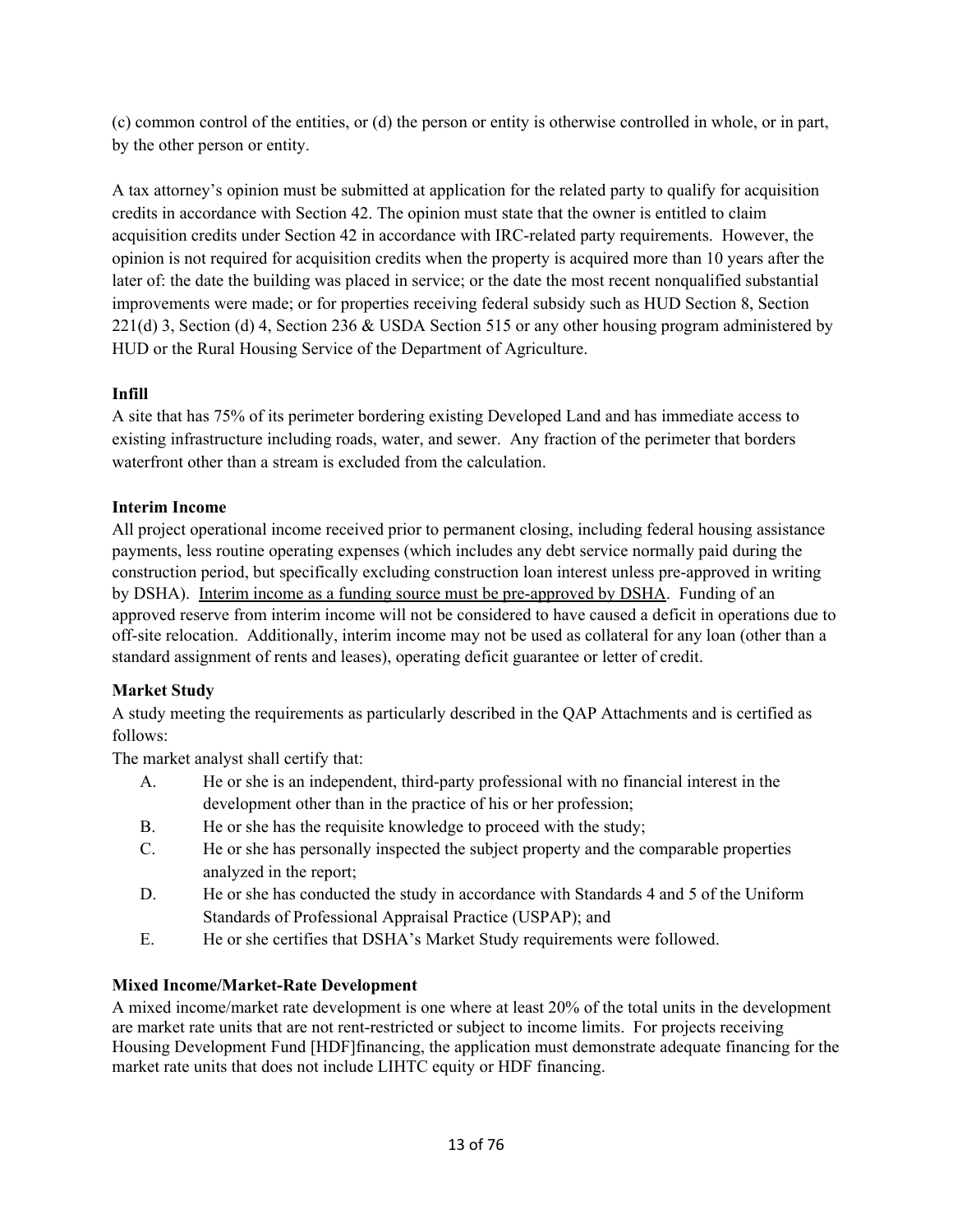## **New Housing Creation**

The creation of newly affordable rent and income restricted units.

#### A. **Conversion**:

- i. Any non-subsidized, non-tax credit housing development considered substandard (see definition) that needs substantial rehabilitation which will be converted into newly-restricted and assisted affordable housing rental units; or
- ii. Conversion of non-residential use to residential use.

**NOTE**: All conversion projects must meet all threshold requirements including minimum square footage and notice of inspection requirements.

## B. **New Construction**:

- i. Newly-constructed property that is created for newly-restricted and/or assisted affordable housing rental units; or
- ii. Completely-vacant and/or abandoned structures are considered new construction, including Choice Neighborhood applications.

## **Opportunity Zones (OZ)**

An Opportunity Zone is an economically-distressed community where new investments, under certain conditions, may be eligible for preferential tax treatment. Localities qualify as Opportunity Zones if they have been nominated for that designation by the state and that nomination has been certified by the Secretary of the U.S. Treasury via delegation of authority to the Internal Revenue Service.

Opportunity Zones are designed to spur economic development and job creation in distressed communities by providing tax benefits to investors. First, investors can defer tax on any prior gains invested in a Qualified Opportunity Fund (QOF) until the earlier of the date on which the investment in a QOF is sold or exchanged, or December 31, 2026. If the QOF investment is held for longer than 5 years, there is a 10% exclusion of the deferred gain. If held for more than 7 years, the 10% becomes 15%. Second, if the investor holds the investment in the Opportunity Fund for at least ten years, the investor is eligible for an increase in basis of the QOF investment equal to its fair market value on the date that the QOF investment is sold or exchanged.

OZ Census tracts in Delaware are linked to the area of opportunity map: http://arcg.is/1WuGzX0

## **Permanent Supportive Housing (PSH)**

Permanent supportive housing is considered long-term, permanent housing that has supportive services for individuals experiencing homelessness with disabilities or persons with disabilities paired with supportive services tailored to the population served. This type of supportive housing enables special needs populations to live as independently as possible in a permanent setting. The supportive services may be provided by the organization managing the housing or coordinated by the applicant and provided by other public or private service agencies. There is no definite length of stay.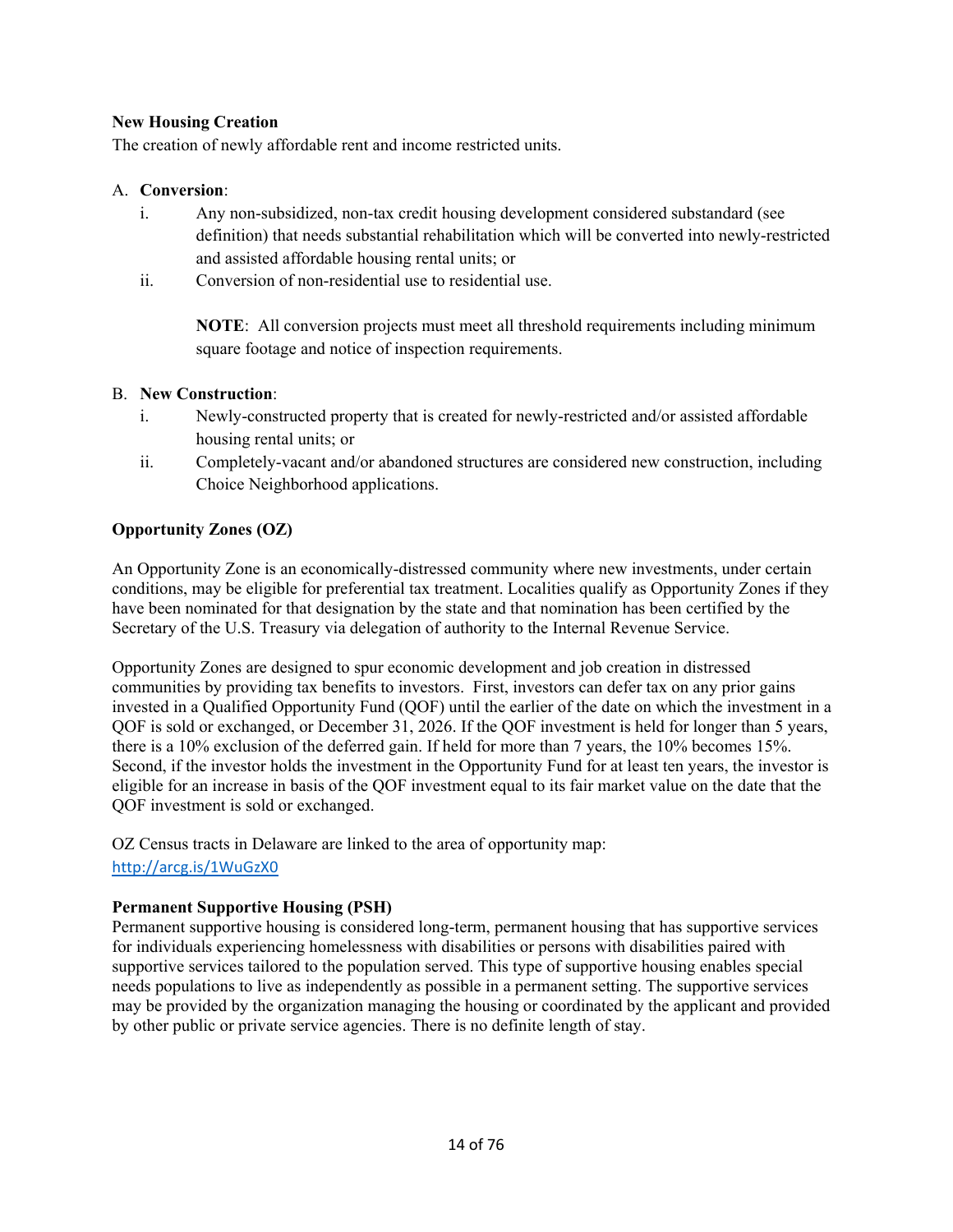## **Persons with Disabilities**

As defined by the Americans with Disabilities Act (as amended) 42 U.S.C. §12102(1)(A)-(C):

- A. a physical or mental impairment that substantially limits one or more major life activities of such individual;
- B. a record of such an impairment; or
- C. being regarded as having such an impairment.

#### **Preliminary Reservation**

The initial reservation of a tax credit allocation that may be conditioned and subject to amendment, change, cancelation, or modification based on DSHA's underwriting and the timely finalization of financing commitments included in the application.

#### **Preservation/Rehabilitation**

- A. Tax Credits: Any tax credit housing development, (1) in need of Substantial Rehabilitation or (2) at risk of losing its affordability.
- B. Subsidized: Any currently-occupied subsidized housing development or demolition/new construction of subsidized units (see definition of subsidized housing) (1) in need of Substantial Rehabilitation or (2) at risk of losing its affordability (within 2 years of application).

In order to qualify for the preservation/rehabilitation point category, for each of the above definitions, the application must meet the definition of Substantial Rehabilitation or submit written confirmation from the Tax Credit agency or subsidy contract administrator that the development's affordability expiration is imminent.

## **Qualified Census Tract**

A Census tract**,** as defined in Section 42(d)(5)(C) of the Code and designated by the Secretary of HUD in which 50% or more of households have an income less than 60% of median gross income or in which there exists a poverty rate of 25% or greater.

## **Qualified Nonprofit Organization**

An entity that owns a 100% managing interest in the development (as managing general partner, directly, or through a partnership) and materially participates in the development and operation of the development throughout the compliance period and must not be affiliated with or controlled by a for-profit organization.

Section  $42(h)(5)(C)$  of the IRC defines a qualified nonprofit organization as:

- i. Such organization is described in paragraph (3) or (4) of Section 501 (c) and is exempt from tax under Section 501 (a);
- ii. Such organization is determined by the State housing credit agency not to be affiliated with or controlled by a for-profit organization; and
- iii. One of the exempt purposes of such organization includes the fostering of low-income housing.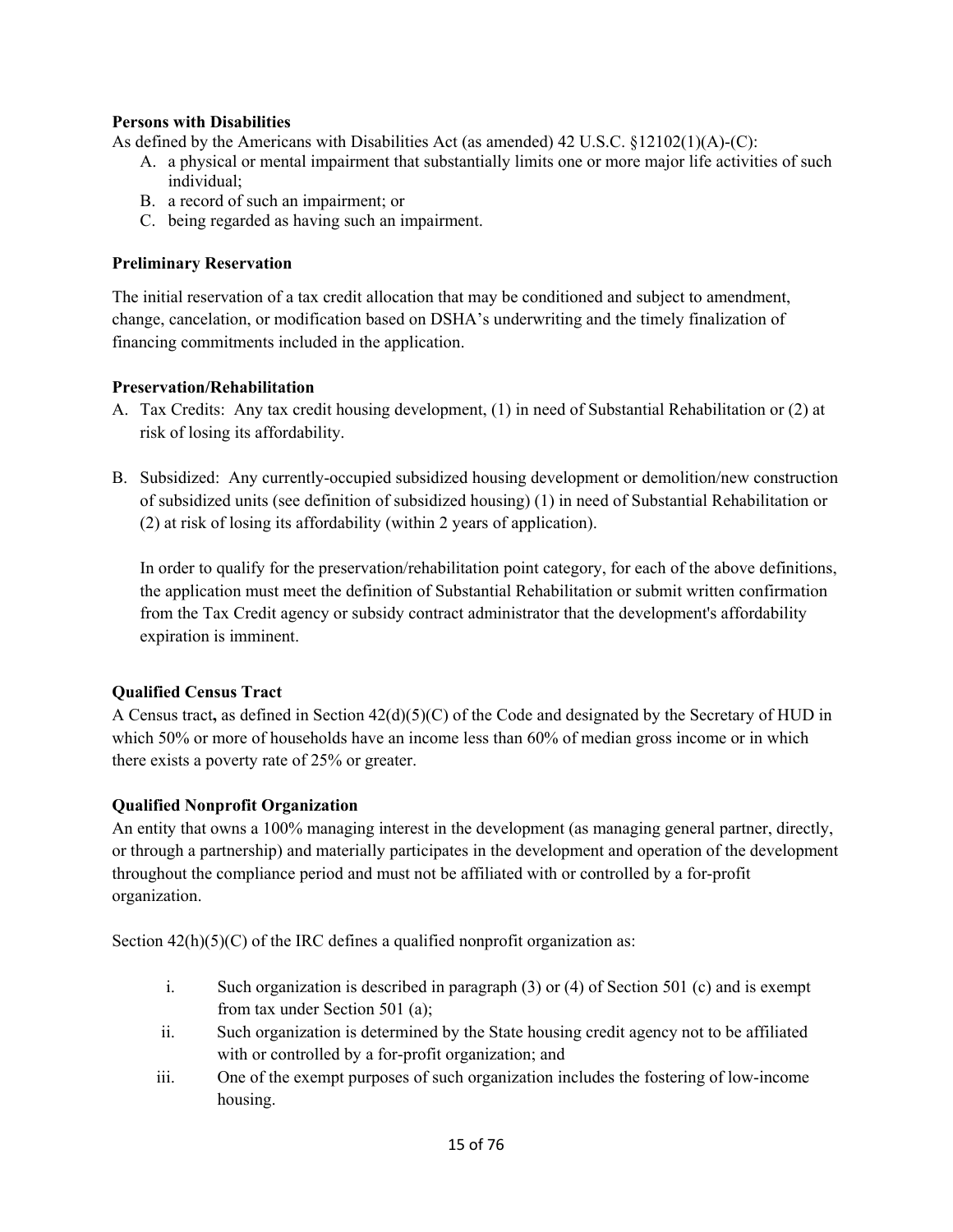## **Related Party**

IRS regulations state that two persons are related if the same persons own more than fifty percent interest in or profits in multiple partnerships. Also see Identity of Interest definition.

#### **Special Populations**

Special populations include:

- Persons with HIV/AIDS related illness;
- Literally or Imminently Homeless;
- Survivors of Domestic Violence (in accordance with Del. Code Title 13, § 703A**)**;
- Persons with Disabilities including persons with mental illness; persons with physical disabilities, and/or persons with intellectual or developmental disabilities;
- Youth exiting foster care or persons exiting state run-institutions; and
- Other special needs populations identified in DSHA's Needs Assessment may be considered at DSHA's sole discretion.

## **Section 811 Project Rental Assistance Demonstration (PRA Demo) Program**

A demonstration program funded by HUD as defined by 42 U.S.C. §8013, as amended. Section 811 is a HUD program subject to HUD's regulations at 24 C.F.R. 891, as amended. Administered by DSHA, DSHA enters into Rental Assistance Contracts (RACs) with owners of new or existing multifamily rental apartments to provide PRA for a percentage of units targeted to extremely low-income non-elderly people with disabilities. Additional detail about the PRA Demo Program at the HUD level may be found at http://portal.hud.gov/hudportal/HUD?src=/program\_offices/housing/mfh/grants/section811ptl/demoNOFA.

## **Social Services**

Activities provided to the residents of a development to enhance and improve their quality of life. The services must be affordable, appropriate, available, accessible, and must be provided to the development's residents in every calendar quarter for a total of sixteen (16) hours per year.

Pre-Approved services include: Parenting Programs 5 and Job Training Training Financial Counseling Literacy Programs Nutritional Services Public Benefits Counseling Daycare Transportation Fitness Programs

Prior to the application deadline, applicants may propose social services, in writing, in addition to those listed and may, at DSHA's sole discretion, receive points for them.

## **Subsidized Housing**

Any housing that presently has HUD, USDA Rural Housing Service (RD), HUD public housing subsidies and/or equivalent project-based rental-assistance contracts on at least 75% of the units. Demolition/new construction of subsidized units are eligible as subsidized housing, if the subsidy contract remains intact, and at least 75% of the subsidized units are to be replaced and meet the Substantial Rehabilitation threshold. A copy of any pertinent contract for subsidy must be submitted with the application.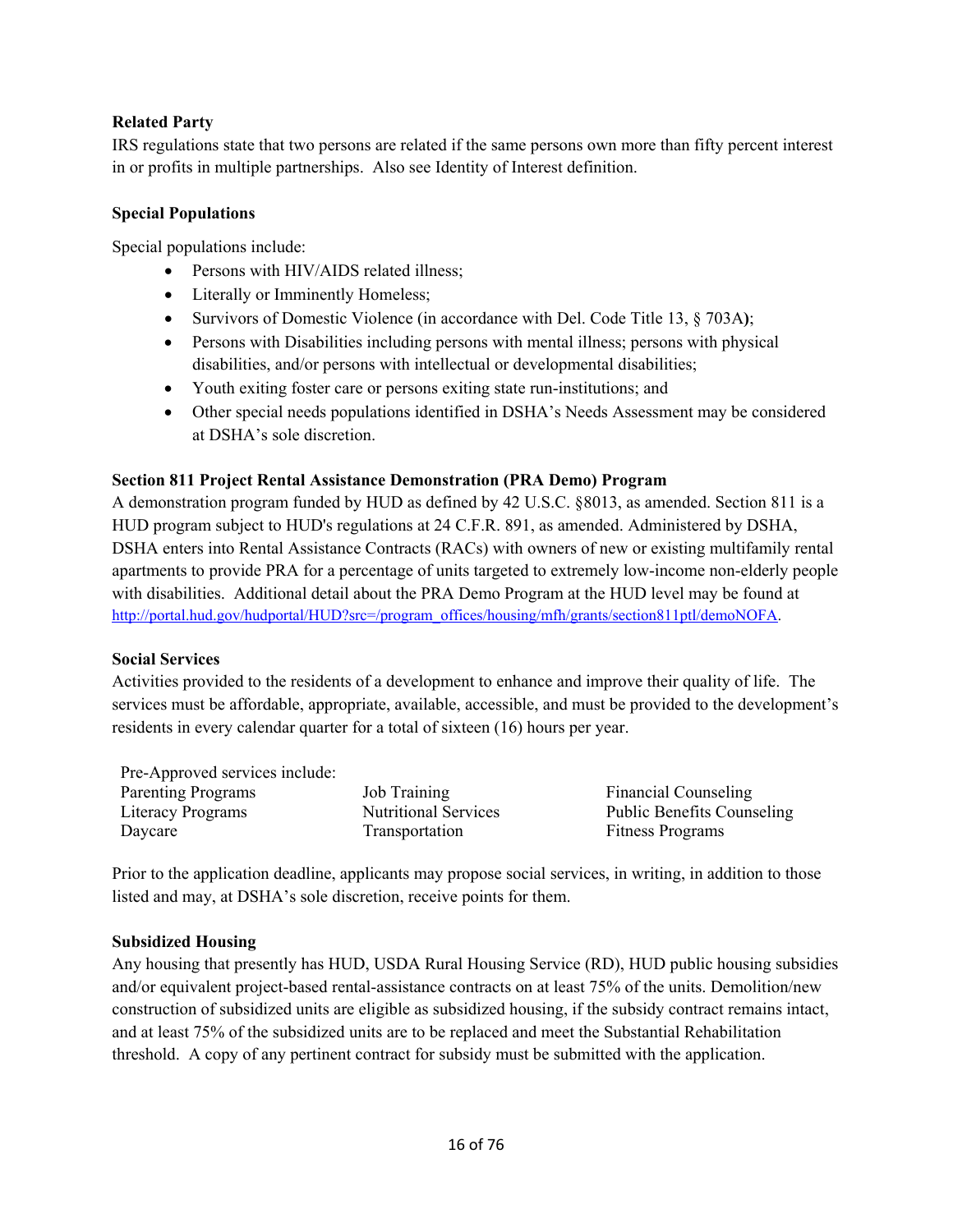#### **Substandard Housing**

A unit or building that meets the definition below and is in need of Substantial Rehabilitation in order to make the unit or building structurally sound, safe and habitable to meet local housing or building codes.

A housing unit is substandard if it has one or more of the following conditions:

- 1. Does not provide safe and adequate shelter;
- 2. Endangers the health, safety, or well-being of a family in its present condition;
- 3. Has one or more critical defects;
- 4. Has a combination of intermediate defects in sufficient number or extent to require considerable repair or rebuilding (the defects may involve original construction or they may result from continued neglect or lack of repair or rebuilding);
- 5. Does not have operable indoor plumbing;
- 6. Does not have a usable flush toilet, bathtub or shower inside the unit for the exclusive use of a household;
- 7. Does not have electricity or has inadequate or unsafe electrical service;
- 8. Does not have a safe or adequate source of heat;
- 9. Does not have a kitchen; and/or
- 10. Has been declared unfit for the habitation by an agency or unit of government.

Critical defects include: Walls, partitions, supporting members, sills, joists, rafters, or other structural members list, lean, or buckle; are rotted, deteriorated, or damaged; or have holes or cracks. Floors or roofs do not have adequate supporting members and strength to be reasonably safe. Foundation walls, piers or other supports are deteriorated or damaged. Steps, stairs, landings, porches, or other parts or appurtenances are maintained in such condition that they will fail or collapse. The roof, flashings, exterior walls, basement walls, floors, and all doors and windows are not weather tight.

**NOTE**: "Single Room Occupancy" (SRO) housing is NOT substandard solely because it does not contain sanitary or food preparation facilities (or both). SRO is a unit which contains no sanitary facilities or food preparation facilities or which contains one but not both types of facilities and which is suitable for occupancy by a single eligible individual capable of independent living.

## **Substantial Rehabilitation**

All units in a Development must receive the same upgrades/modifications or rehabilitation work and be brought up to the same standards. A Rehabilitation development is considered to be undergoing substantial rehabilitation if the minimum rehabilitation cost per unit is at least \$50,000 of hard cost and meets both of the following conditions (unless otherwise approved by DSHA):

| Condition One: | The building's most recent use has been residential, and                                                      |
|----------------|---------------------------------------------------------------------------------------------------------------|
| Condition Two: | One hundred percent $(100\%)$ of the units within the existing structural<br>framing are being rehabilitated. |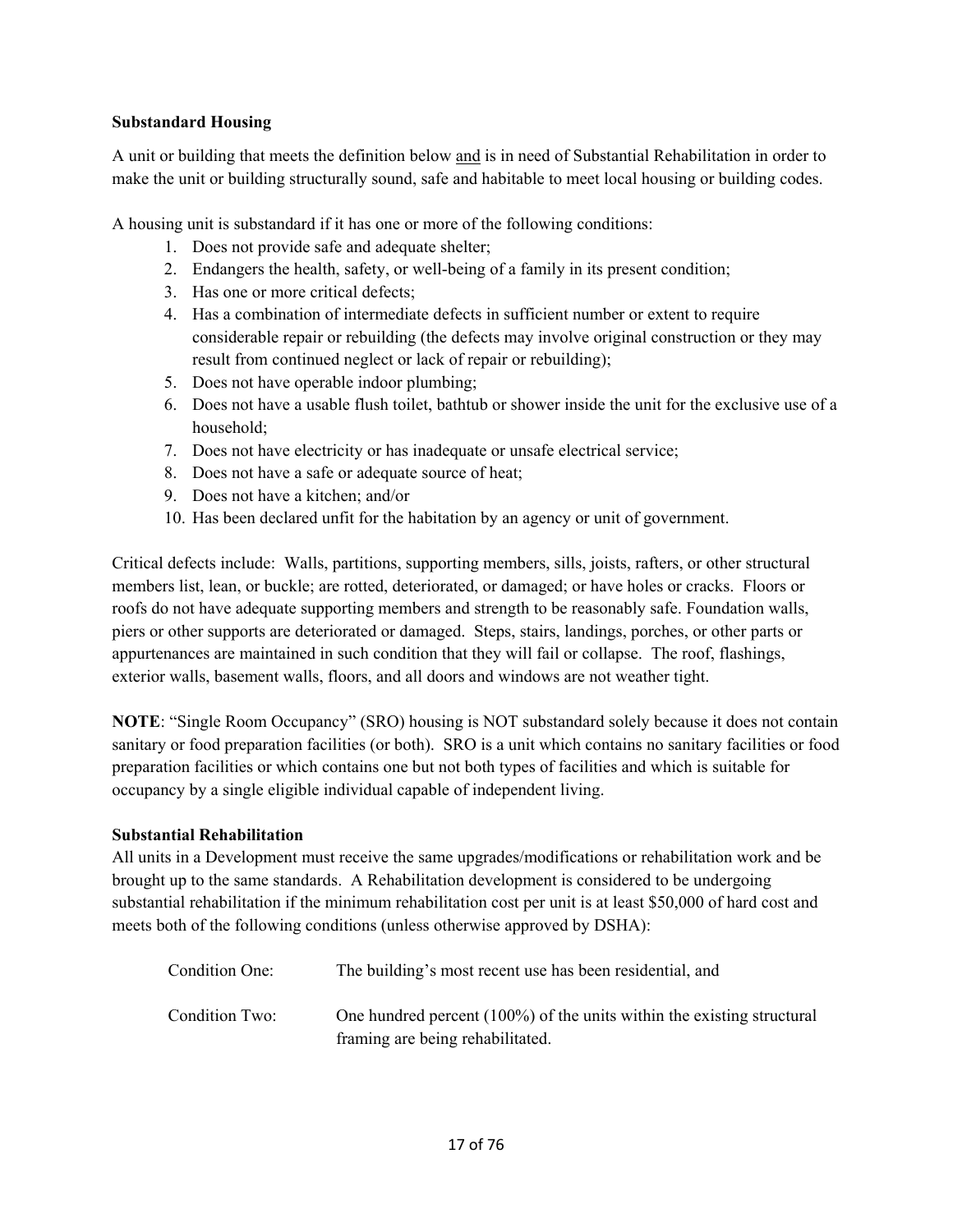Developments with rehabilitation and new construction combined will not be considered rehabilitation developments if more than 25% of the existing units are added as new units to the site. An exception as defined in Subsidized Housing previously will be made for HUD's public housing program. Conversely, for projects that are removing units for accessibility purposes or adding a community center, at least 75% of the original unit configuration must be maintained.

#### **Survivor of Domestic Violence**

Any individual or family who has been subject to actions as defined by the Violence Against Women Act (as amended) 42 U.S.C. §13925(a)(8) or Del. Code Title 13, § 703A, inclusive.

#### **Target Units**

Target Units: 1) are set-aside for Eligible Special Populations; 2) are rent- and income-restricted to 40% of AMI; and 3) have applicants referred from a Referral System as managed by DSHA. Regardless of the size of the development, all developments with project-based rental assistance must target five (5) units or 5%, whichever is larger; or 5% of all units or 3 units (whichever is larger) are set aside for permanent supportive housing.

Target Units must be included in a Referral System agreement which must include the referring entity, DSHA, and the owner to assure that sufficient referrals of Eligible Special Population households are received at the time of execution of the carryover agreement.

Target Units may not be segregated in the property or in any way distinguishable from non-targeted units (beyond the presence of accessible features or assistive technology) and Targeted Unit mix will depend on the needs of the referred households.

Permanent Supportive Unit referrals will be completed via an agreement with the referring entity nonprofit, DSHA, DHSS, and the owner to assure that sufficient referrals of special population-eligible households for tenancy are received at the time of execution of the carryover agreement. PSH units must be rent- and income-restricted to 30% AMI and units may include project-based subsidy.

#### **Violence Against Women Act**

Refers to the laws codified at 42 U.S.C. § 13931 et. seq. as amended by Violence Against Women Reauthorization Act of 2013, Pub. L. 113-4 (2013) and may be amended from time to time.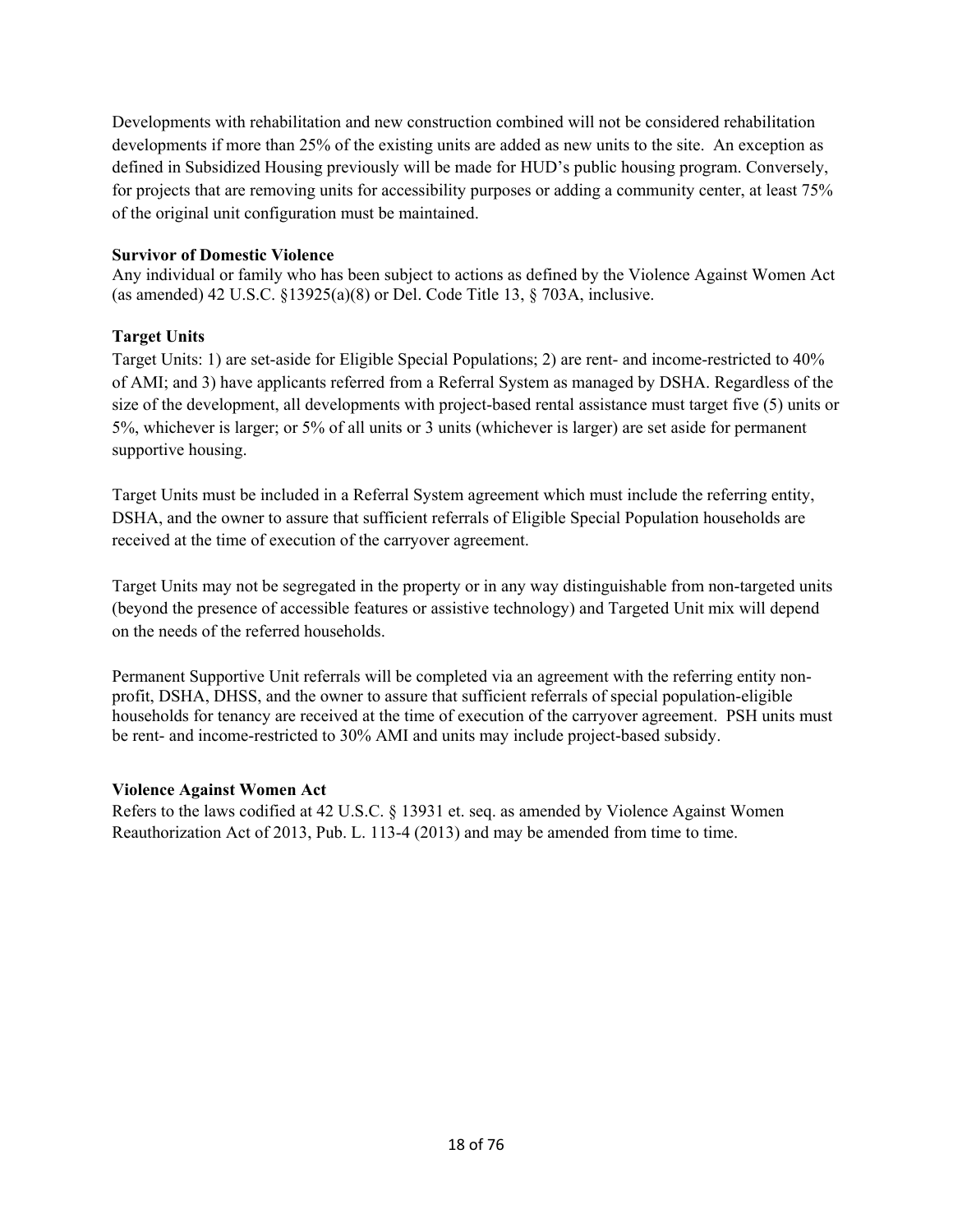# **Description of Housing Needs and Priorities**

# **Housing Needs and Priorities**

In September 2014, the *Delaware Housing Needs Assessment 2015-2020* was released. The study, prepared by GCR Incorporated and The Reinvestment Fund (TRF) for the Delaware State Housing Authority, identifies and quantifies housing needs of existing households in Delaware and projected housing demand for 2015-2020, as well as national trends in housing policy. The full report and associated documents are available at: http://destatehousing.com/FormsAndInformation/needs.php. An online reporting portal was also developed for the project and is available at http://demo.gis.gcr1.com/Delaware\_GIS/. The report evaluates needs at the submarket level, providing demand projections and demographic and housing needs analysis for six (6) submarkets in the State's three (3) counties.

Priority needs identified in the *Needs Assessment* and reflected in this Qualified Allocation Plan include:

- Creation of new affordable rental housing, especially for families and especially in areas of opportunity for low-income households;
- Preservation of the State's existing affordable housing properties, especially federally-subsidized properties and sites in poor physical condition; and
- Integrated, affordable units for people with disabilities and extremely low incomes, and other special populations that may need supportive services and rental assistance to live independently.

# **Preservation of Existing Assisted Affordable Housing**

As of 2016, Delaware's inventory of assisted multifamily rental housing includes approximately 12,000 units. This inventory includes approximately 4,350 LIHTC-only units, approximately 2,600 LIHTC- and project-based subsidized housing, approximately 4,200 other subsidized housing projects, 590 other rentrestricted housing, and approximately 260 market-rate housing units. Delaware has made significant progress in preserving high-risk sites in the past five years, but as new federal rental assistance is extremely limited, preserving sites with this assistance and in need of major rehabilitation remains important to preserving Delaware's affordable rental housing stock. Preservation needs include:

- Older sites in need of extensive rehabilitation or potential demolition and redevelopment. Many of these sites have federal rental assistance contracts that provide critical and essentially irreplaceable rent subsidies. In city and town centers, rehabilitation/redevelopment of these sites can be a critical component of neighborhood revitalization.
- Newer (but still past Year 15) LIHTC sites in moderate to good condition where affordability may be at risk. These sites often need some rehabilitation and financial restructuring to preserve affordability. In high-value markets, this existing affordable rental housing is especially critical to preserve.
- Aged public housing in need of moderate-to-complete rehabilitation. Financing for these sites may be similarly complex, but preserves federal rental assistance and may rehabilitate sites where redevelopment is a critical part of neighborhood revitalization.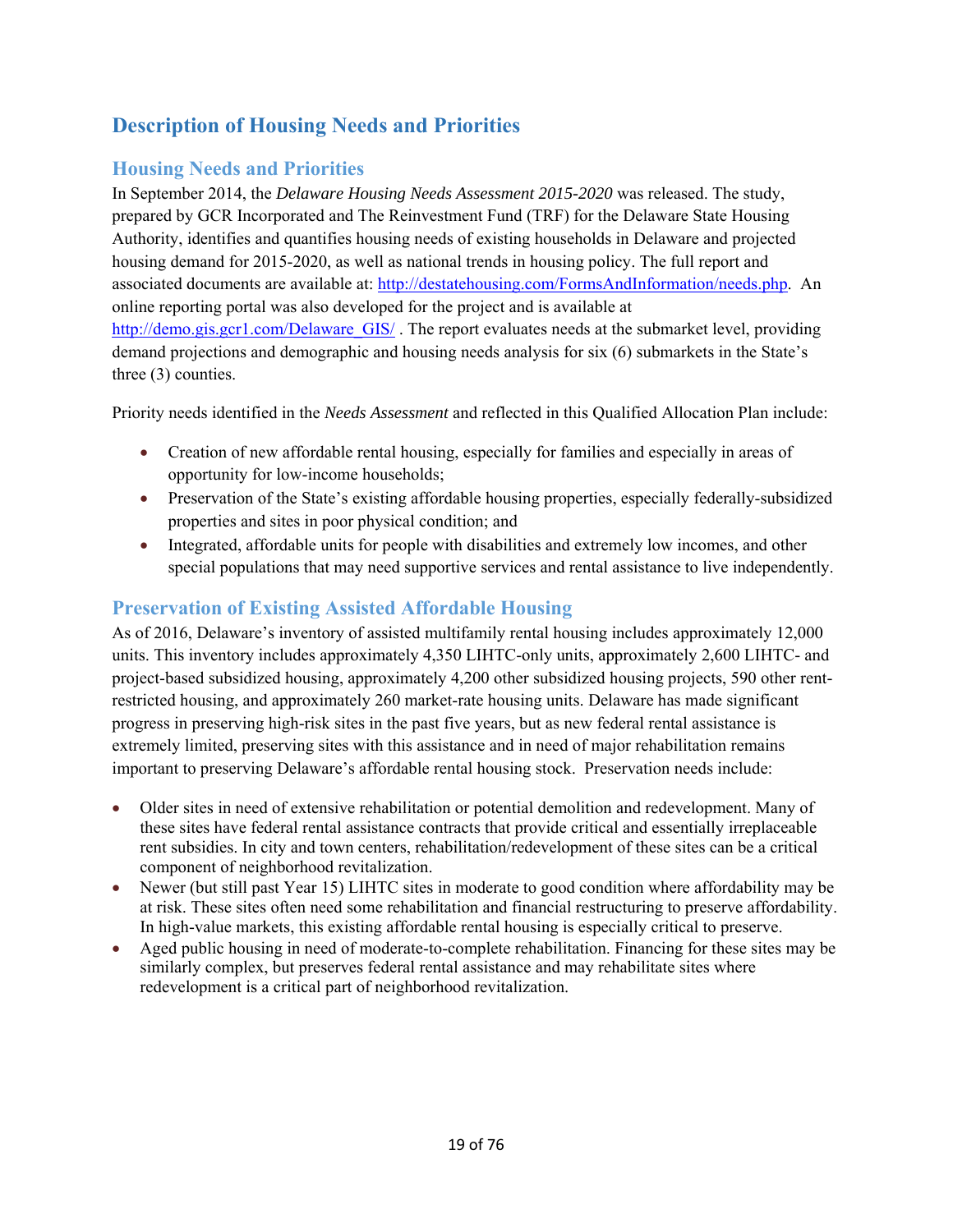# **Needs of People with Disabilities and Special Populations**

People with disabilities, particularly severe disabilities, are far more likely to have poverty-level income and lower income in general than people with no disabilities. In Delaware, 39% of people with disabilities have income below 200% of the federal poverty level compared to 25% of people with no disabilities. People with the most severe, work-limiting disabilities may rely on SSI or SSDI for income, which typically provides a very limited income that makes it near-impossible to afford housing without assistance. The lack of stable, affordable, and accessible housing is often a major barrier to remaining in the community for people with severe disabilities and extremely low income.

In July 2011, the State of Delaware signed a Settlement Agreement with the United States Department of Justice (USDOJ) resolving a three-year investigation into the State's behavioral health care system. The Agreement lays out strategies and benchmarks to ensure Delaware's compliance with the Americans with Disabilities Act (ADA), specifically the "integration mandate" that services be provided in the least restrictive setting possible, as upheld by Olmstead vs. L.C. While the Agreement is specific to the population with Serious and Persistent Mental Illness (SPMI), the Department of Health and Social Services (DHSS) is carrying its intent and spirit into systemic reform across the Department. Ensuring affordable housing opportunities and choices are available to support community-based care is a critical piece of these reforms. For the State's affordable housing industry, this shift to prioritizing communitybased care means increased focus on integrating units that are set-aside for people with disabilities in regular multifamily properties, investing resources to meet affordability needs, and coordinating with service providers.

# **New Creation of Affordable Rental Housing**

Approximately 40% of projected demand for new rental housing from 2015-2020 will be for households with income below 50% of Area Median Income (AMI). As a result of the housing crisis and recession, fewer households of all ages are homeowners, and demand for new housing has shifted to smaller, more affordable homes and rental units. The demand projections are for new units (either new construction or re-use of currently-vacant structures) to meet demand created by new-household growth. This does not reflect the housing needs of existing cost-burdened renter households, described further below.

| Rental Housing Demand by Income $(2015 - 2020)$ |             |                     |                     |                 |              |
|-------------------------------------------------|-------------|---------------------|---------------------|-----------------|--------------|
|                                                 | $<$ 30% AMI | 30\% to 50\%<br>AMI | 50\% to 80\%<br>AMI | $80\% +$<br>AMI | <b>Total</b> |
| Delaware State                                  | 1,730       | 1,455               | 1,525               | 2,820           | 7,530        |
| New Castle County                               | 1,005       | 845                 | 875                 | 1,385           | 4,110        |
| Kent County                                     | 340         | 255                 | 280                 | 595             | 1,470        |
| <b>Sussex County</b>                            | 385         | 355                 | 370                 | 840             | 1,950        |
| Source: GCR, Inc.                               |             |                     |                     |                 |              |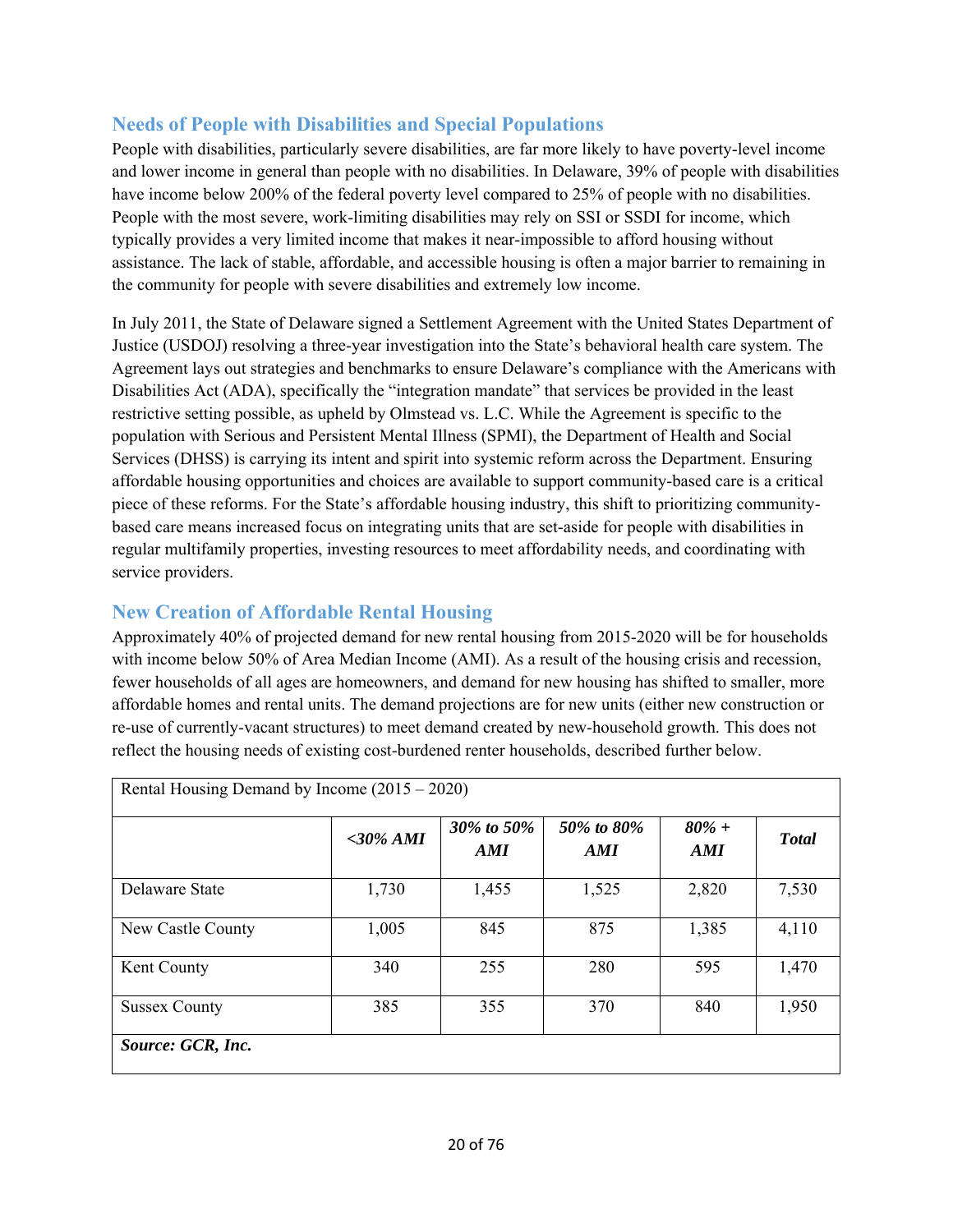While seniors will comprise a large portion of future demand, they are predominately homeowners  $(84%)$ and are far more likely to enter or remain in the homeownership market than the rental market. Based on projections, 16% of future rental demand will be for senior rental housing, whereas 32% of future home sales will be from seniors. The majority of senior rental demand is for households below 50% and 30% of AMI.

Following national trends, Delaware households are similarly getting smaller due to the growing number of "empty nesters" and changing demographic trends. There is an increasing demand for 1- and 2 bedroom units. In Delaware, Sussex County has the largest share of people over 65, while South New Castle and North Kent County have the highest percentage of school-age children. HUD Comprehensive Housing Affordability Strategy (CHAS) data, a standard dataset for quantifying housing needs, defines the following household types:

- Small Family  $-2$  to 4 related individuals with no member 62 years old or older;
- Large Family  $-5$  or more related individuals with no member 62 years or older;
- Elderly Family Family where at least one person is 62 years old;
- Elderly Non-Family Individual or a group of non-related individuals over 62 years old or older; and
- Non-Family Individual or a group of non-related individuals with no member 62 years old or older.

The household types with the greatest housing problems, in terms of numbers, are small families and individuals. In terms of percentages, senior households are slightly more likely to be cost burdened but make up a smaller percent of severely cost-burdened renter households. There are approximately 15,725 elderly renter households in Delaware with income below 50% of AMI (American Community Survey, 2015 5-Year Estimates).

Statewide, there are 43,785 cost-burdened renter households, 50% (21,895) of these households are below 50% AMI (HUD, CHAS 2010-2014). The lowest income households are the most likely to be severely cost burdened, or paying more than 50% of their income for housing costs. Extremely low-income households are overwhelmingly cost burdened (75%), and almost all of these are severely cost burdened.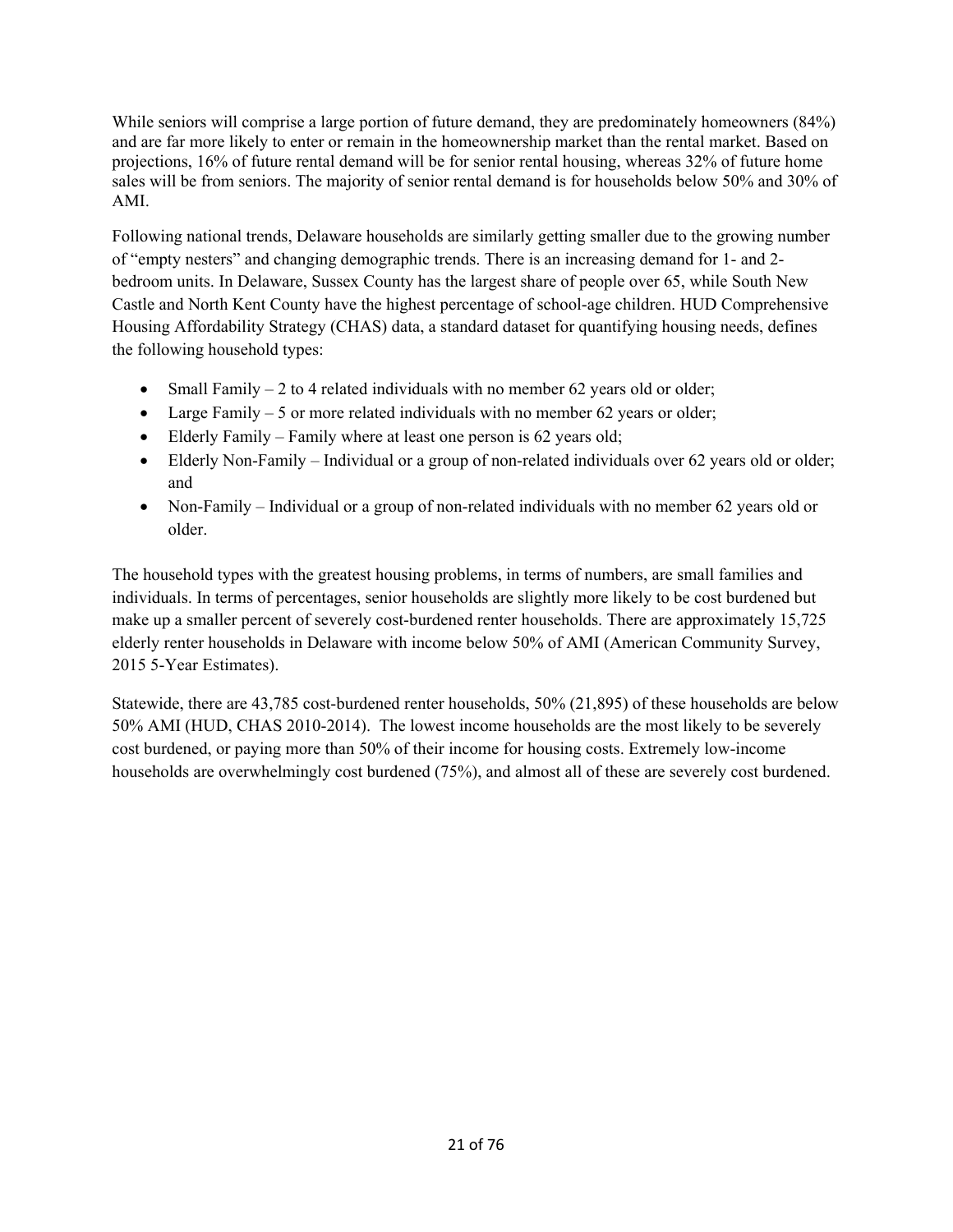# **Tax Credit Allocations and Pools**

Developments will first compete within their respective pools. Developments will be ranked within these pools and the highest scoring developments in each pool will be separately evaluated to determine the amount of tax credits required. DSHA may, at its sole discretion, award unused credits in each pool to the next highest-ranking project, regardless of the project's respective pool. Applicant tax credit requests for competitive 9% credit are limited to a maximum of \$1,000,000 per development.

The highest ranked nonprofit application will first receive the requested amount of credits up to those required for financial feasibility. The remaining credits will be divided equally between New Housing Creation and Preservation/Rehabilitation. The highest-ranked project of each type will then be provided an award up to the amount in the respective pool. In the event of additional credits left in either pool, the remainder will go first, to fill any unmet need in any pool where the pool credit amount was insufficient to meet the highest-ranked project's feasibility need, and second into a remainder pool, awarded to the highest-ranked project requiring the lowest amount of credits and capable of feasibility with the remainder, irrespective of type. In the event that the total credit amount available in a pool is insufficient for feasibility of the highest-ranked project in that pool, a forward commitment may be made available pursuant to DSHA's Forward Commitment policy as defined herein.

# **Estimated Dollar Amounts for 2020**

The estimated dollar amounts for 2020 are based on the annual tax credit authority available. 2019 forward reservations and commitments reduce Delaware's net available Tax Credit amount to approximately **\$3,217,500.** 

# **Nonprofit Pool**

Developments that compete in the Nonprofit Pool, but do not receive an allocation, will be eligible to compete in their respective pools.

DSHA requires that the nonprofit partner must maintain a 100% ownership interest in the general partner, or other managing entity throughout the compliance period. For nonprofit/for profit development team partnerships or joint venture developments, applicants must submit an agreement to DSHA, outlining the current and long-term roles of the partners. **NOTE**: Ownership entities that include nonprofit participation, but that do not meet the definition of a Qualified Nonprofit organization (see Definitions section) may apply but will not be eligible for consideration to compete in the Nonprofit Pool.

In addition, in order for a specific nonprofit organization known as a Community Housing Development Organization ("CHDO"), under the HOME Program, to participate in a LIHTC rental development and receive HOME funds set aside for CHDOs and related operational expense funding, the CHDO must "Sponsor" the rental housing. A CHDO Sponsor in a LIHTC rental development is defined as follows:

The CHDO must maintain effective project control when acting as a Sponsor of the rental housing. A CHDO sponsors rental housing under the LIHTC Program when the property is owned by:

1. A subsidiary of the CHDO (in which case the subsidiary, which may be a for-profit or nonprofit organization, must be wholly owned by the CHDO);

2. A Limited Partnership (in which case the CHDO or its wholly-owned subsidiary must be the sole general partner); or

3. A Limited Liability Company (in which case the CHDO or its wholly-owned subsidiary must be the sole managing member).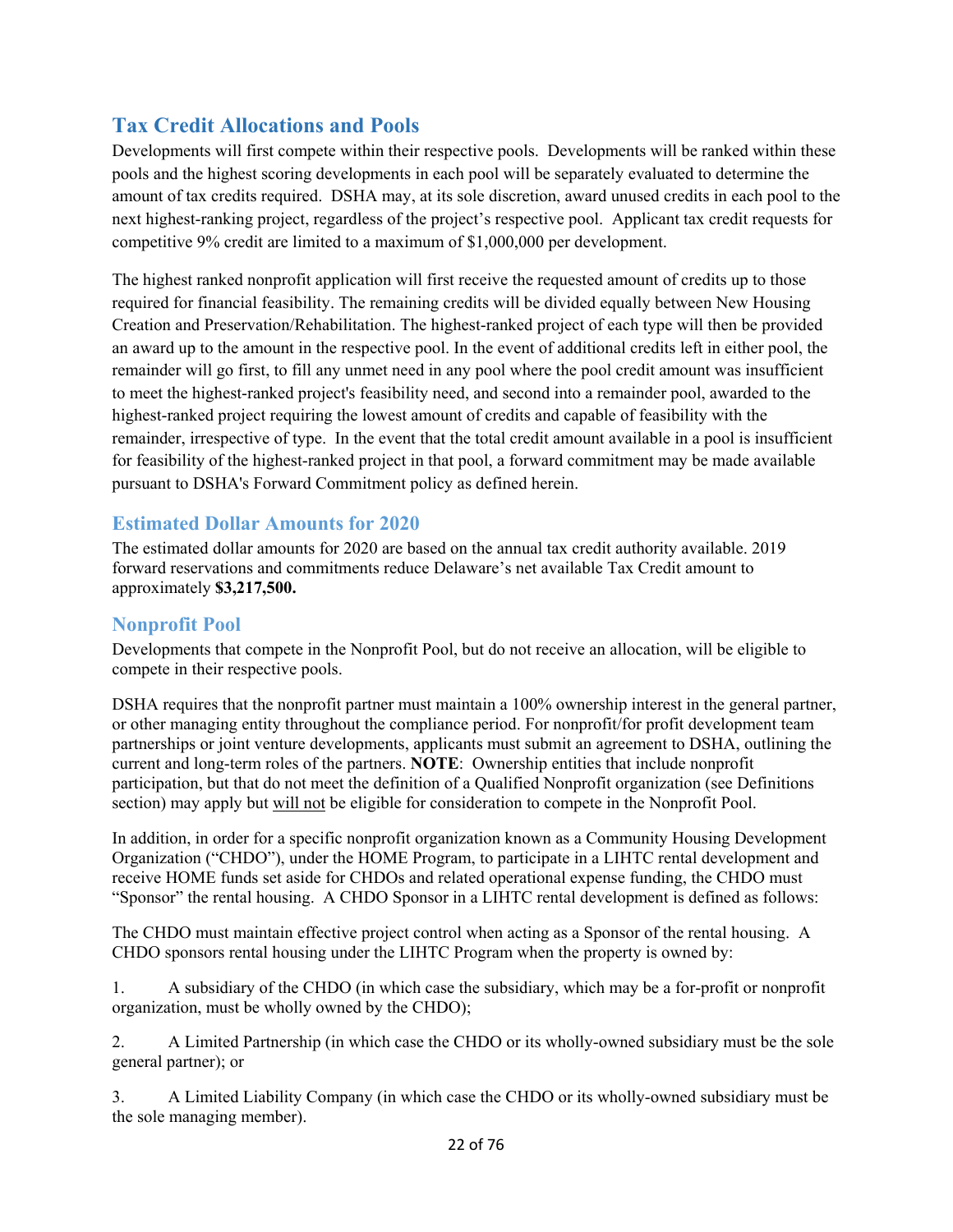If the limited partnership or limited liability company agreement permits the CHDO to be removed as sole general partner or sole managing member, respectively, the agreement must require that the removal be "for cause" and that the CHDO must be replaced by another CHDO. In addition, HOME funds must be provided to the entity that owns the project (HOME funds must be provided to the Limited Partnership or Limited Liability Company (Owner) in a LIHTC development rather than to the CHDO itself).

# **Preservation/Rehabilitation Pool**

To qualify for this pool, the development must meet either the following conditions of A or B:

- A. Tax Credits: any tax credit housing development which has completed its compliance period that is:
	- 1. In need of substantial rehabilitation; or
	- 2. At risk of losing its affordability.
- B. Subsidized: any currently-occupied subsidized housing development and/or demolition/new construction of subsidized units (see definition of subsidized housing) that is:
	- 1. In need of substantial rehabilitation; or
	- 2. At risk of losing its affordability (within two (2) years of application).

In order to qualify for A (Tax Credits) the applicant must meet the definition of Substantial Rehabilitation or submit written confirmation from the tax credit allocation agency that the development's affordability expiration is imminent.

In order to be eligible for B (Subsidized) the applicant must:

- 1. Meet the definition of substantial rehabilitation or provide written confirmation from the contract administrator of imminent expiration of affordability controls within two (2) years of application; and
- 2. Provide a letter of confirmation that the funding source is interested in receiving an application for all applicable assistance; and
- 3. Commit to making an application for continued project-based housing assistance payments and/or rental assistance payments for the longest possible period and to continue to re-apply for extensions. The obligation to apply for rental assistance payments will be a condition of any Tax Credit preliminary reservation and/or carryover agreement and a confirmation of rental assistance payments must be received prior to construction closing.

**NOTE**: Properties that are not contiguous can apply under one application as long as the ownership entity is under common ownership for all properties.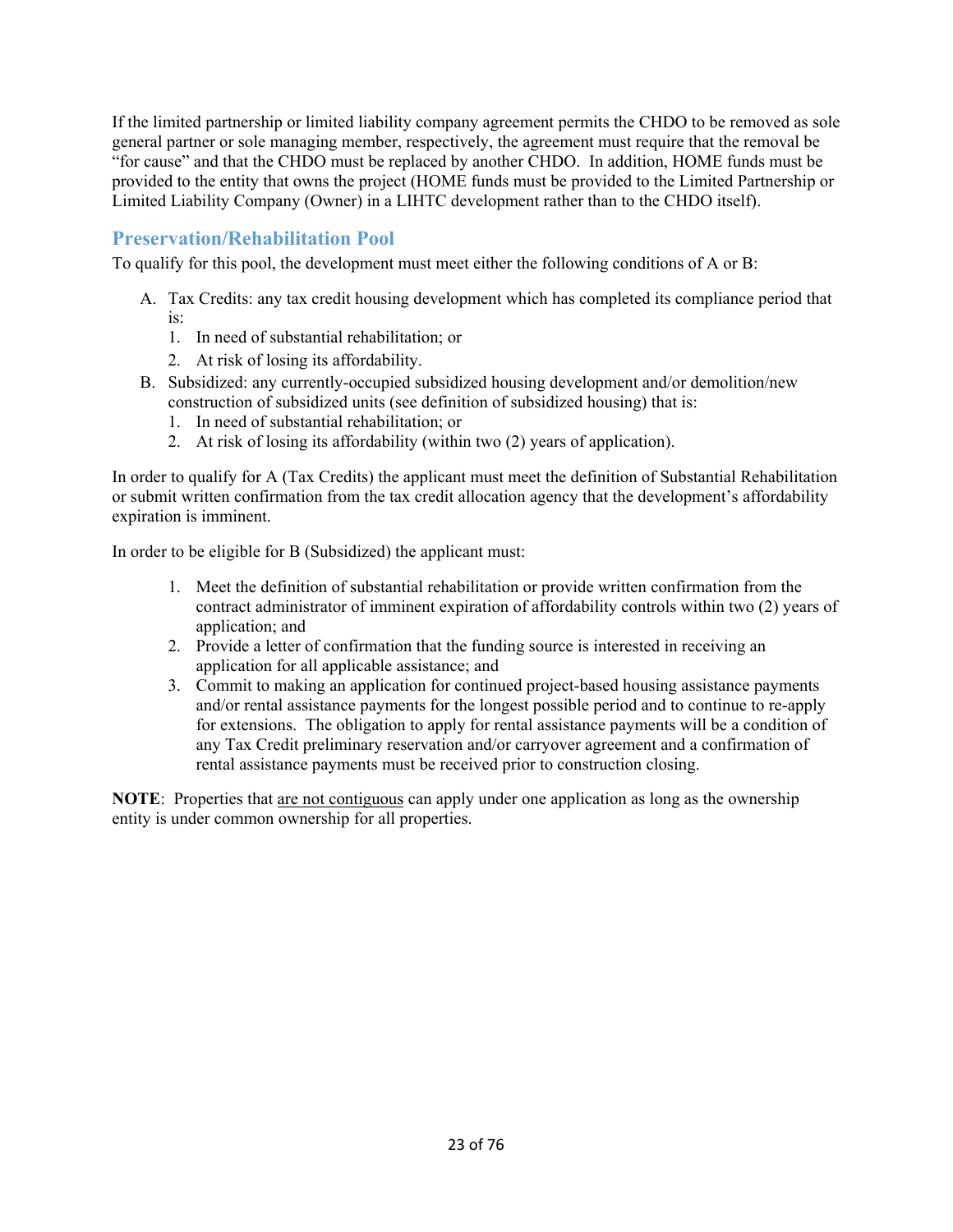# **New Housing Creation Pool**

All applicants in this pool must be new creation (see definitions) developments. All developments will be nonelderly unless one of the following conditions applies:

- 1. The application is for an elderly project with a rental subsidy contract for at least 25% of the newly-constructed units; and/or
- 2. The application is for an elderly project in which 25% of the new affordable units are restricted to residents at 30% of AMI with rents restricted to levels affordable at 30% AMI.

# **General Application Limits**

No development may receive more than fifty percent (50%) of the State's annual credit authority available during any allocation year, based on the maximum eligible basis limits, nor may any single development entity be eligible to receive more than fifty percent (50%) of the total credit authority available during any allocation year. This shall include, but not be limited to, any consultants that have or will have an interest in the ownership of the development whatsoever, including through a general, limited general, limited partner, or special limited partner relationship**,** co-developers, or joint ventures where the single development entity receives part of the developer's fee. A development entity that reaches 50% of the total allocation dollars available may have its next ranked development(s) eliminated. DSHA may, at its sole discretion, allow the development entity to reduce its requested credit amount to avoid having its next ranked development(s) eliminated especially if a cure item including missed or additional costs that increase the LIHTC request causes a development entity to exceed 50% of the total allocation dollars available.

# **Application Process**

An applicant may apply for credits for the current year only. The deadline for submission of each cycle is disclosed on the cover page of the application package.

Applications must be submitted to DELAWARE STATE HOUSING AUTHORITY, 18 The Green, Dover, Delaware 19901, **no later than 3:00 p.m. on April 30, 2020.** Late submissions will not be accepted. One complete paper copy of the LIHTC application with all attachments/exhibits and one electronic flash drive application must be submitted. All paper applications must have original signatures. For the electronic application, the flash drive should be labeled with the Project Name. A Table of Contents should list the application, pro-forma, points worksheet, and each Exhibit Number and Name of Exhibit. The Exhibits should be scanned as separate files and labeled accordingly.

Only complete application packages will be considered for Preliminary Reservation of tax credits. Incomplete packages will be returned to the applicant and the application will not be eligible to compete for tax credits in the current round.

The application package contains all forms and instructions. The Application Checklist provides a complete list of attachments, which are to be appropriately labeled and submitted with the application forms. All documents are required, even if applicants have submitted similar documents to DSHA in the past (i.e. financial statements). Exhibits and questions that do not pertain to a particular development should be noted as such.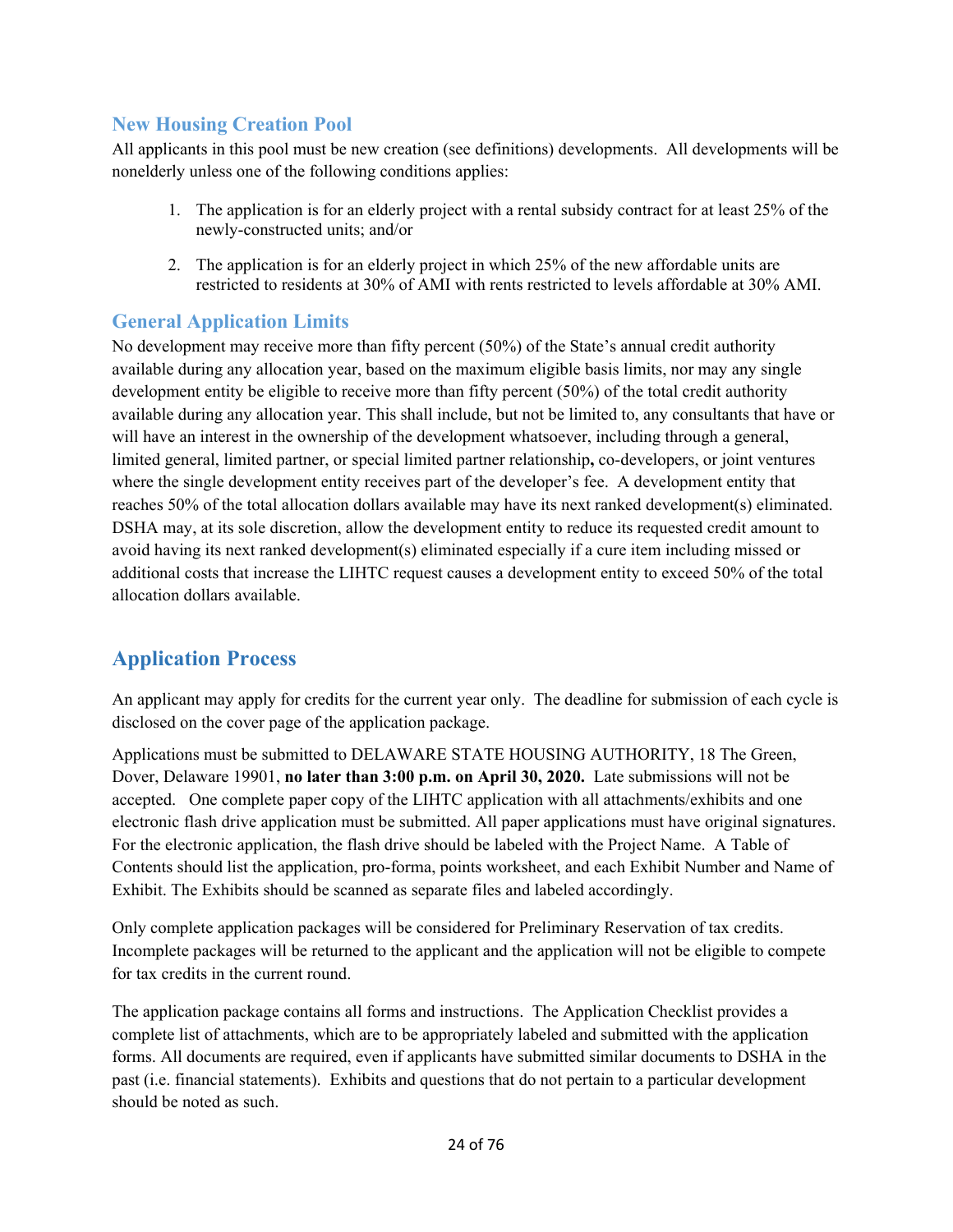The applicant must complete all applicable questions and supply all documents that are requested in the application package. All questions seeking clarification or interpretation of the QAP must be submitted in writing to DSHA for clarification no later than fifteen (15) days prior to the submission deadline date, except for waiver requests, which must be submitted no later than thirty (30) days prior to the submission deadline. (See below.)

**No waiver requests will be entertained for any threshold requirements. All waiver requests relating to point categories or design and construction standards must be submitted no later than thirty (30) days prior to the application deadline, together with a payment of \$500 per waiver requested. For applications utilizing the 9% LIHTC, no more than three (3) waivers may be requested for the same application. Points will be subtracted from the relevant point category for those waivers that are granted in point categories. Approved waiver requests from any applicant awarded an allocation will be made available to the public after awards are announced by posting to DSHA's website. Unforeseeable and unavoidable circumstance waivers may be granted outside of the waiver limit and will be considered on a case-by-case basis at DSHA's sole discretion.** 

The application should be comprehensive in addressing all information necessary for a responsible funding decision. Upon the application meeting minimum threshold requirements, DSHA reserves the right to request additional information during the review process should it be deemed necessary. Any such information requested and/or provided shall be considered part of the application and shall be subject to the above acknowledgments, agreements and waivers.

No application for credits will be accepted for any building or property that has previously claimed credits and is still subject to the initial 15-year compliance period for such credits after the year such building is placed in service. This also includes all developments for which tax-exempt bonds of DSHA or an issuer other than DSHA has been issued and are still subject to the initial compliance period.

# **Technical Assistance Meetings Available to all LIHTC Applicants**

DSHA offers Technical Assistance (TA) meetings to all LIHTC applicants. The purpose of conducting TA meetings is to provide applicants with the opportunity to discuss their development in detail with DSHA and to answer applicant questions pertaining to the LIHTC, or other funding programs and the application process.

Participation in the TA process is strongly encouraged for all applicants. Applicants may attend an inperson TA Meeting or attend by teleconference.

# **Cure Period**

DSHA retains the absolute right to determine that an application is substantially incomplete and ineligible for further review. DSHA may also choose to allow for the immediate correction of minor/immaterial defects in an application. Should DSHA choose to allow correction, applicants will be given 48 hours from the time of DSHA notification to cure defects with their application. If DSHA allows an applicant to cure minor defects, that does not constitute approval or acceptance of the application and is not an assurance that the application, upon further review, will be deemed acceptable. Example of items that DSHA may consider as "curable" include:

1. If the applicant has failed to include a required document, the applicant may supply the document, provided, however, that the document existed on the application deadline date and, if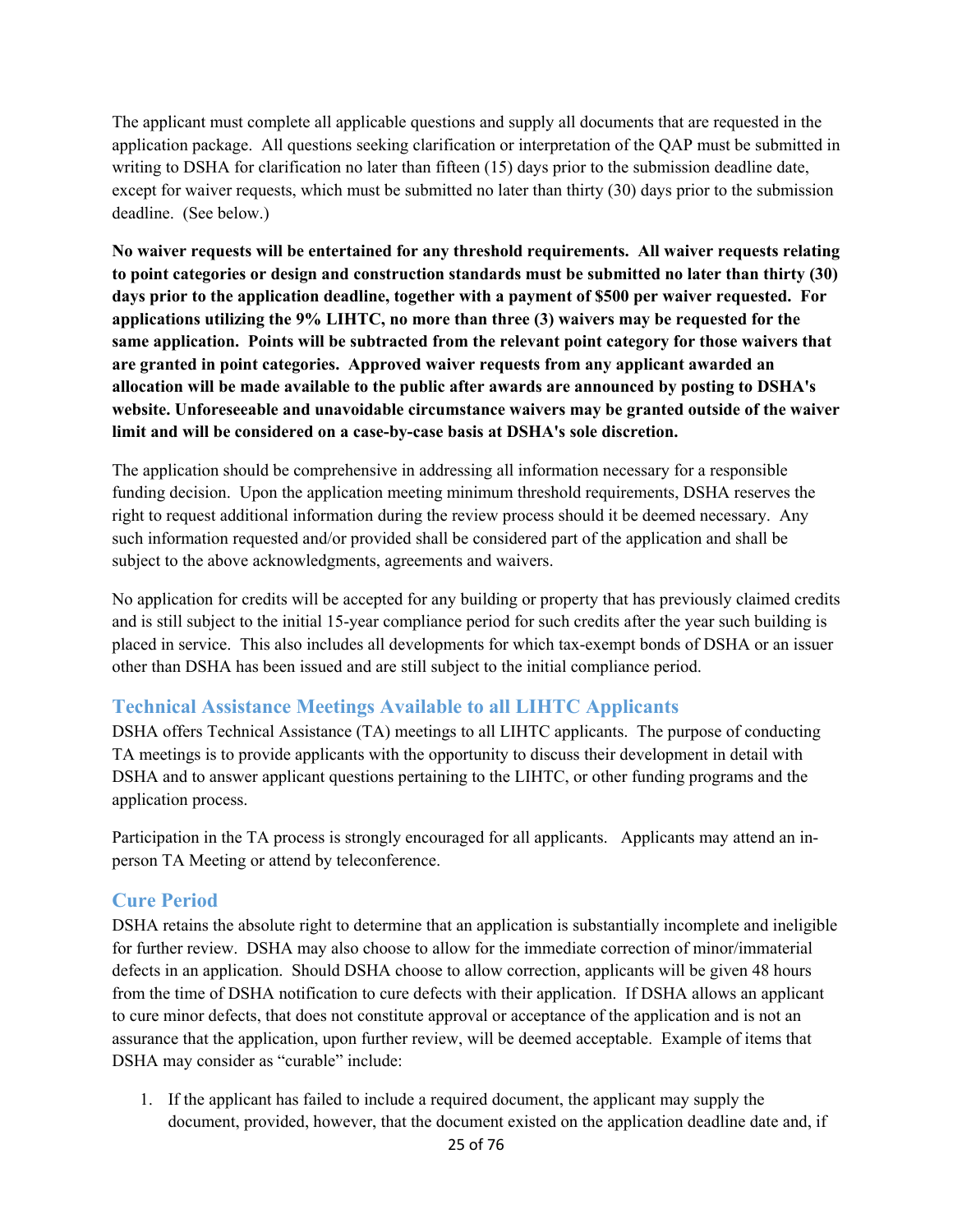the document is a legal agreement or instrument, the document was legally effective on the application deadline date;

- 2. If statements or items in the application are contradictory or mutually inconsistent, the applicant may present information resolving the contradiction or inconsistency, provided, however, that the information accurately reflects the state of affairs on the application deadline date; and/or
- 3. The applicant may provide any required signature that has been omitted, except for applications that DSHA deems to be substantially incomplete.

DSHA shall notify the applicant of any curable defects it discovers by telephone, and, simultaneously, in writing electronically (e-mail). The applicant's corrective submission shall not be considered unless it is received by DSHA no later than forty-eight (48) hours (excluding weekends and legal holidays) from the notification from DSHA. If an applicant fails to respond to DSHA's notification of curable defects within the 48-hour cure period, or if an applicant's response is non-responsive to the question asked, a negative conclusion shall be drawn. Failure to respond to an item in a cure notification will result in the denial of points in that category or the application may be deemed to not meet threshold.

After the application deadline, telephone calls or other oral or written communications on behalf of a tax credit applicant (for example, from a project's development team, elected representatives, etc.) other than information submitted pursuant to the above shall not be accepted or considered before preliminary reservation awards have been announced.

# **Application Fees and Processing**

Pursuant to 31 Del. C. § 4028, upon receipt of an application, DSHA will notify any state senators and representatives whose districts include the area where the applicant's proposed development is located, as well as the chief executive officer of any local government having jurisdiction where applicant's proposed development is located.

A non-refundable application fee of **\$1,250** must accompany all applications, including applications for volume cap credits, at the time of submission. At carryover/construction closing of the credits, including volume cap credits, an additional 1.50% of carryover/allocation amount x ten (10) years is due. Prior to the allocation of credits, issuance of IRS Form 8609 or Carryover Agreement, whichever is issued first, a **\$600 per unit** compliance monitoring fee is due. All fees are non-refundable.

For projects requesting DSHA funding sources, including, but not limited to, Housing Development Fund (HDF), National Housing Trust Fund (NHTF), Affordable Rental Housing Program (ARHP), or HOME Program (HOME) financing, an additional non-refundable application fee of **\$1,850** must accompany all applications, including applications for volume cap credits and DSHA funding sources, at the time of submission.

# **DSHA Fees, Rates and Term Schedule**

Please refer to DSHA's Fee Rate and Term Schedule in the Funding Supplement at the following link: http://www.destatehousing.com/Developers/lihtc/2020/2020\_qap\_guidelines.pdf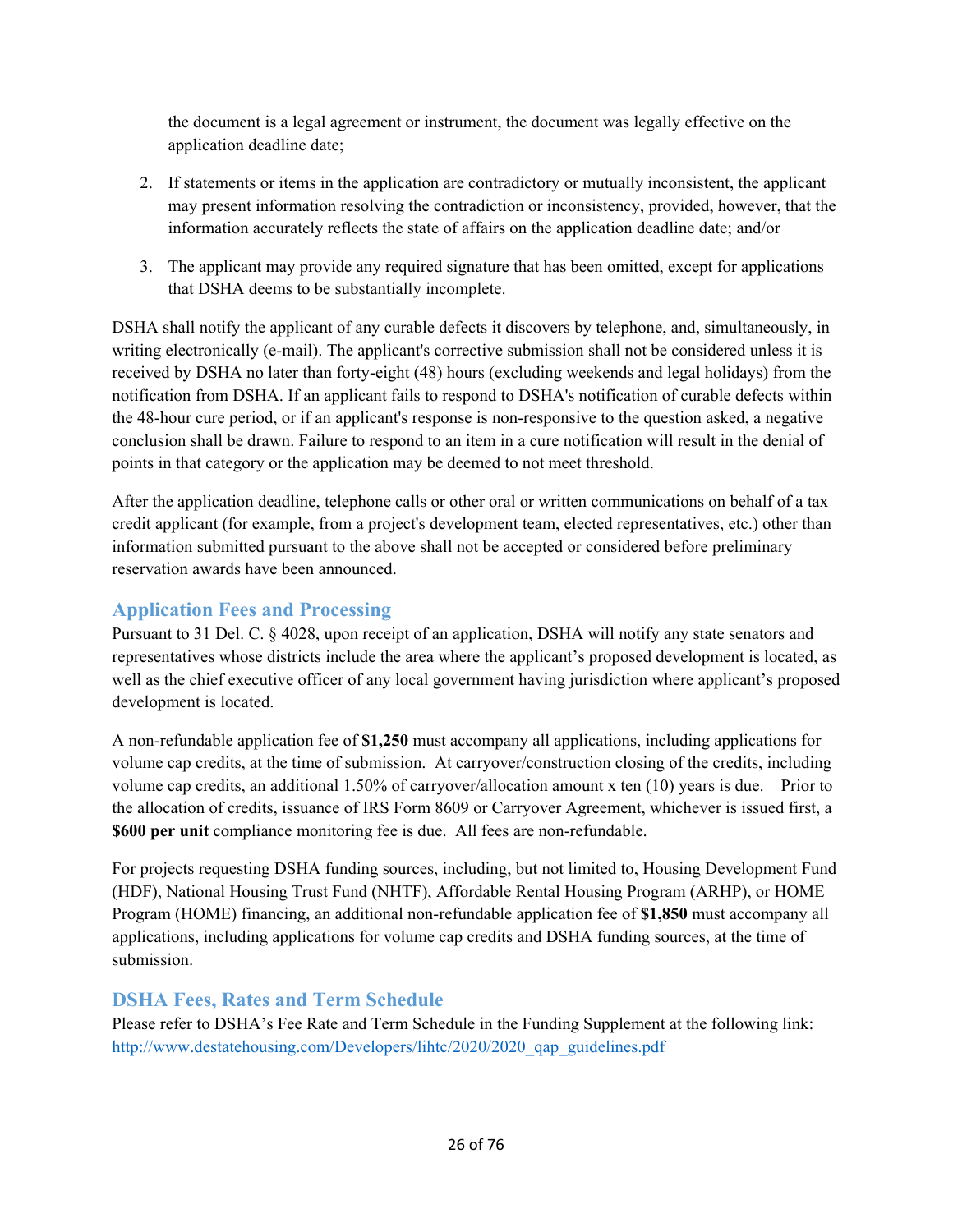# **Tax-Exempt Bond-Financed Developments**

Applications for projects financed with tax-exempt private activity bonds will be accepted by DSHA throughout the year, and may receive 4% tax credits without participating in the annual competitive allocation process described in this QAP for 9% applications, but must meet the threshold requirements described below.

Applications for 4% tax credits seeking additional DSHA funding, including HDF funding must compete in the annual allocation process. In the event that additional DSHA funding set aside for 4% tax credits is not oversubscribed at the April submission date, the remaining funds set aside will be available for applications submitted on a rolling basis until a new QAP is adopted.

Additionally, in order to receive non-competitive tax credits, all of the following must be met:

- A determination that they satisfy the requirements for the allocation under the QAP pursuant to the IRS Code Section  $42(m)(1)(D)$ ;
- DSHA's determination that a property satisfies the requirements of the QAP;
- Complete applications must be submitted and approved by DSHA before the tax-exempt bonds are sold;
- Tax-exempt bond-financed properties must make an application for tax credits prior to construction or rehabilitation of the property and will receive tax credits on the full amount of their eligible basis only if at least 50% of the development's aggregate basis is financed with taxexempt bonds. In the event that a tax-exempt bond property is proposed in the same area as competing tax credit properties, the market study must provide an acceptable demand analysis; and
- DSHA may, at its sole discretion, waive the requirement to make application for 4% Tax Credits and DSHA financing on the same deadline date as the 9% Tax Credit application round, for applicants where a special appropriation of project-based subsidy is approved by the State Legislature or new federal funding/subsidy for a specific new development and/or type of new development.
- An application must score a minimum of seventy-five (75) points.
- Eligible projects include:
	- o Preservation projects, which include Year-15 tax credit projects<sup>1</sup> currently in DSHA's LIHTC portfolio; and
	- o New Creation, which includes new construction and conversion projects.
- DSHA will be the bond issuer.

<sup>1</sup> For 4% tax-exempt applications, Y15 tax credit projects must demonstrate that the initial fifteen (15)-year compliance period requirement will be met by the proposed construction closing date.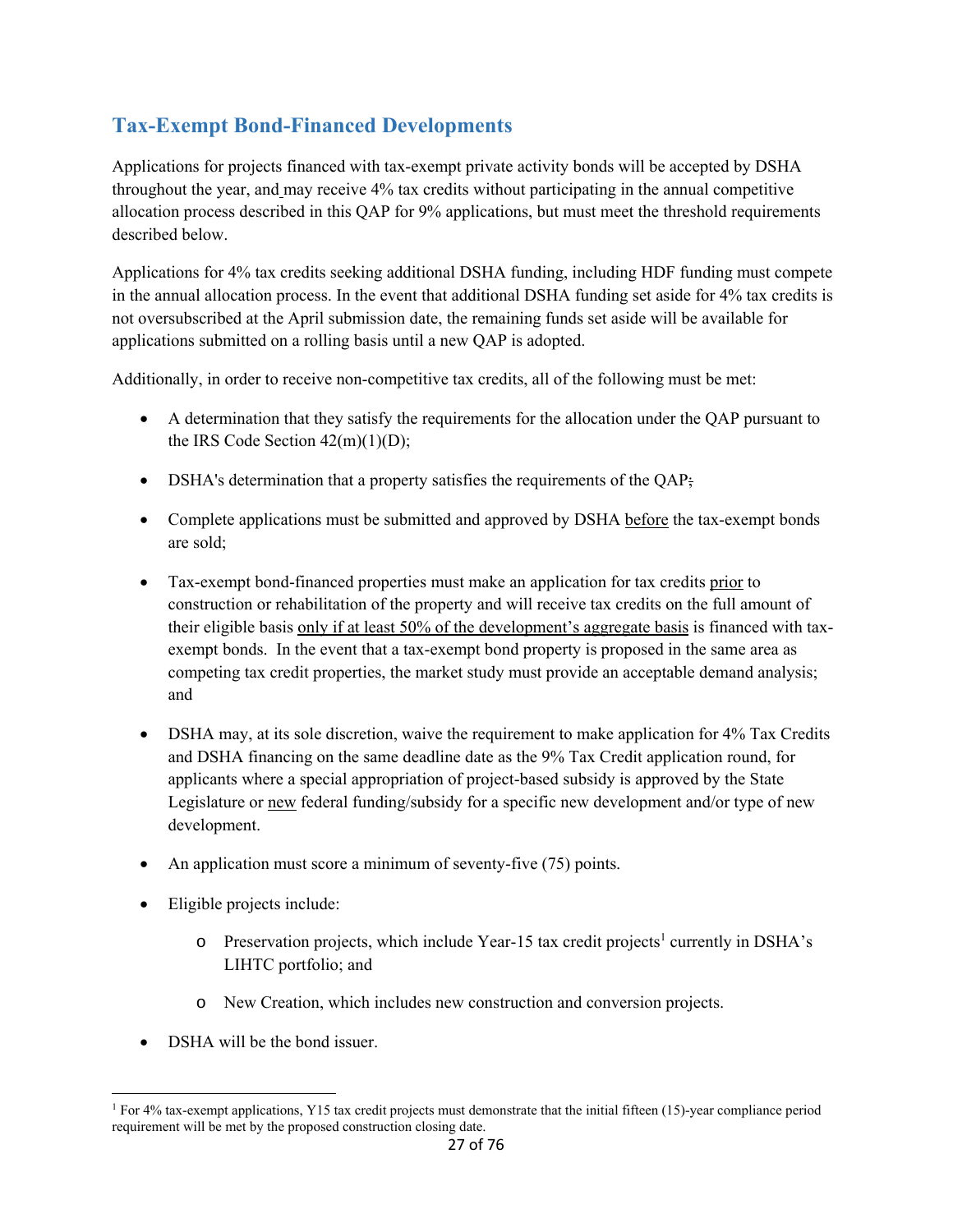- For developments seeking tax-exempt financing, DSHA may waive timelines, processing and other QAP requirements, at its sole discretion, to encourage and facilitate such financings. Additionally, for the purposes of the 4% tax credits, DSHA, upon a showing of good cause by the applicant, may waive the \$50,000 hard cost minimum requirement for substantial rehabilitation. Such a waiver shall be in the sole discretion of DSHA and shall only be granted upon a showing that the proposed rehabilitation is sufficient in terms of quality and significance, notwithstanding the fact that it does not meet the \$50,000 requirement.
- DSHA may consider subsequent financing of phased sites on a case-by-case basis.

# **Tax-Exempt Revenue Bond Fees**

The fees outlined herein are applicable to all applicants seeking DSHA resources and should be included in the development budget of the application. Interest rates and annual expenses are determined during underwriting based upon market conditions. All fees are non-refundable, non-transferable, and due as designated in the schedule below.

| <b>Application Fee</b>              | \$500                                                                                                                                                                                                                                                                                | Due with submission                                                                             |
|-------------------------------------|--------------------------------------------------------------------------------------------------------------------------------------------------------------------------------------------------------------------------------------------------------------------------------------|-------------------------------------------------------------------------------------------------|
| <b>Issuance Security Deposit</b>    | 40 basis points of total proposed<br>issuance amount                                                                                                                                                                                                                                 | Due upon application approval,<br>refunded if bonds are issued<br>within 100 days of allocation |
| <i><b>Issuance Fee</b></i>          | 35 basis points of issuance amount<br>or \$100,000, whichever is less                                                                                                                                                                                                                | Due at bond closing                                                                             |
| <b>Monitoring Fee</b>               | 5 basis points of issuance amount                                                                                                                                                                                                                                                    | Due at bond issuance                                                                            |
| Annual Issuer Fee                   | 12.5 points of initial bond amount                                                                                                                                                                                                                                                   | Due annually, payable in arrears                                                                |
| <b>Additional Costs of Issuance</b> | May include, but are not limited to, fees of bond counsel, underwriter,<br>trustee, financial advisor, and rating fees. Deposit, less other expenses<br>shall be credited to payment of this amount. Only 2% of the proceeds<br>of the bond issuance may be used to pay these costs. |                                                                                                 |

#### 2020 DSHA Fee Schedule for Tax-Exempt Revenue Bonds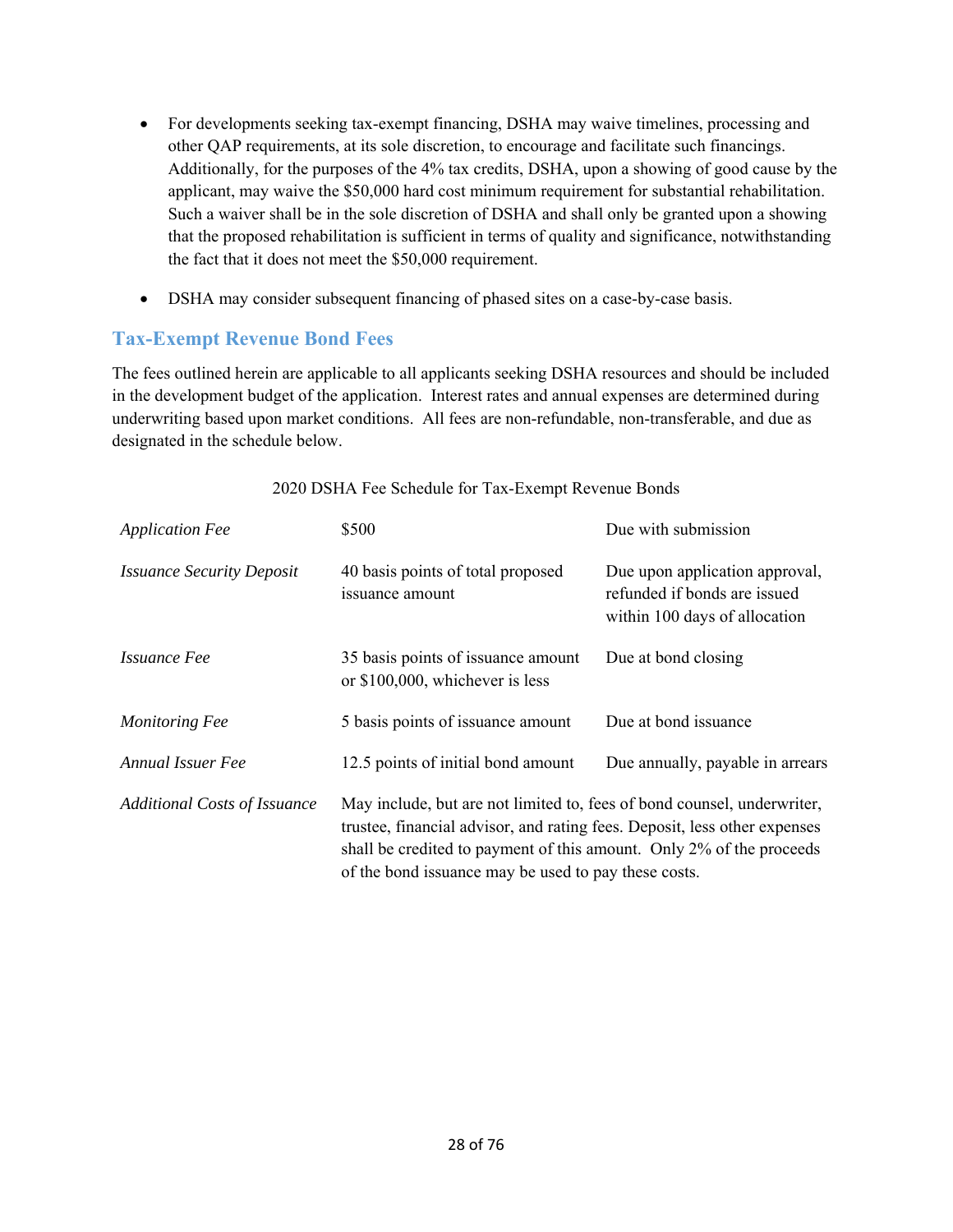# **Threshold Requirements**

Applications for either competitive 9% credit or for 4% tax exempt bond financing shall meet all of the threshold eligibility requirements listed in this section. In addition, applications must meet all applicable definitions and terms within the QAP and related documents for threshold purposes.

**All applicants will be subject to a site visit for the development from DSHA, which must be scheduled no later than 21 days prior to the application deadline. The purpose of this visit is to determine the suitability of the development site, including visibility, access to rights of way routinely used for walking or biking, and nearby land uses. Proposed acquisition rehabilitation developments, including conversion projects, must notify DSHA in writing sixty (60) days in advance of application submission to schedule a pre-inspection and site review.** 

- 1. Projects must set-aside a minimum of:
	- a. Twenty percent (20%) of the units to be occupied by households with incomes at or below 50% of median gross income, adjusted for family size, for each county; or
	- b. Forty percent (40%) of the units to be occupied by households with incomes at or below 60% of median gross income adjusted for family size, for each county.

c. At least forty percent (40%) or more (25% or more in the case of a project described in section 142(d) (6)) of the residential units in the project must be both rent restricted and occupied by individuals whose income does not exceed the imputed income limitation designated by the taxpayer with respect to the respective unit. The average of the imputed income limitations designated must not be more than 60% of the area median gross income. The designated imputed income limitation of a unit can only be 30%, 40%, 50%, 60%, or 80% of the area median gross income. The average income test is only available for elections made after March 23, 2018. (see DSHA's compliance monitoring procedures for more information).

The development's minimum set-aside test (above) must be selected at the time of application for tax credits and maintained for the entire compliance period. Once made, all decisions are irrevocable.

- 2. Units must be rent-restricted with gross rents for a qualifying unit no greater than 30% of the Imputed Income Limitation applicable to such units. The imputed income is the income limitation that would apply assuming an SRO or efficiency unit was occupied by 1 person and a unit with one or more bedrooms was occupied by 1.5 persons per bedroom. If the costs of any utilities, excluding telephone, are paid directly by the tenant(s), the gross rent must include the applicable utility allowance. Utility allowances may be determined in a variety of ways, including, by HUD and local housing authorities. A development can use these allowances or when applicable, justify their own by using local utility company estimates, HUD Utility Schedule Model, or Energy Consumption Model (see DSHA's underwriting criteria for more detail at the following link) http://www.destatehousing.com/Developers/lihtc/2020/2020\_qap\_guidelines.pdf
- 3. Tax Credit units must be developed and maintained in equivalent quality and square footage as nontax credit units of similar bedroom size.
- 4. No application will be accepted for fewer than 5 units.
- 5. All units must meet applicable building and/or housing codes.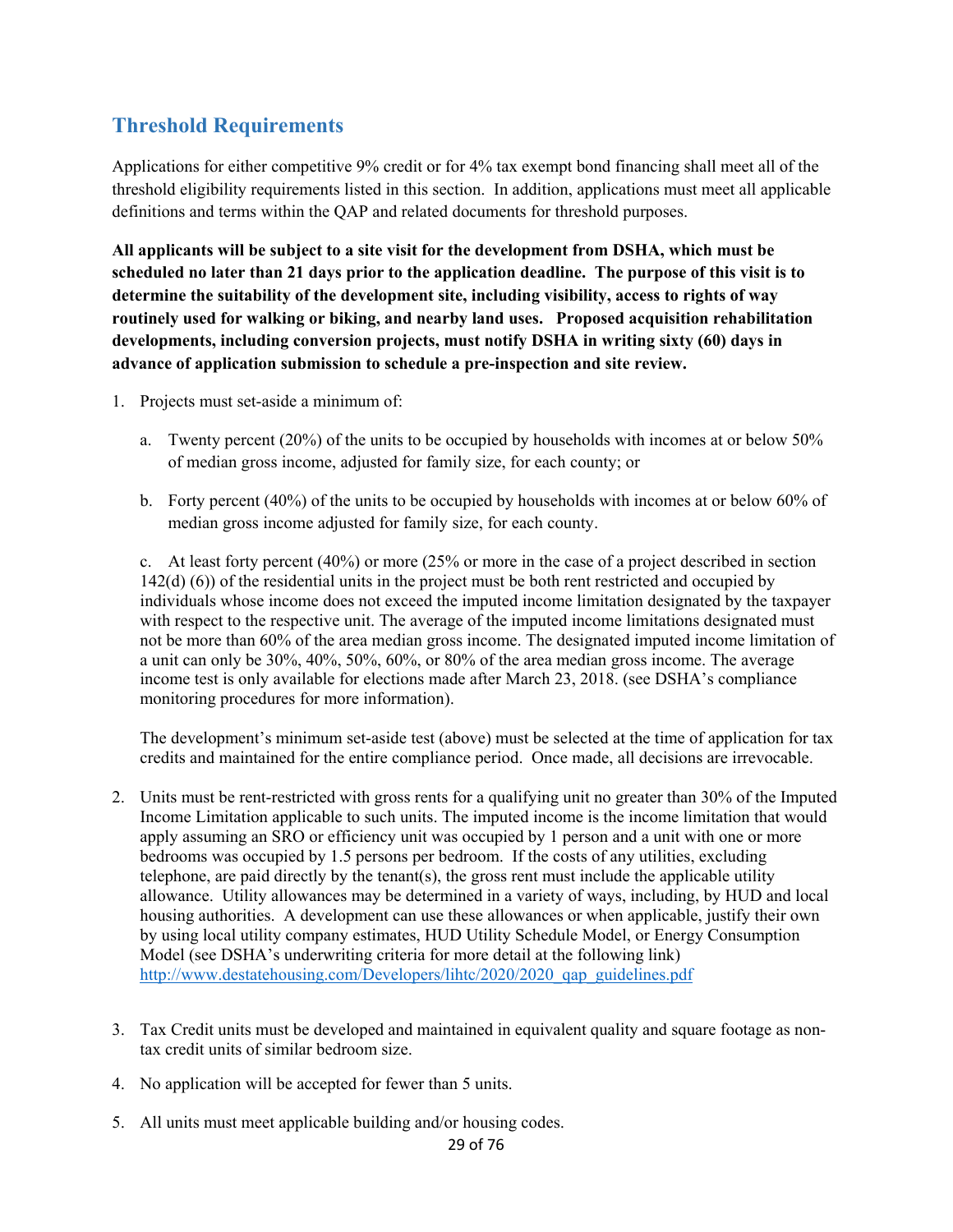- 6. For developments that have previously received tax credits, the 15-year compliance period must have expired on all buildings before applying for new tax credits. See preservation pool requirements for further information.
- 7. Displacement: No development will be eligible to compete for an allocation of credits if the application requires that existing residents be involuntarily and permanently relocated due to income ineligibility for tax credit purposes.

## 8. **State Strategies for Policies and Spending**

DSHA promotes the use of the State Strategy Level areas by tailoring programs based on the Levels. In keeping with this strategy, tax credit proposals must be located in Investment Levels 1, 2, or 3. Surrounding area must be compatible with the proposed development and the proposed design shall be compatible with existing architecture in the area. Delaware Strategies and Maps can be accessed on the web at: http://stateplanning.delaware.gov/

## 9. **Compliance with Discrimination Laws**

All applicants must comply with the provisions of all federal, state and local law**s** prohibiting discrimination in housing on the grounds of any protected class including, race, color, sex, creed, handicap/disability and familial status, sexual orientation, or national origin, including but not limited to: Title VI of the Civil Rights Act of 1964 (Public Law 88 352, 78 Stat. 241), all requirements imposed by or pursuant to the Regulations of HUD 24 CFR Subtitle A, Part 100 issued pursuant to that title; regulations issued pursuant to Executive Order 11063, and Title VII of the 1968 Civil Rights Act, as amended by the Fair Housing Amendment Act (Public Law 100-430) and Americans with Disabilities Act (Public Law 101-336). All applicants must comply with all applicable provisions of the Violence Against Women Act, including prohibition from discrimination in tenancy on the basis of applicant's history as a victim or threatened victim of a VAWA crime, including denials based on criminal history as a result of such victimization. In addition, recipients of federal funds (i.e. RHS, HUD financing) must comply with Section 504 of The Rehabilitation Act of 1973, as amended (29 U.S.C. 794).

## 10. **Waiver of Qualified Contract**

 By submitting an application for Low Income Housing Tax Credits, the applicant waives the right to request a qualified contract under Section  $42(h)(6)(E)(i)$  of the IRC.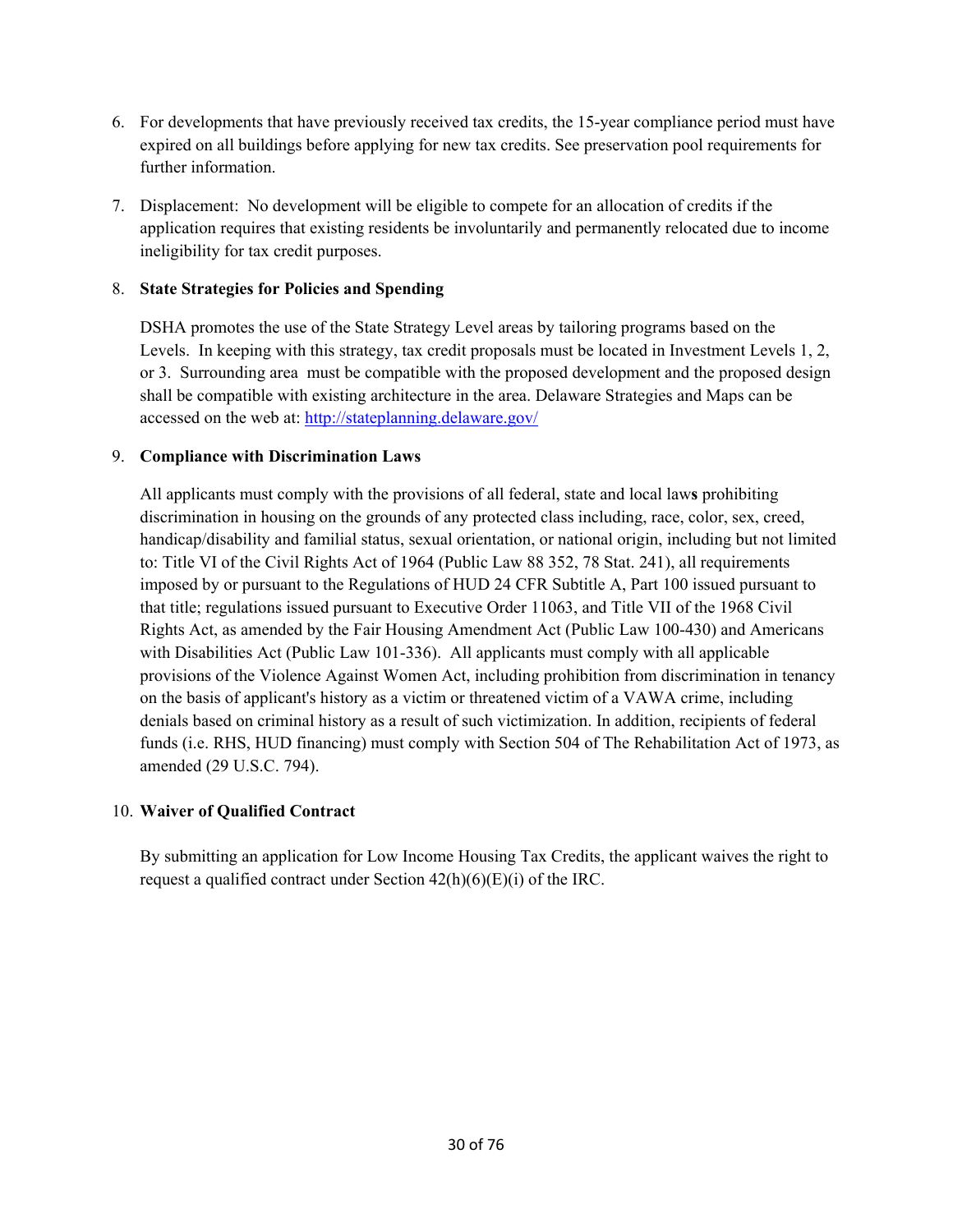#### 11. **Minimum Household Size**

 The minimum household size eligible for each affordable housing unit established by DSHA is: Efficiency - 1 person; one bedroom - 1 person; two bedrooms- 2 persons; three bedrooms- 3 persons; and four bedrooms- 6 persons.<sup>2</sup>

#### 12. **Minimum Gross Square Footage**

DSHA's established minimum gross square footage requirements, based on bedroom size for new construction and conversion developments, **(**including conversion of non-residential units to residential use**)** are:

- a. One bedroom 700 square feet;
- b. Two bedrooms 850 square feet;
- c. Three bedroom 1,050 square feet;
- d. Four bedroom  $-1,300$  square feet
- e. Efficiencies, (including lofts) 500 Square feet and Single Room Occupancy 100 square feet

Square footage of units may not be averaged to meet minimum square footage requirements.

Additionally, all proposals must comply with local municipal code requirements

#### 13. **Target Units Serving Special Populations**

All developments will be required to target the greater of 5% of the total units or three (3) units to be setaside for special population-eligible households as defined below with household incomes and rents at 40% of AMI or below or may choose to set-aside 5% of all units or 3 units (whichever is larger) are set aside for permanent supportive housing units. All developments receiving project-based rental assistance must target the greater of *5%* or five (5) units.

Special populations for the target units include:

- Persons with HIV/AIDS-related illness;
- Homeless:

- Survivors of Domestic Violence:
- Persons with Disabilities:
- Youth exiting foster care or persons exiting state run-institutions;
- Permanent Supportive Housing target units are for individuals experiencing homelessness with disabilities or persons with disabilities paired with supportive services; and

<sup>&</sup>lt;sup>2</sup> DSHA reserves the right to waive minimum household size eligibility for two-bedroom units when it is satisfied that conditions such as: Market condition shifts; low absorption rates; no waiting lists; large number of one-person household applicants; excessive vacancies for extended periods of time; and increased elderly household demand. If conditions can be documented, a development owner may apply in writing for a waiver. DSHA may elect to permit occupancy by one person in a two-bedroom unit for a maximum of 10% of the total number of two-bedroom units in a property. Requests for the waiver will only be accepted 24 months after development has reached 100% occupancy. For elderly only properties, one-person households may be eligible for two-bedroom units. However, priority must be given to two-person elderly households on the waiting list.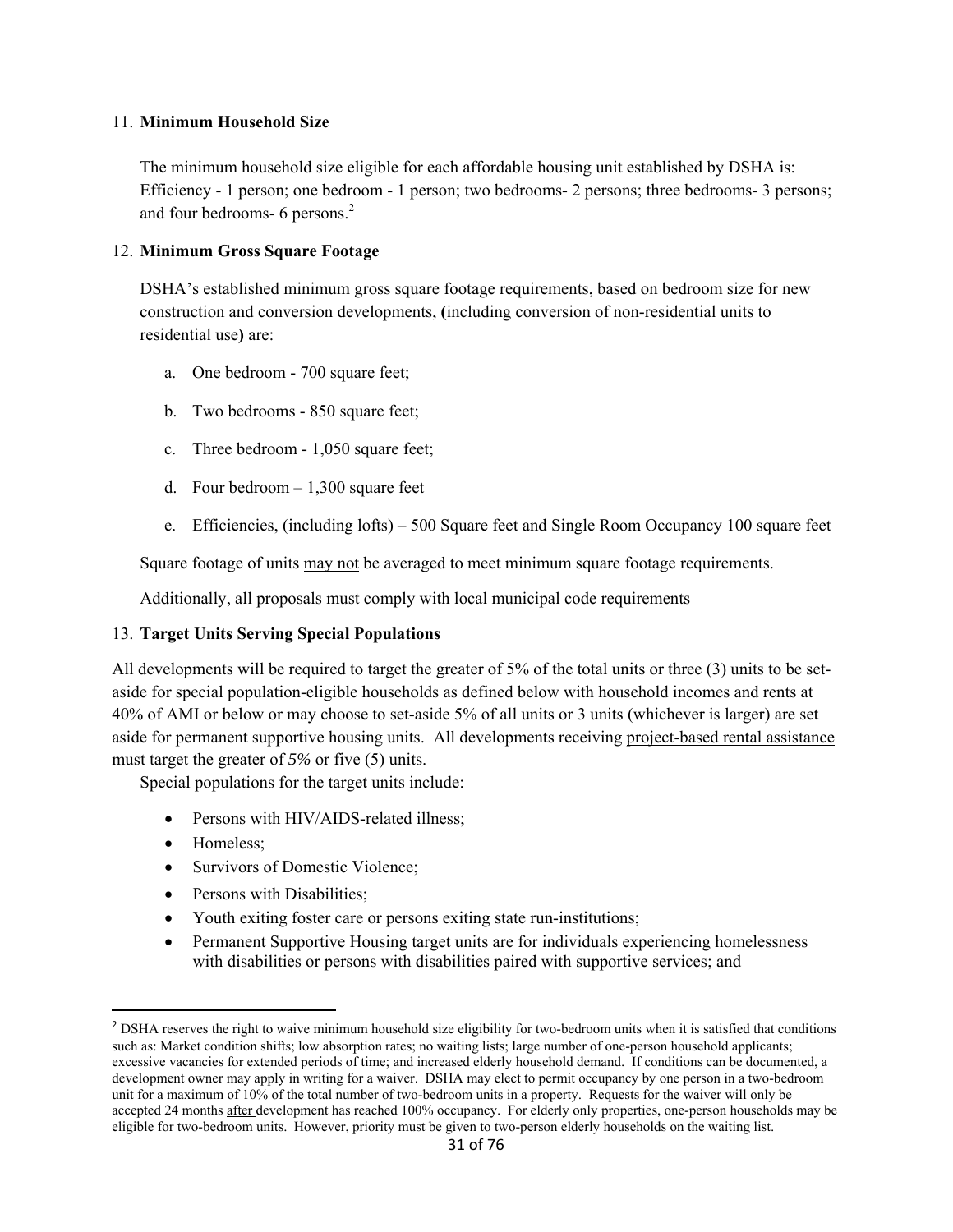Other special-needs populations identified in DSHA's needs assessment may be considered at DSHA's sole discretion.

Permanent Supportive Unit referrals will be completed via an agreement with the referring entity nonprofit, DSHA, DHSS, and the owner to assure that sufficient referrals of special population-eligible households for tenancy are received at the time of execution of the carryover agreement. PSH units must be rent- and income-restricted to 30% AMI and units may include project-based subsidy.

**NOTE**: The mandatory Fair Housing requirement of 5% fully-accessible units will not automatically satisfy this target unit threshold. Target units must also have households with incomes of 40% of AMI or less and those households may not need a fully-accessible unit.

#### 14. **Market Study**

In order to demonstrate the need and demand for the proposed development in a market area, a comprehensive market study of the housing needs of low-income individuals in the area to be served by the development must be completed by a market analyst approved by DSHA (see approved list) and submitted with the application. Requirements of the market study can be found at the following link http://www.destatehousing.com/Developers/lihtc/2020/2020\_downloads.php. The market study must be conducted within six (6) months of the date of application submission. The assumptions used in the market study must precisely reflect the information provided in the application. If DSHA determines there is an insufficient market need or demand, the application shall be deemed ineligible.

#### 15. **Development Team**

Developments must be sponsored by a team that has development, construction and/or management experience. Members of the development and management team must demonstrate experience in the satisfactory development of affordable housing, experience in the management of affordable housing and must have the financial capacity, as determined by DSHA, needed to successfully undertake, complete and operate the development. Members of the development team may be required to provide documentation that services will be provided during all phases of the development. DSHA reserves the right to determine "satisfactory" development experience.

The members of the team, in addition to the developer and management entity, include the applicant/owner, co-developer, consultant, owner, architect, surveyor, real estate and tax counsel and the entire Development Team must be disclosed at time of application. Any substitutions of Development Team members from original application or at any time during the construction period must be pre-approved by DSHA.

Applicants must provide an audited financial statement dated within 12 months of the application deadline, plus an interim balance sheet dated within 6 months of the application deadline, and statement from the chief executive or operating officer and the chief financial officer of the applicant stating that the balance sheet fairly presents the financial position of the applicant to the best of each person's knowledge and belief. Applicant must have net liquid assets equal to a minimum of 3% of the permanent mortgage loans of the proposed development, and any mortgage loans for developments previously approved, but not yet placed in service.

This percentage is calculated as follows: Net Liquid Assets / (permanent mortgage loans of proposed development + permanent mortgage loans of not yet placed in service projects) > .029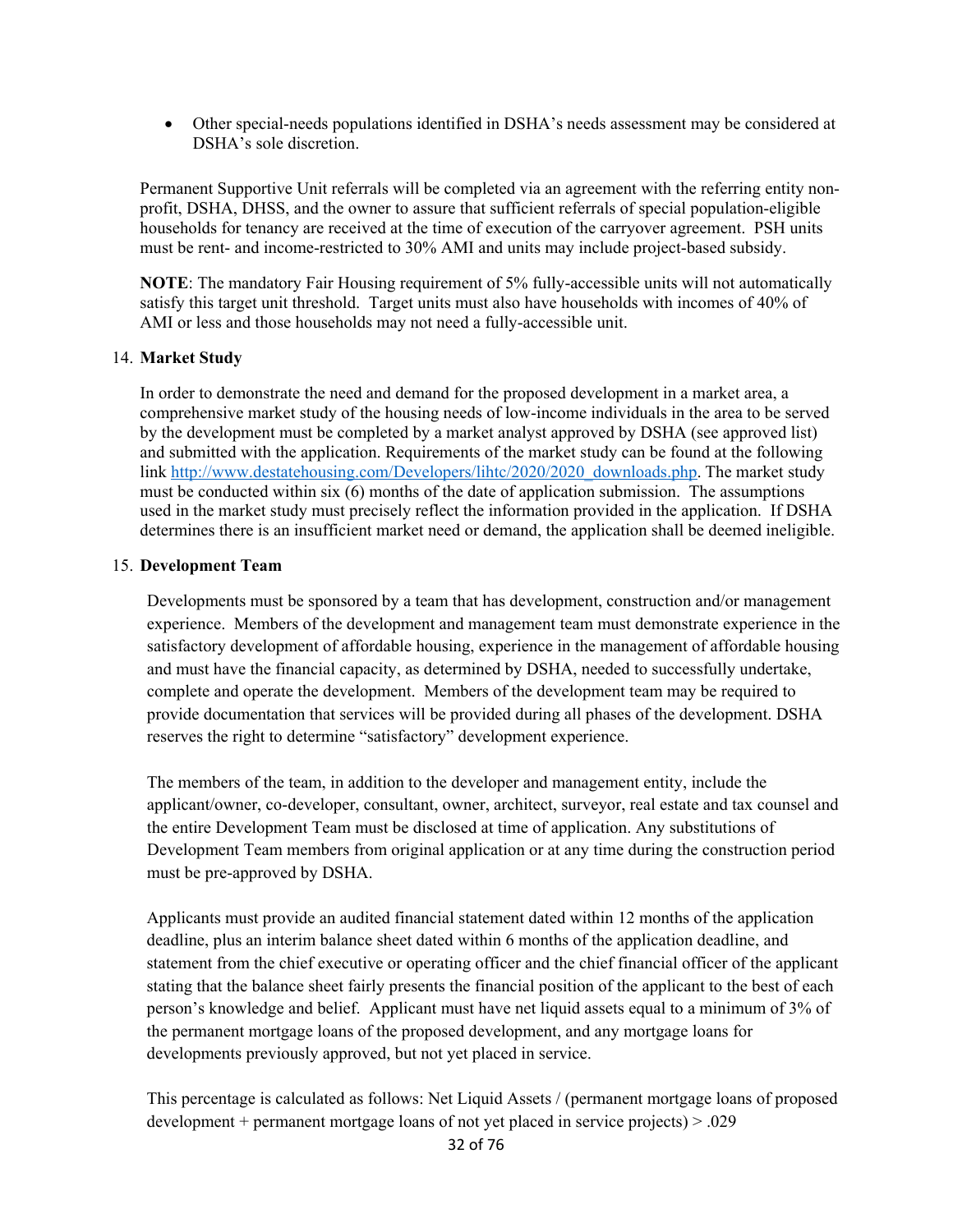Alternatively, if this requirement cannot be met, the applicant may provide confirmation from the equity provider of its acceptance of applicant's financial capabilities.

Development team members including Applicant, Owner, and Consultant as applicable must complete and submit the form litigation disclosure. DSHA reserves the right to bar any member of the development team, up to and including the sponsor, on the basis of substantial litigation exposure which exposes either risk to the financial soundness of the organization or raises concerns about the organization's competency.

Applicants are not eligible to compete if they:

- a. Have a general partner, voting member, developer or an affiliated entity who owned a managing or controlling interest in an LIHTC development when title was foreclosed by entry of judgment or deed in lieu of foreclosure during the past seven years;
- b. Have a general partner, voting member, developer, related party, or an affiliated entity who has failed to utilize credit within program time guidelines causing the recapture of said credits;
- c. Have a general partner who has been removed or withdrawn under threat of removal from a tax credit development;
- d. Have been involved in any project awarded tax credits after 2000 where there has been a change in general partners or managing members during the last five years that DSHA did not approve in writing beforehand;
- e. Have a general partner, voting member, developer, related party, or affiliated entity that owns any interest whatsoever, including general, limited general, or limited partnership interest in any LIHTC development that has failed to submit annual development certifications and/or is delinquent in payment of monitoring or other required LIHTC fees;
- f. Developer that shares an Identity of Interest or is a Related Entity that:
	- a. Has not closed or met the 10% test for their first DSHA LIHTC 9% allocation (regardless of the allocation year); *or*
	- b. Has two or more Delaware LIHTC projects that have not converted to permanent financing.

Appropriate documentation to confirm compliance with aforementioned items (i) and/or (ii) must be submitted to DSHA prior to the application deadline. Failure to meet this deadline will result in the application being deemed ineligible.

- g. Have failed to fulfill any obligations committed to in a previous application for LIHTC that has not been corrected to DSHA's satisfaction. Such obligations include, but are not limited to, substantial design changes, did not build project as represented, failure to provide the minimum DSHA Design and Construction Standards, exceeds proposed cost per unit, failure to implement waivers, and/or termination of credits by DSHA;
- h. Have had IRS Form 8823, "Low Income Housing Tax Credit Agencies Report of Noncompliance" filed on a development during previous year(s) that has not been corrected to DSHA's satisfaction; and/or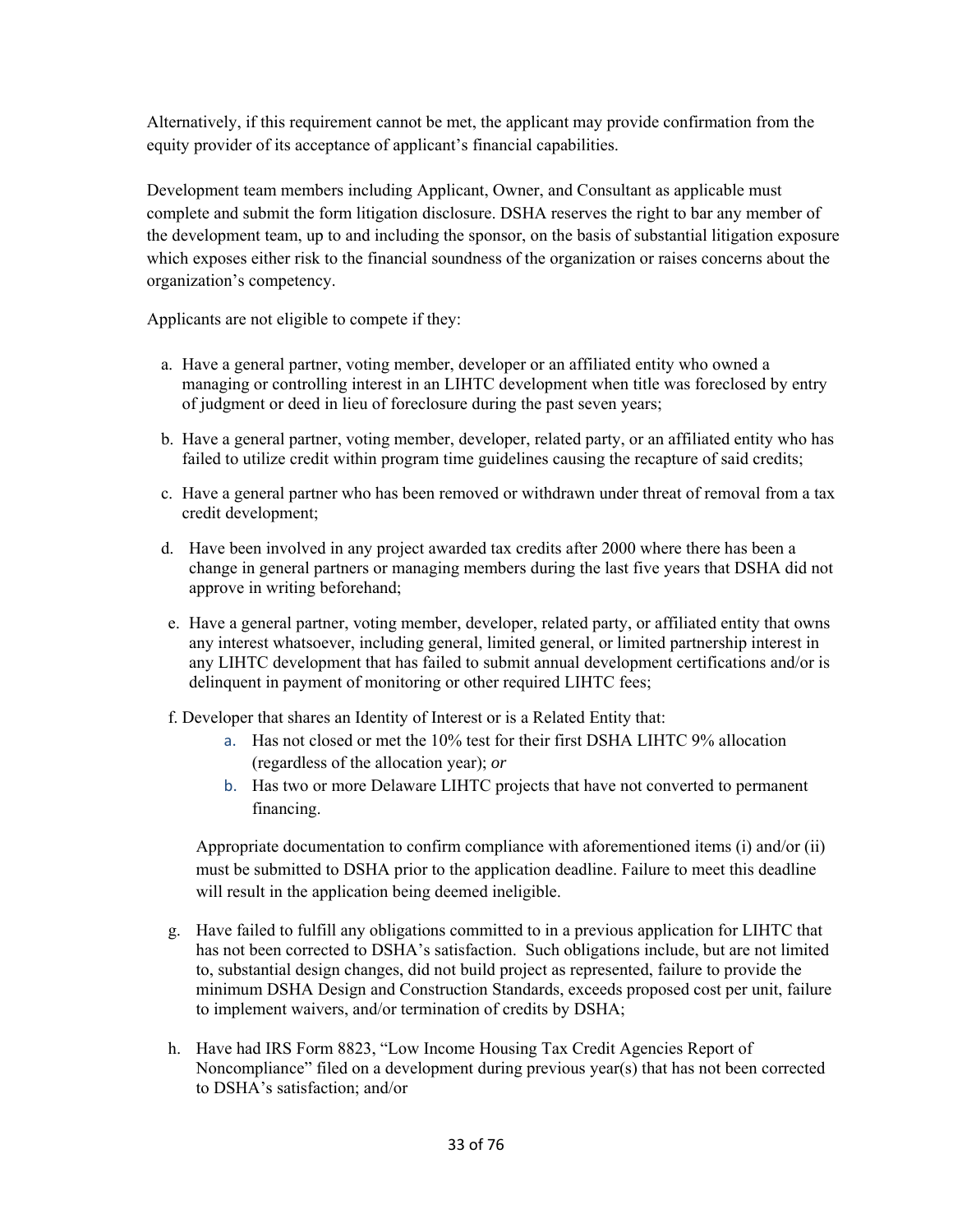i. Have any development that is not complying with its Declaration of Restrictive Covenant Provision and/or DSHA Regulatory Agreement, including, but not limited to, not providing social service commitments, additional income restrictions, Section 811 participation, elderly preferences, public housing waiting lists, the commitment to renew housing assistance contracts, energy benchmarking, and non-compliance of DSHA financing (HDF, ARHP, HOME, NHTF) regulatory agreement matters.

No waivers will be permitted in the Development Team section.

#### 16. **Site Control**

Applicants must have sufficient site control to enable the development to move forward if a Preliminary Reservation is made. Site control can be demonstrated by recorded deed, recorded longterm lease, municipal or county disposition and development agreement, an option to purchase or lease, or a purchase contract. The sales agreement or lease agreement and all pertinent terms therein must be submitted at the time of application**,** and must remain valid for a minimum of six months subsequent to the tax credit application deadline.DSHA reserves the right to determine a development is ineligible to compete for Tax Credits where site control documentation is amended after application.

Applicants that have secured, applied for, or may apply for federal funding for a development or subsequent phase of a development must make all site control documents contingent upon completion of a satisfactory environmental review in accordance with federal guidelines.

#### 17. **Local Zoning/Planning Approvals**

Applicants must submit documentation describing the status of the following approvals and demonstrate that such status does not jeopardize the timely utilization of credits.

- a. Zoning and Site Plan- If variance or exception is required, applicants must provide documentation illustrating the present status of the proposed zoning change, description of the local planning and zoning process, and must submit evidence that appropriate approval can be obtained prior to timely closing.
- b. If no zoning or site plan approval is required, applicant must submit evidence of such.

## 18. **Public Housing and Section 8 Waiting Lists and DelawareHousingSearch.org**

- a. Applicants must agree to market their developments to the local public housing waiting lists and/or Section 8 existing waiting lists. The application must contain a letter from the appropriate agency.
- b. All Applicants, if awarded credits, must agree to list and maintain their development data on www.delawarehousingsearch.org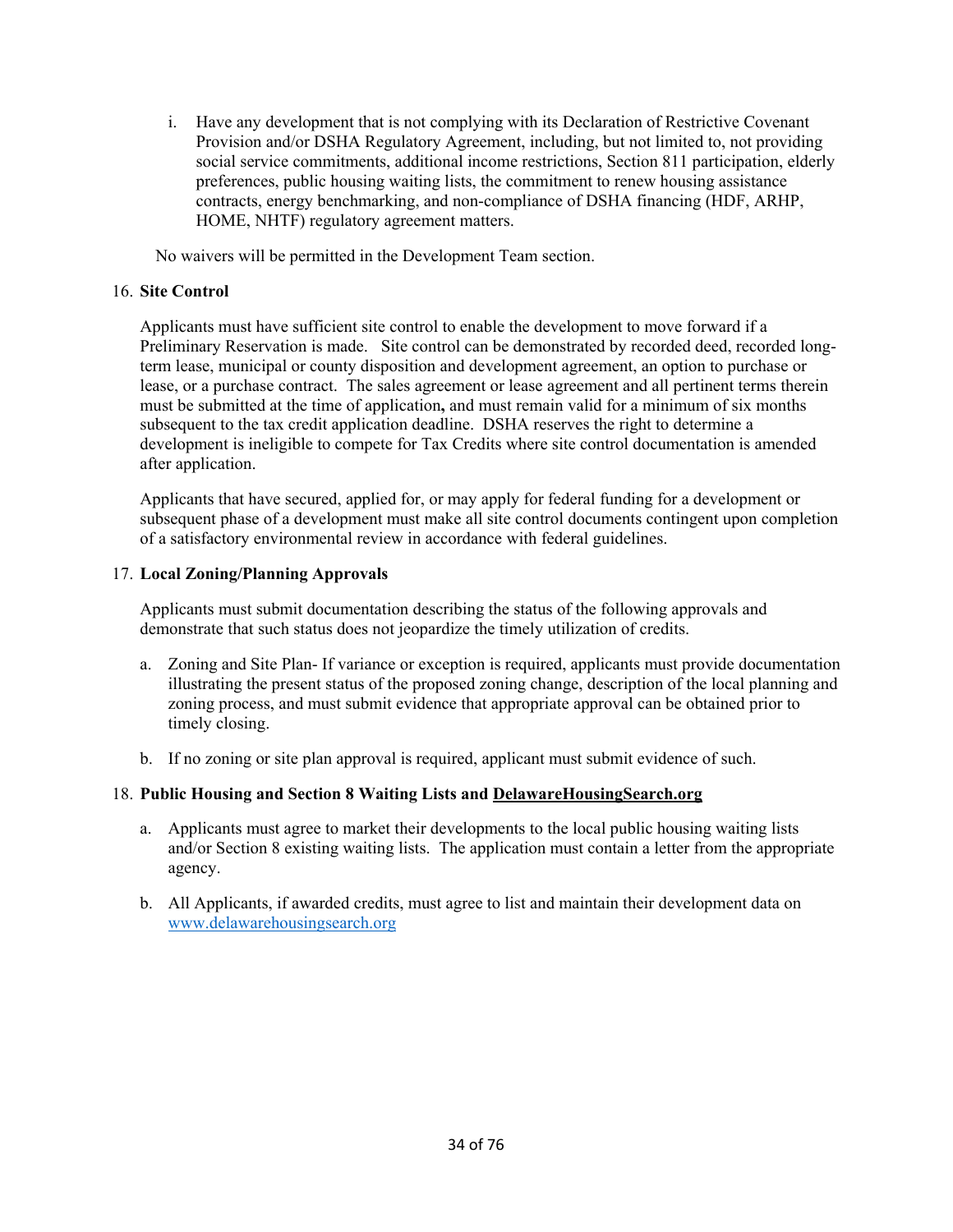#### 19. **Financial Feasibility**

Applicants shall provide one financing plan for the proposed development and shall demonstrate that the proposed development will remain financially feasible and viable as a qualified low-income housing development throughout the Extended Use Period. The housing credit dollar amount allocated to a development shall not exceed the amount DSHA determines is necessary for the financial feasibility of the development.

**At time of Tax Credit application**: For construction and permanent financing, written letters of interest or letters of intent must be provided. Applicants must provide letters from the lending entities, which include items such as: amount of financing requested, interest rate, term and a statement that the development is eligible for financing under the lender's requirements. The documentation provided will be used to determine financial feasibility**,** the Leveraging of Non-DSHA Administered Resources and if applicable, the Readiness points categories.

Commitment letters or contracts for public and private financing subsidies are required for points in the Leveraging of Non-DSHA Administered Resources and/or the Readiness categories. (Existing federal financing/rental subsidy contracts for current Section 8/USDA Rural Development projects will be considered for the leveraging category and financial feasibility.)

#### 20. **Minimum Design and Construction Requirements**

All developments must adhere to minimum Design and Construction Standards and all other DSHA construction requirements regardless of financing source(s) (including tax-exempt bond financing and DSHA permanent financing). In order to meet minimum threshold requirements, the Rehabilitation Standards Checklist as provided in the Design and Construction Standards must be fully completed for rehabilitation projects

For the health and safety of the residents, DSHA requires that all mechanical, electrical, and plumbing systems (collectively the "building systems") in developments that are 15 years old or older be updated to meet the current building code requirements of the governing municipality. A waiver may be granted if the project engineer of record provides a written assessment (with supporting system modeling) that the current building systems are sufficient to support all proposed updates for the compliance period.

## Design and Construction Standards available www.destatehousing.com/Developers/lihtc/2020/2020\_qap\_guidelines.pdf

Penalty points may be assessed to applicants who did not adhere to DSHA's minimum Design and Construction standards on previous projects.

#### 21. **Internal Revenue Form 8821**

IRS Form 8821, Tax Information Authorization, must be signed at application by the developer/applicant. This form will allow the IRS to share taxpayer information with DSHA.

## 22. **Rehabilitation and Uniform Relocation Act Projects**

Any development allocated rehabilitation credits must vacate units in order to complete renovation activities and also provide relocation assistance to tenants in accordance with the more stringent of the "DSHA Residential Anti-displacement and Relocation Plan" or the Uniform Relocation Assistance and Real Property Acquisition Policies Act of 1970 (URA), as amended, and current HUD handbooks.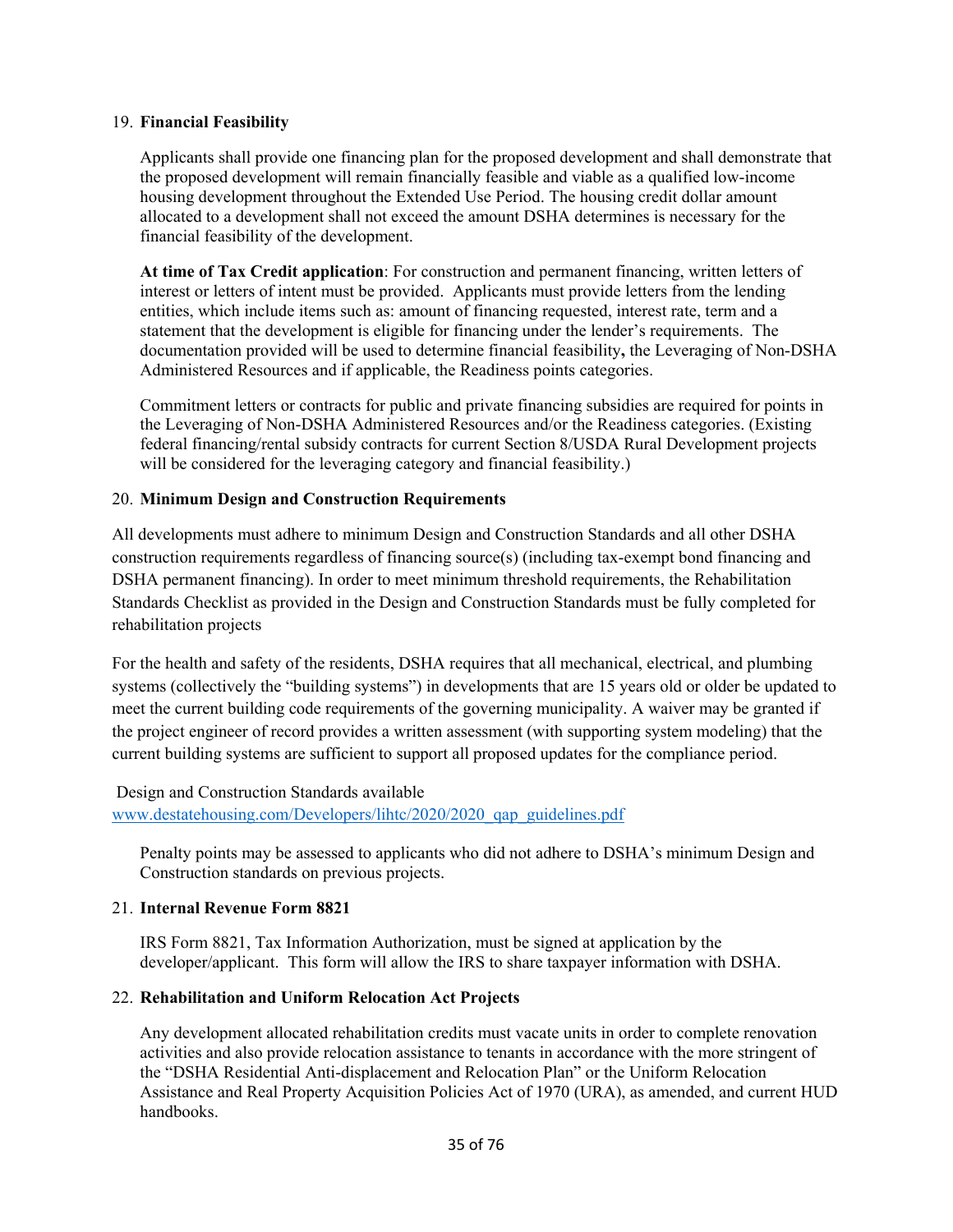## 23. **All Non-Smoking Buildings and Units**

The non-smoking policy will prohibit tobacco products in all units, indoor common areas and other administrative office buildings of the development, including the maintenance buildings/offices. Smoke-free policies must extend to all outdoor areas up to 25 feet from all housing buildings/units and administrative office buildings.

## 24. **Violence Against Women Act (VAWA)**:

All owners and property managers must include the following protections in all LIHTC leases or execute a lease addendum which provides the following protections:

- 1. Tenant's status as a victim past or present of domestic violence, dating violence or stalking or criminal activity directly relating to abuse, engaged in by a member of a tenant's household or any guest or other person under the tenant's control is not grounds to be considered serious or repeated violation of the lease and does not constitute "good cause" for termination of assistance, tenancy or occupancy rights of the victim of abuse;
- 2. The Landlord may request in writing that the victim, or a family member on the victim's behalf, certify that the individual is a victim of abuse and that the Certification of Domestic Violence, Dating Violence or Stalking, Form HUD-91066, or other documentation as permissible under VAWA, be completed and submitted within 14 business days, or an agreed upon extension date, to receive protection under VAWA. Failure to provide the certification or alternative supporting documentation as permissible under VAWA within the specified timeframe may result in eviction if good cause exists; and
- 3. Upon appropriate Certification, Tenant may be eligible to request lease bifurcation or an emergency transfer as applicable and appropriate and provided for by the Violence Against Women Act.

### 25. **Environmental Threshold**

Any application which includes federal financing must demonstrate ability to comply with any and all related federal environmental regulations, including but not limited, to Environmental Records Review.

Any application that includes buildings, structures, roads or other parking areas, that fails to avoid any of the following will be deemed ineligible to compete. Compliance must be verified through the environmental assessment or environmental audit and detailed site map:

- Prime farmland (Zone 4 State Strategies for Policy and Spending);
- Wetland:
- Non-Remediated Superfund;
- Land that is specifically identified as habitat for any species on federal or state threatened or endangered lists; and
- Land or soil that is not suitable for building and not appropriate for remediation.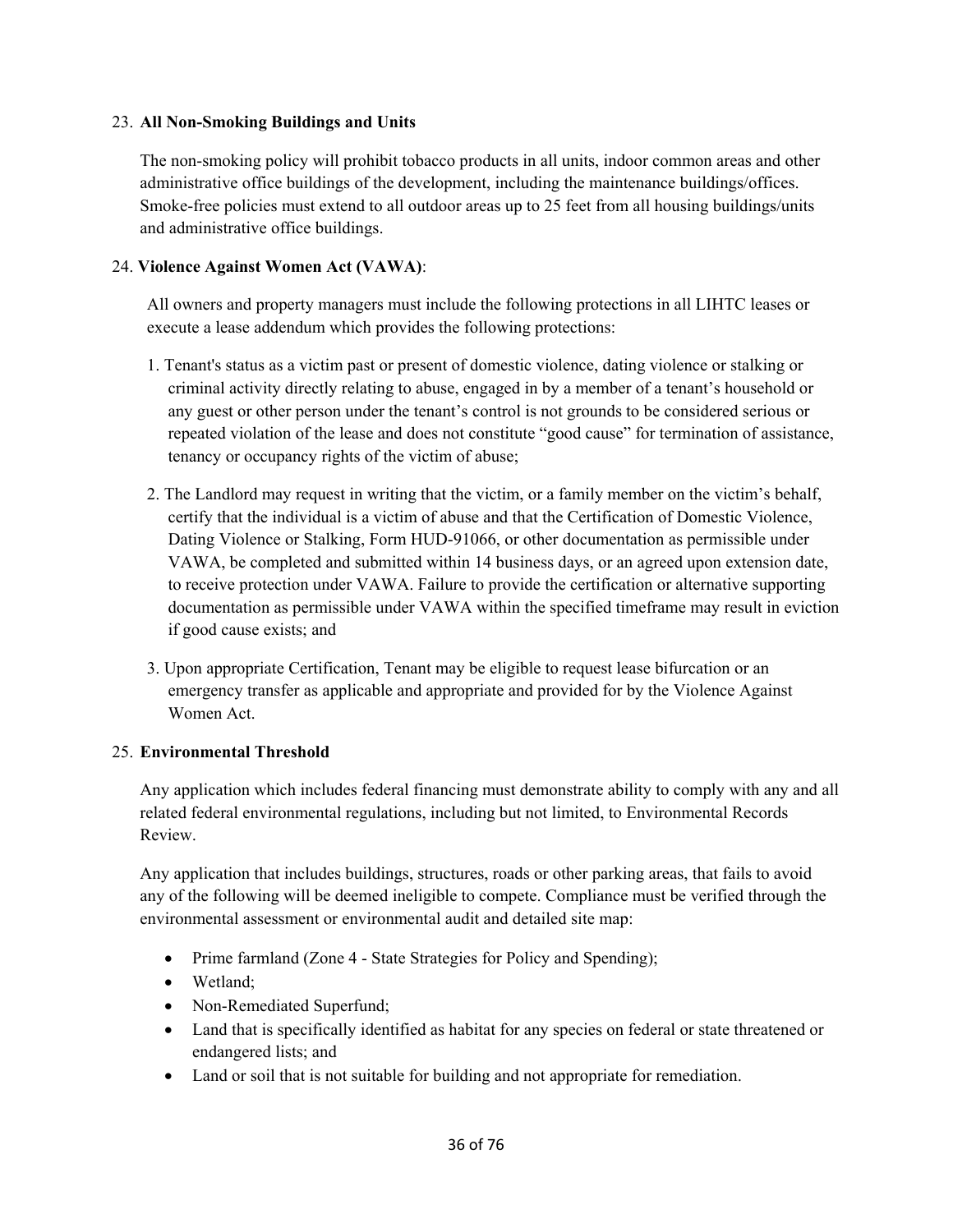No applications will be accepted in 500-year flood zones (with exception for Preservation developments).

### 26. **Utility Benchmarking**

Applicant must certify that it will use a utility benchmarking service for all owner-paid utility accounts and a sample of tenant-paid utility accounts for a minimum of fifteen (15) years. At all times, the utility data tracked by the service shall be updated continuously and be no more than three (3) months old. The applicant/owner must use the process as defined in the utility benchmarking attachments and make all information accessible to DSHA annually and upon request.

## 27. **Minimum Point Score**

Competitive applications that meet the minimum threshold requirements will receive points based on the point system for the particular pool in which they compete, while tax-exempt bond financed applications meeting minimum threshold requirements will be scored to assure that they meet the minimum point score for such projects.

All applications for 9% competitive credit must score a minimum of one hundred (100) points to be eligible for an award of tax credits. Applicants for 4% non-competitive credit must score a minimum of seventy-five (75) points to be eligible for an award of tax credit.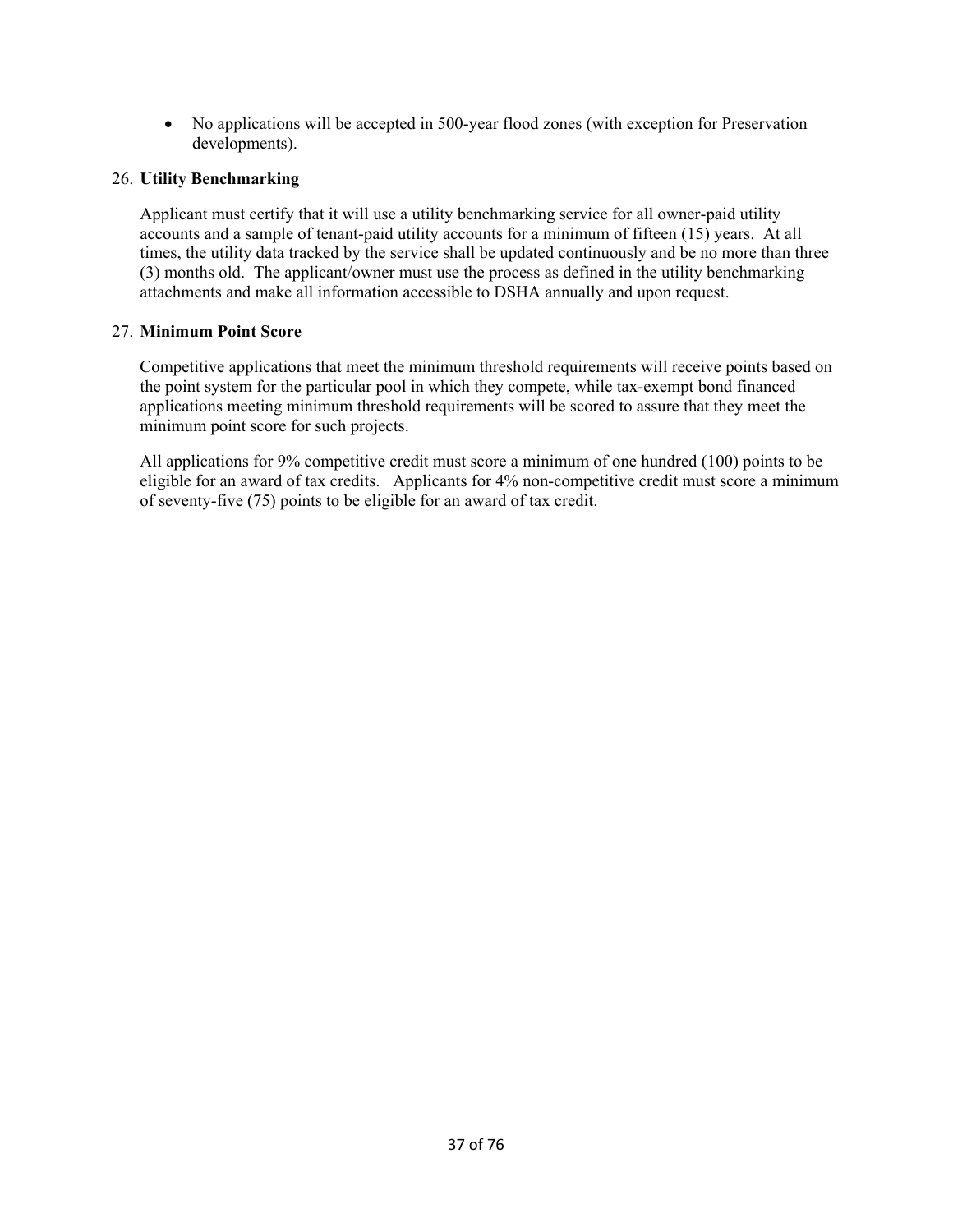# **Scoring and Ranking**

# **General Information**

If DSHA determines that an applicant received a Preliminary Reservation of credits and failed to fulfill representations made in applications or in the Carryover Allocation from a previous year's tax credit authority, DSHA may impose a penalty against the applicant in a subsequent LIHTC application submission. The penalty will be equal to the point(s) awarded that were deemed ineligible.

Before such action is taken, DSHA will notify the applicant of the needed corrective action. If the applicant has not submitted written corrective action acceptable to DSHA, the applicant will have points deducted in its/their subsequent application equal to the amount of points deemed ineligible in the previous application.

The total possible points that could be awarded is **217** and is divided into 5 separate characteristics for the development and team. In addition, there are additional bonus point available upon qualification. The following chart summarizes the point categories:

|           | <b>Development Characteristics - 50 Possible Points</b> |    | <b>Use of Resources -45 Possible Points</b> |
|-----------|---------------------------------------------------------|----|---------------------------------------------|
| 15        | Increase in Compliance Period                           | 15 | <b>Cost Reduction and Cost Balance</b>      |
| <b>10</b> | Preservation                                            | 10 | Leveraging                                  |
| 15        | Development and Unit Amenities                          | 5  | New Rental Subsidy                          |
| 5         | Provision of Social Services                            | 10 | Section 811 Participation                   |
| 5         | <b>Energy Conservation Measures</b>                     | 5  | <b>Historic Housing</b>                     |
|           | <b>Community Impact – 52 Possible Points</b>            |    | <b>Development Team -25 Possible Points</b> |
| 15        | Promoting Balanced Housing Opportunities                | 10 | <b>Sponsor Capacity</b>                     |
| <b>10</b> | Community Revitalization / DDD                          | 5  | Management Experience                       |
| 15        | Site and Neighborhood Standards                         | 10 | Readiness                                   |
| 12        | <b>Community Compatibility</b>                          |    |                                             |
|           | <b>Tenant Populations Served - 45 Possible Points</b>   |    | <b>Bonus Points</b>                         |
| 20        | Serving Lower Income Residents                          |    |                                             |
| <b>10</b> | <b>Integrated Housing for Special Populations</b>       |    |                                             |
| 5         | <b>Additional Fully Accessible Units</b>                |    |                                             |
| 10        | Mixed Income                                            |    |                                             |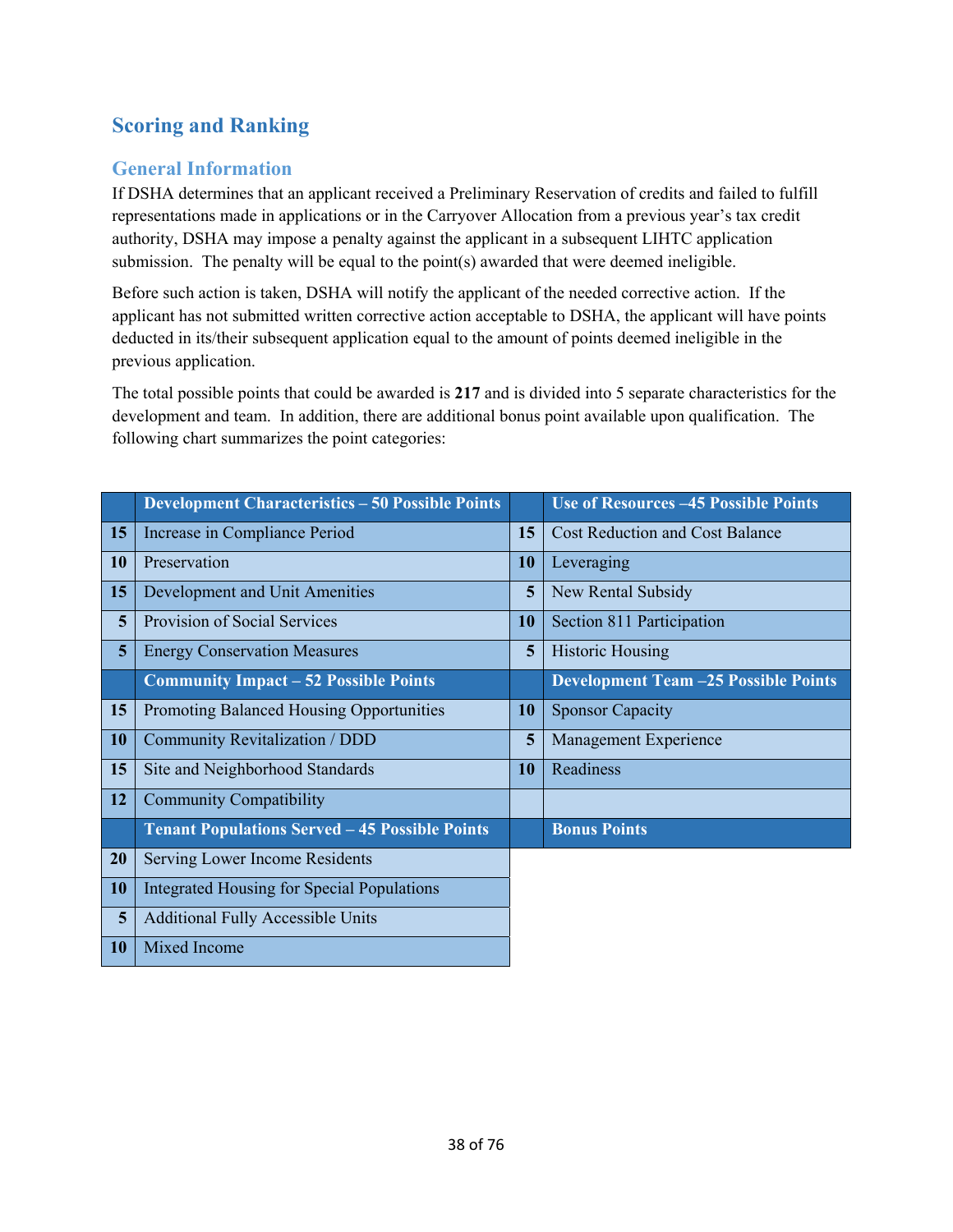## **DEVELOPMENT CHARACTERISTICS 50 possible points**

### **Increase in Compliance Period (0-15 points)**

For increases beyond the initial fifteen (15)-year compliance period, five (5) additional points will be awarded for each additional five (5) years the applicant agrees to extend the compliance period.

A waiver for re-syndication for substantial rehabilitation may be considered by DSHA during the extended use period.

### **OR**

Ten (10) points will be awarded to developments that will be converted to homeownership for the residents after the initial fifteen (15)-year compliance period has expired. In such instances, the extended use period will be waived. The deed of easement and Declaration of Restrictive Covenants shall reflect a right of first refusal be granted by the owner to the residents. Units must be offered at the units' fair market value at the time of the original resident's initial occupancy of the unit. Total costs per unit is subject to the limits of Section 221 (d)(3)(ii) of Section 42. Applicants must submit a detailed marketing plan which includes projections on maintenance, tenant reserve funds, homeownership training, continued affordability, sales price calculation, lease/purchase agreements, etc. The plan will be evaluated for feasibility and compliance with all regulations (Section 42, Fair Housing, and all other funding sources requirements). Syndication documents must reflect the conversion**.** 

#### **Preservation (1-10 points)**

To further prioritize preservation developments, points will be awarded for each of the following factors up to a maximum of ten (10 points). Each factor listed in the table below must be supported and documented as an attachment in the application.

| <b>Points</b> | <b>Preservation Factor</b>                                     |  |  |
|---------------|----------------------------------------------------------------|--|--|
|               | Requires hard costs that exceed \$65,000 per unit              |  |  |
|               | Have committed federal rental assistance contracts             |  |  |
|               | Projects have not been syndicated with LIHTC prior to 1990     |  |  |
|               | Projects were placed in service on or before December 31, 2000 |  |  |
|               | Property is a family development                               |  |  |
|               | Projects are located in Kent and/or Sussex Counties            |  |  |

Hard costs for these purposes include only housing units and must be documented by the Capital Needs Assessment. Costs considered in the per unit minimum exclude offices, community rooms, storage and maintenance areas, separate laundry facilities, all exterior work not an integral part of the building or units, all site costs, and work not of a standard nature. Proposed rehabilitation work must be past its 50% life cycle (see Design and Construction Standards and Cost Summary tab of Pro forma).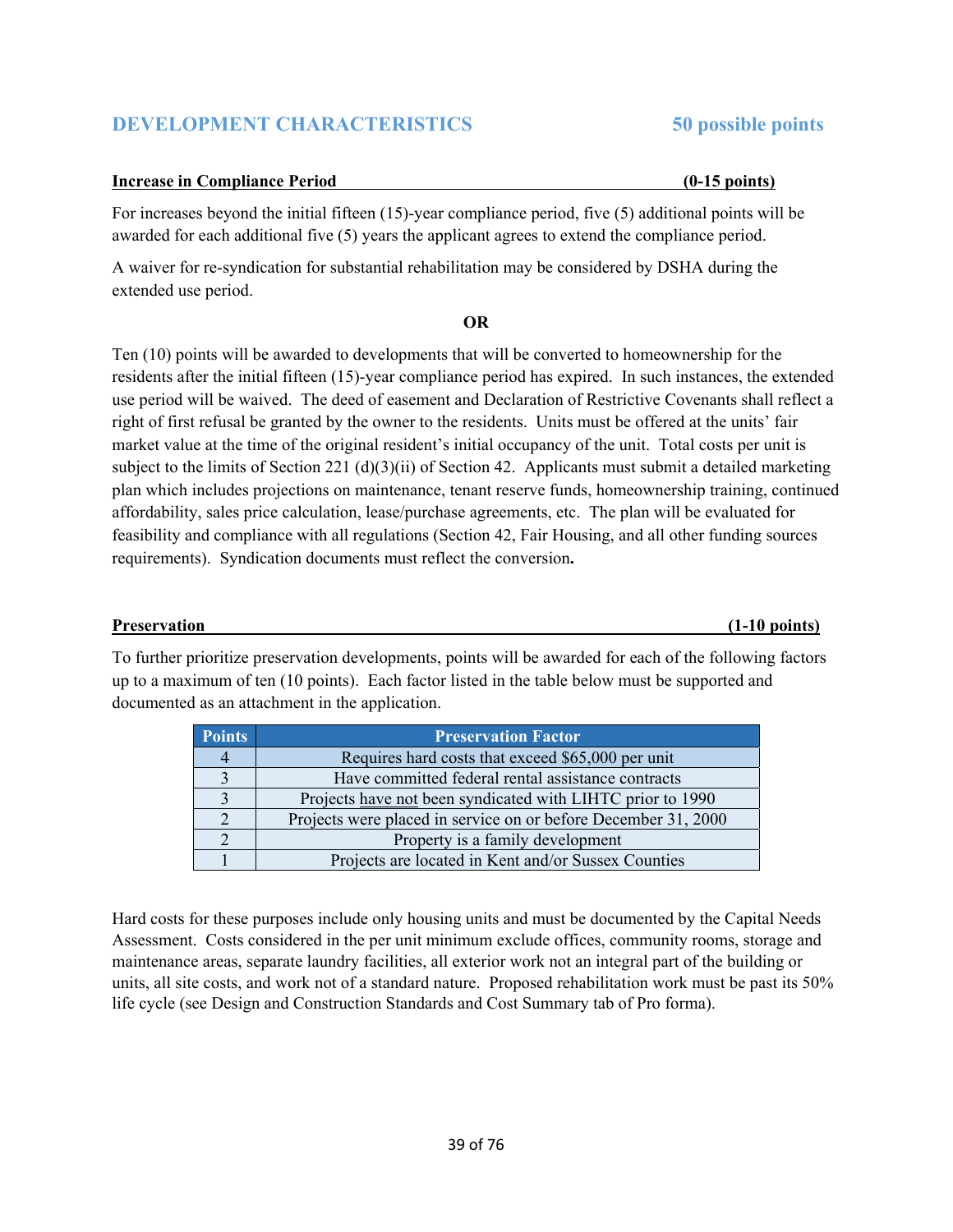## **Development and Unit Amenities (0-15 points)** (0-15 points)

All units must meet Minimum Design and Construction Standards established by DSHA. A maximum of fifteen (15) points will be awarded to those developments that exceed the minimum standards. Eligibility for points will be based upon 100% of all units benefiting from such amenities. Points will be awarded as follows:

- On site community center: The community center should be of sufficient size to accommodate the residents and services (if provided). The community center should contain at least 15 net square feet per unit and at a minimum 750 square feet in size. The square footage should be in addition to the kitchen or kitchenette, if provided. The community center shall include a computer/business center equipped with computers, printers, and other technology for residents' access (separate points will not be awarded for computer and/or business centers); **5 points**
- Private Outdoor space: The space shall be directly associated with each dwelling unit, may occur as an entrance way (porch, fenced in area), an outdoor patio or play area or other definable space. Access shall be from the interior and limited for use by the tenant only. Grade level space shall have perimeter enclosure by material suitable for installation (i.e., fence or railings). Second floor space shall comply with all applicable building codes for life safety; **3 points**

|           | WIFI for all units: Initial installation and equipment must be part of the project's base<br>construction costs. The monthly fee can be paid by operations;         | 2 points |
|-----------|---------------------------------------------------------------------------------------------------------------------------------------------------------------------|----------|
|           | Washer/Dryers units in elderly units;                                                                                                                               | 2 points |
|           | For elderly properties, regular (at least 3 times a week), site-provided bus service for residents for<br>shopping, appointments, etc.;                             | 2 points |
|           | Design accessories such as decorative door surrounds, larger window trim, corner eave, cornice<br>and column details or other special features are provided;        | 2 points |
|           | Self-service delivery locker locations for package deliveries (must be located on-site); 2 points                                                                   |          |
|           | Exercise and/or walking trails with permanent surface;                                                                                                              | 1 point  |
|           | Eat-in kitchens: Room shall be sized to accommodate a table and chairs for the number of<br>occupants within the unit;                                              | 1 point  |
|           | Ceiling fans: Must be Energy-Star compliant and provided in all bedrooms and living room areas.<br>One point will be given no matter how many fans are in the unit; | 1 point  |
|           | Microwave or micro-hood combination;                                                                                                                                | 1 point  |
|           | Trash chutes (for mid- or high-rise facilities);                                                                                                                    | 1 point  |
| $\bullet$ | Raised garden plots served by a water stand pipe for watering plants 50 sq. ft. per plot, 24 inches<br>deep, one plot per 10 residents); and                        | 1 point  |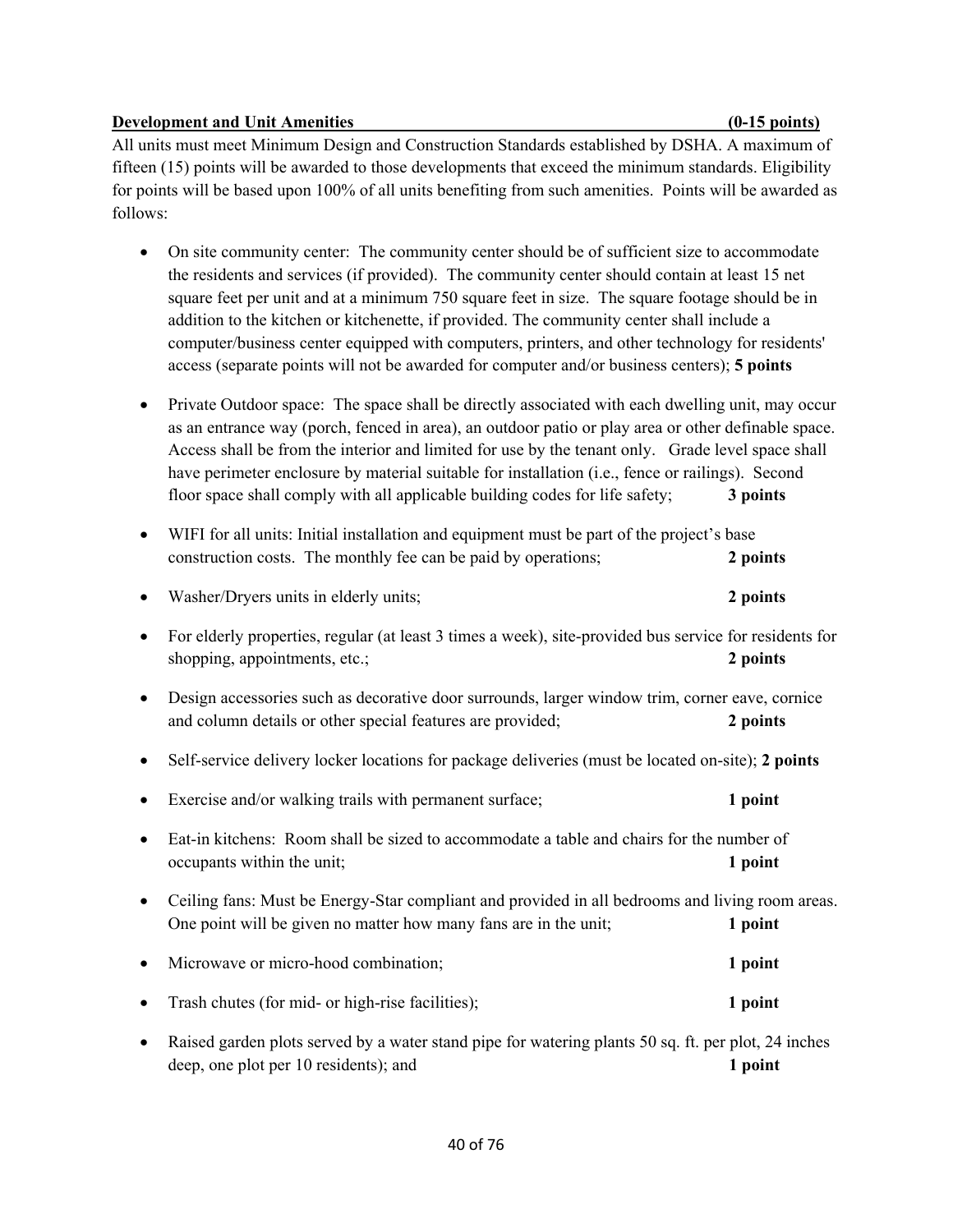Gazebo (100 sq. ft.; door must accommodate a 36" minimum clear opening and be fully ADA accessible. **1 point** 

Prior to the application deadline, Applicants may propose amenities in writing, in addition to those listed and may, at DSHA's sole discretion, receive points for them. The development and unit amenities must be supported and documented in a chart format as part of the Market Study requirements or from the Architect as part of the Exhibit for this point category. Amenities must be new to the development, not existing, to be eligible for points. For phased or non-contiguous properties, in order to score points, the same amenities must be provided at each property.

Failure to provide amenities for which points have been awarded at any time during the compliance period will result in a penalty against the Applicant in a subsequent LIHTC application submission equal to the point(s) awarded that were deemed ineligible. Substitutions after application will be considered, but only if they achieve the same or greater than amount of points as originally elected.

## **Provision of Social Services (0-5 points)**

DSHA is committed to assuring that owners provide a variety of services to residents of developments utilizing our resources. By providing a foundation of stable housing, complemented with populationappropriate services to residents, quality of life is improved. In order to encourage the provision of such services, DSHA will award up to five (5) points to applicants that commit to providing certain qualified social services to the proposed development's residents.

Scoring will be awarded as follows:

| <b>Points</b> | Number of Qualified<br><b>Social Services</b> |
|---------------|-----------------------------------------------|
|               |                                               |
|               |                                               |
|               |                                               |

The services must be distinct to qualify for the points. For example, a series of financial literacy classes, even on different topics would count as one service, or two nutrition classes, even if offered by different providers, would count for one point. Social services must be actively linked to residents and not simply provided to the community at large. They may be provided on site or off site.

Minimum service thresholds must be met for each service point sought, including:

- 1. The service must be provided to the development's residents for at least four (4) hours in every calendar quarter for a total of sixteen (16) hours per year;
- 2. Services must be provided free of charge to the tenants and be appropriate, available, and accessible;
- 3. Transportation must be provided for any off-site services; and
- 4. There must be procedures in place for documenting and tracking utilization and outcomes of services.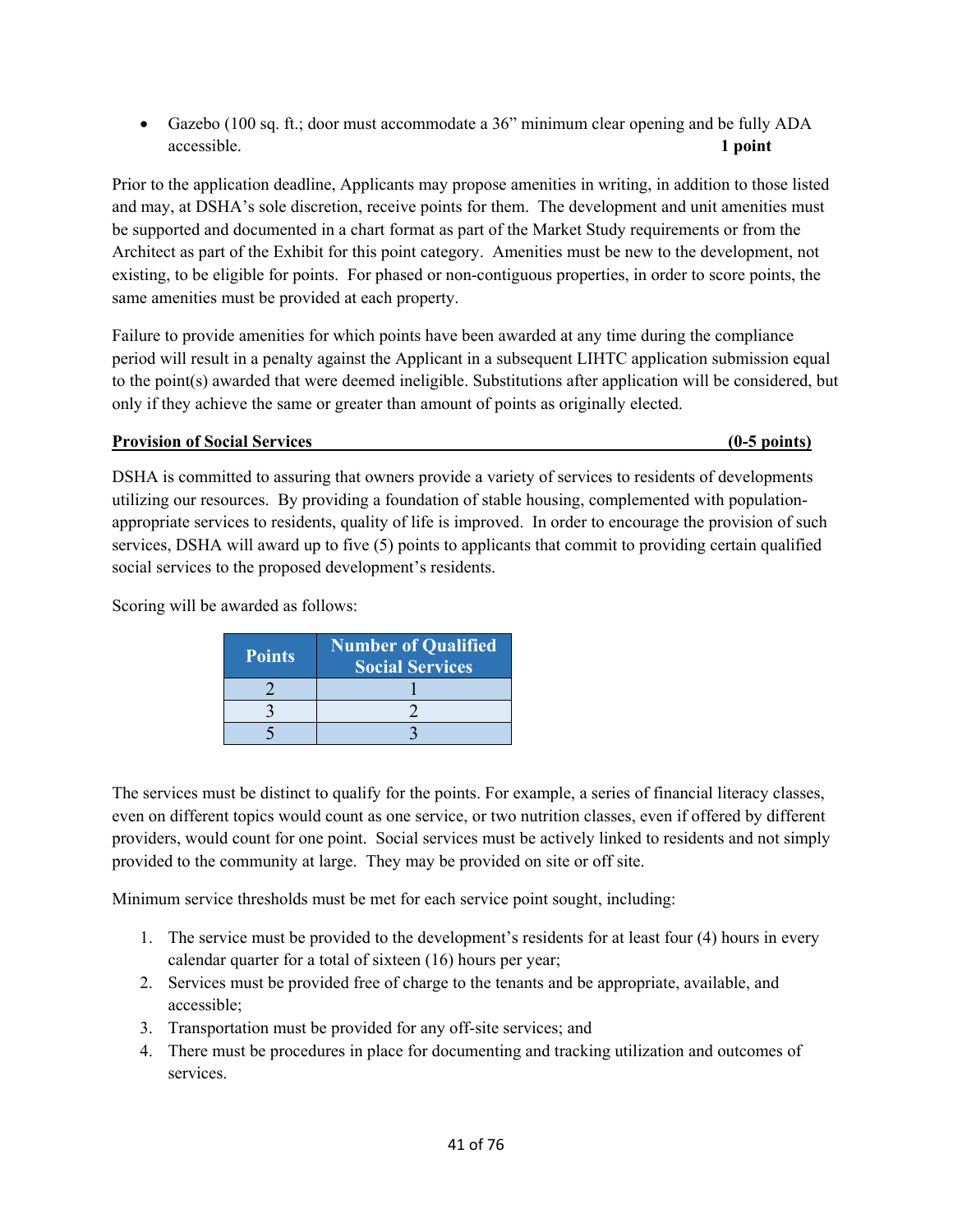The application must include the following:

- 1. The cost and source to pay for the services, if any;
- 2. A Comprehensive Social Services Plan describing all services proposed that includes:
	- a. narrative describing the services to be provided;
	- b. a marketing plan;
	- c. the name and qualifications of any service organizations that will be utilized, including their history, capacity, and experience; and
	- d. the transportation plan for any off-site services, signed by the transportation provider and service provider, if applicable.
- 3. Separate DSHA Form MOUs or substantially-similar agreements for each service provider included in the Plan.

Services may include: Parenting Programs, Literacy Programs, Daycare, Job Training, Nutritional Programs, Financial Counseling, Transportation, Public Benefits Counseling – such as providing support to help tenants determine eligibility and apply for public benefits, and Exercise/Healthy Lifestyle. Additional social services may be approved in advance by DSHA.

Applicants receiving points in this category that subsequently fail to provide the social service at any time during the compliance period will receive penalty points in any future application equal to the points that were awarded that were deemed ineligible.

## **Energy Conservation Measures (0-5 points)**

Up to five (5) points may be awarded for projects that demonstrate a comprehensive and innovative approach to energy conservation and green building performance that meets and exceeds the DSHA Base Level Energy and Green Standards. DSHA is committed to a flexible policy on energy conservation and multiple certification options are provided to allow flexibility for rehabilitation and new construction projects to demonstrate improved performance using the method the applicant judges to be most cost effective. Detailed standards and applicable points are described in Exhibit 32 and the certification is available at the following link:

http://www.destatehousing.com/Developers/lihtc/2020/2020\_downloads.php. The following chart is provided for informational purposes; final point scoring will be based on the criteria contained in Exhibit 32.

| <b>Base THREE Points</b>                           | <b>Additional TWO Points</b>    |
|----------------------------------------------------|---------------------------------|
| Enterprise Green Communities 2015                  | For New Construction:           |
|                                                    | Passive House certification; or |
|                                                    | DOE Zero Energy Ready Home      |
| National Green Building Standards                  | For Acquisition/Rehabilitation: |
|                                                    | HERS index rating of 75 or less |
| <b>LEED</b> for Homes Multifamily                  |                                 |
| Including both:                                    |                                 |
| LEED BD+C: for Homes and Multifamily Low-rise, and |                                 |
| LEED BD+C: Multifamily Midrise                     |                                 |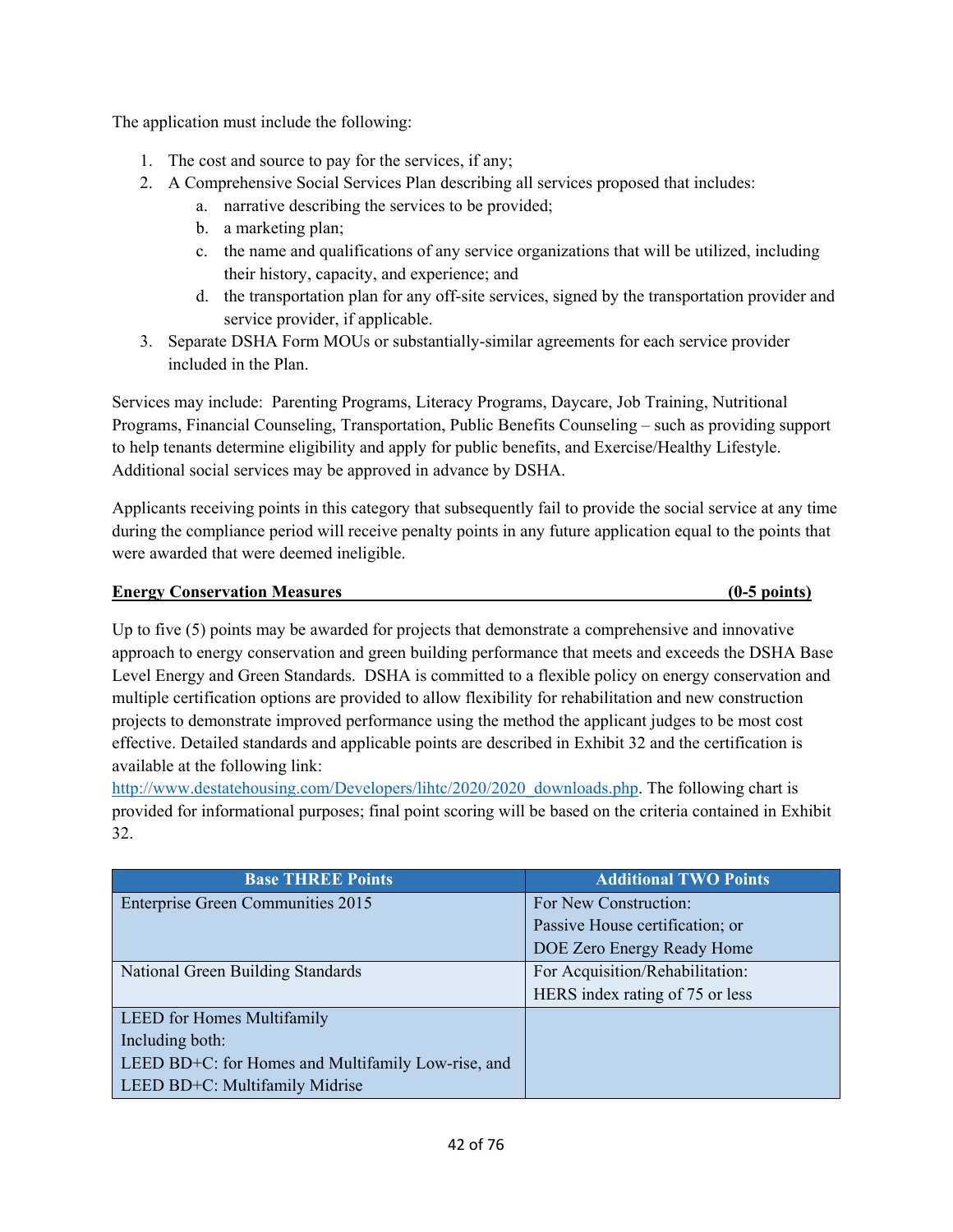# **COMMUNITY IMPACT 50 possible points**

## **Promoting Balanced Housing Opportunities (0-15 points)**

In order to balance housing investments and encourage the creation of affordable housing opportunities within areas of the State that contain little or no affordable rental housing opportunities, but that may offer economic opportunity, proximity to workplaces, high performing schools, and/or supportive infrastructure, points will be awarded to family development proposals that are in Areas of Opportunity. Developments can be New Creation or Preservation and points will be awarded as follows:

| <b>Points</b> | % of Units Located in Area of Opportunity |
|---------------|-------------------------------------------|
|               | $0\% - 49.9\%$ of Total Units             |
|               | 50%-99.9% of Total Units                  |
| 15            | 100% of Total Units                       |

## **Community Revitalization, Opportunity Zones, and Downtown Development Districts (0-10 points)**

DSHA is committed to supporting community revitalization efforts. In order to further this purpose, developments located in Qualified Census Tracts [QCT] that contribute to an eligible Concerted Community Revitalization Plan [CCRP] will receive ten (10) points. No points will be awarded in this category to projects located in QCTs that do not contribute to an eligible CCRP.

Where all of a proposed development's buildings and parcels are located within a certified Downtown Development District [DDD] or a designated Opportunity Zone [OZ] and contribute to an eligible CCRP, the application will receive ten (10) points. Any development where all buildings and parcels are located within a certified DDD or designated OZ will receive a minimum of two (2) points irrespective of its contribution to an eligible CCRP. A site map locating the QCT, DDD, or OZ must be included in the application.

Applicants seeking points for contributing to a CCRP must demonstrate that the development and/or physical location are clearly identified and included in an eligible CCRP and contribute to goals identified in the CCRP. Applicants should include the page number of the relevant portion of the CCRP and a description of the project's contribution to the CCRP. Applicants demonstrating weak or vague contribution to the CCRP will receive no points. The Plan must be certified as a true and correct version of the plan by the author. The entire CCRP must be submitted in the application.

### **Site and Neighborhood Standards (0-15 points)**

Up to **fifteen (15)** points will be awarded to developments that can demonstrate overall quality of location, access to services and transit, and protection of the environment. Each factor of the sites and neighborhood standards must be supported in the market study by the market study provider.

Site and Neighborhood scores will be based on the following factors. DSHA may remove an application from consideration if the site is sufficiently inadequate in any one of the categories. Evaluation of Sites and Neighborhoods will be made based on submission of market study, site maps, applicant explanation, applicant's additional documentation, and DSHA site visit.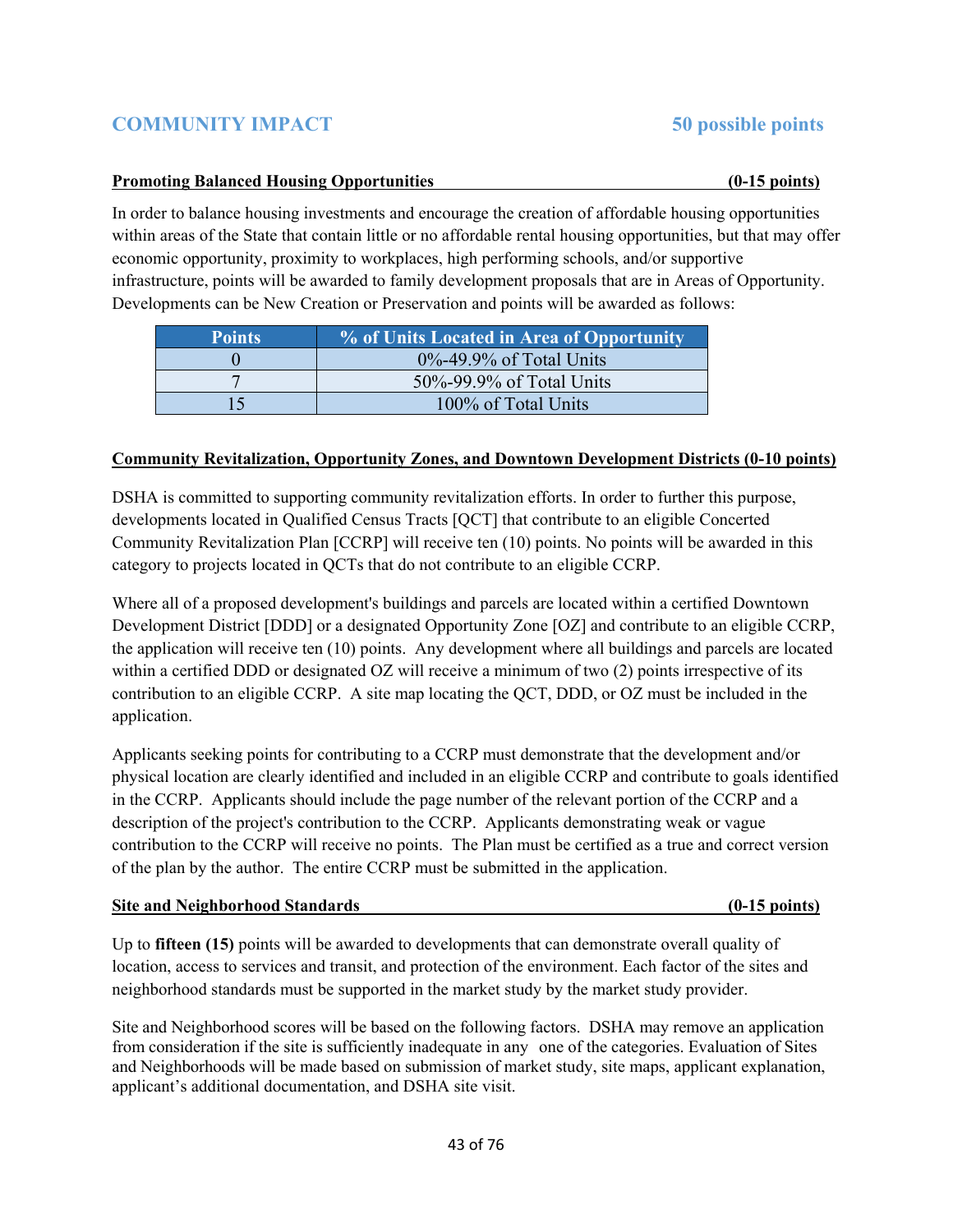A. Access to Transit (0-5 points)

A development will be awarded (0-5) points for including development amenities and facilities to accommodate new transit. To score these points, applicant must demonstrate the site is transit ready and providing new public transit infrastructure/amenities. Process and procedures for demonstrating Access to Transit are described with particularity in the Access to Transit Certification in Exhibit 24. Please note: The Certification is required at application. A Memorandum of Agreement (MOA)with Delaware Transportation Corporation will be executed as part of the carryover requirements after a preliminary reservation of tax credits are awarded and after DSHA review and approval. If the MOA is finalized, executed, or otherwise submitted in any form other than draft, applicant will not be eligible for points.

## **NOTE: only two (2) properties per Developer may be submitted to DTC for 2020. The deadline for submission to DTC will be February 14, 2020.**

All Access to Transit certification requests must be sent via e-mail to Dooley, David (DelDOT) David.Dooley@delaware.gov with the subject line: LIHTC 2020 - Access to Transit Certification Request

Delaware Transit Contact Information: David Dooley Phone: (302) 576-6064 Senior Service Development Planner E-mail: david.dooley@state.de.us Delaware Transit Corporation/DelDOT 119 Lower Beech Street, Suite 100 Wilmington, DE 19805-4440

B. Amenities (up to 10 points)

For projects located in municipalities and incorporated areas, the amenity must be within the noted mile radius of the project to be eligible for points. For projects located in unincorporated areas of the State or rural areas whether incorporated or unincorporated (as designated by USDA), including New Castle, Kent, and Sussex Counties, services must be 1.5 x of the noted mile radius of the project.

USDA designated rural areas can be found at the following link: http://eligibility.sc.egov.usda.gov/eligibility/welcomeAction.do?pageAction=sfp&NavKey=property@12

Distance must be measured along an existing right of way; exact distances from project entrance must be referenced for each amenity claimed. At least one picture should be submitted for each amenity claimed. Amenities must be noted in the market study with distances documented. Applicants may only score once for each amenity, for example if there is a grocery store within .5 mile of the project and a second store within 1 mile of the project, the applicant will score 3, not 5 points.

Negative points will only be deducted from points earned in the Amenities category and will not reduce the base score for the application. Nothing in this category alters or waives threshold siting or environmental criteria. For this Amenities category, half points will be rounded down and only full points will be included in final application scoring.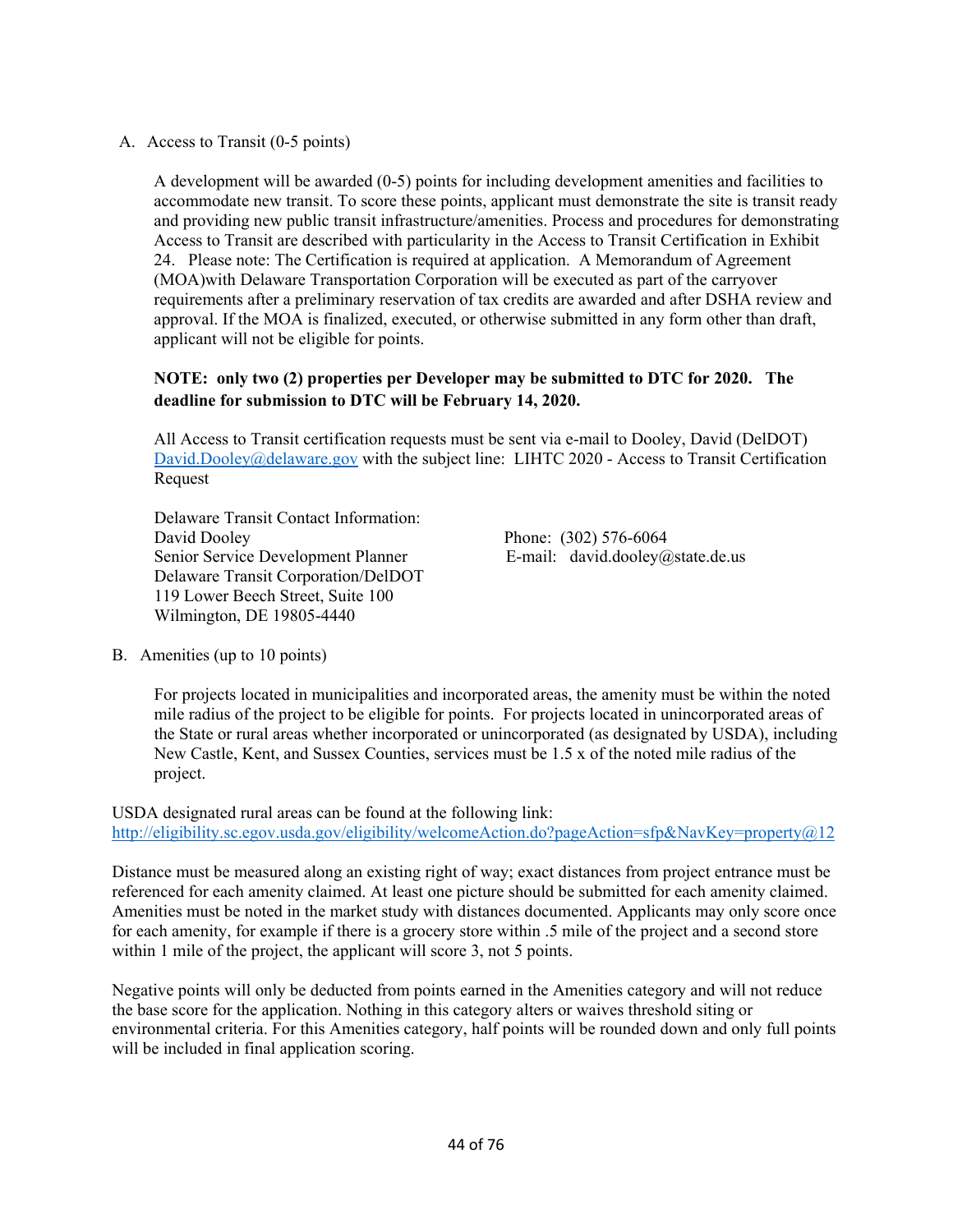| <b>Amenities</b>                                                                                    | <b>Distance</b><br>measured along existing right of<br>way |                 |
|-----------------------------------------------------------------------------------------------------|------------------------------------------------------------|-----------------|
|                                                                                                     | $\leq .5$                                                  | $\leq 1$        |
| Grocery of at least 10,000 sq. ft. and sufficient food to<br>maintain daily food consumption        | $\overline{3}$                                             | $\overline{2}$  |
| Walk-in medical facility / hospital                                                                 | $\overline{3}$                                             | $\overline{2}$  |
| Walk / Bike Trail                                                                                   | $\overline{2}$                                             |                 |
| Pharmacy                                                                                            | $\overline{2}$                                             |                 |
| Child Care (family) / Senior Center (senior)                                                        | $\overline{2}$                                             |                 |
| Public School (family sites only)                                                                   | $\overline{2}$                                             |                 |
| Library                                                                                             | $\overline{2}$                                             |                 |
| Park                                                                                                | $\overline{2}$                                             |                 |
| Community, civic, or town center open to public                                                     | $\overline{2}$                                             |                 |
| Fixed Route Transit Stop                                                                            | $\overline{2}$                                             |                 |
| Bank                                                                                                |                                                            | .5              |
| Department or clothing store                                                                        |                                                            | .5              |
| Hardware Store                                                                                      |                                                            | $\overline{.5}$ |
| Post Office                                                                                         |                                                            | .5              |
| <b>Indoor Fitness</b>                                                                               |                                                            | $\overline{.5}$ |
| Community facilities: place or worship, community garden,<br>cultural arts, police, or fire station | $\mathbf{1}$                                               | .5              |
|                                                                                                     | <b>Distance</b><br>measured as radius                      |                 |
|                                                                                                     | $\leq .25$                                                 | $\leq .5$       |
| Public Airport                                                                                      | $-3$                                                       | $-2$            |
| Active landfill / dump / junkyard                                                                   | $-3$                                                       | $-2$            |
| Jail, prison, or detention center                                                                   | $-2$                                                       | $-1$            |
| Railroad                                                                                            | $-2$                                                       | $-1$            |
| Heavy Industry                                                                                      | $-2$                                                       | $-1$            |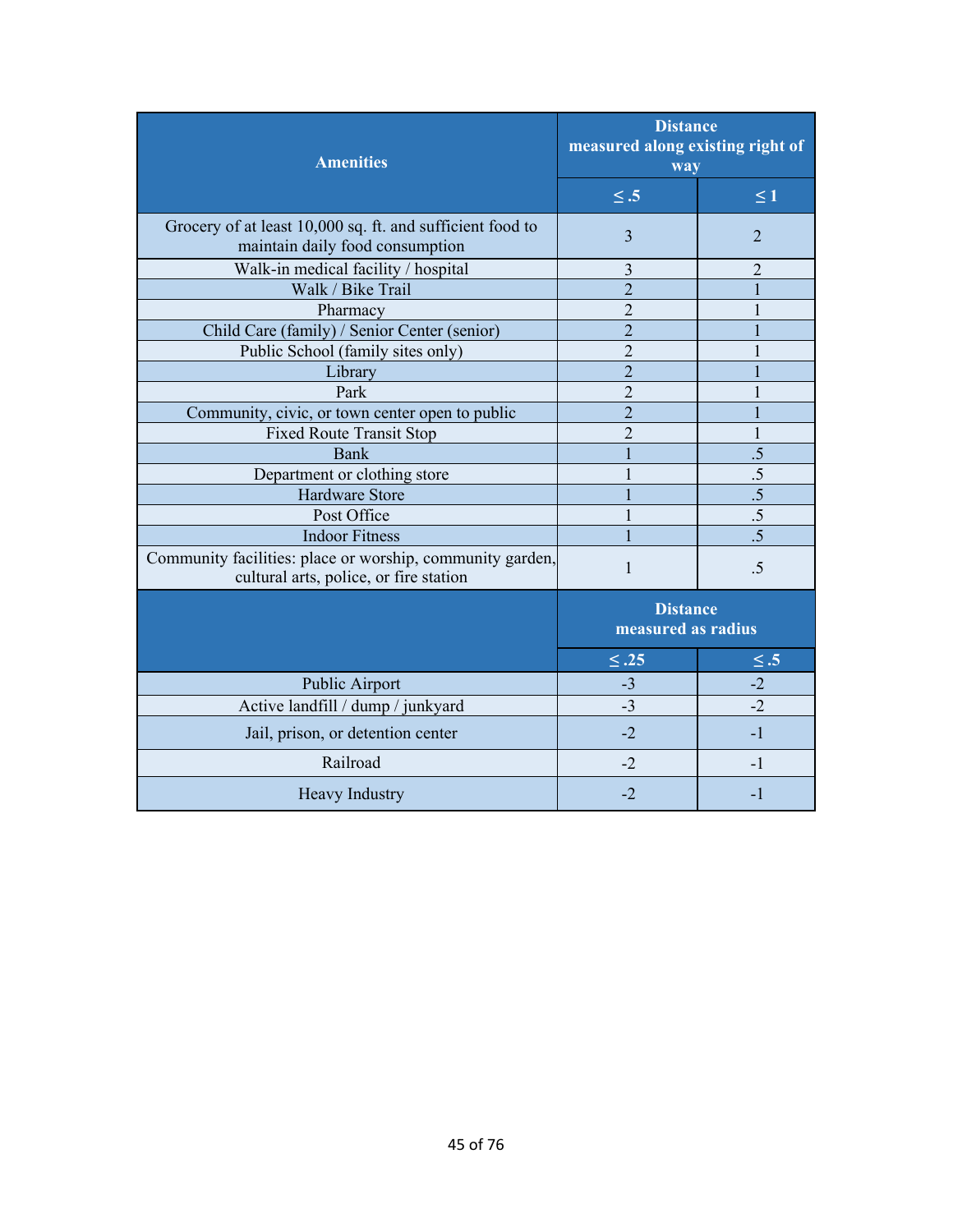#### **Community Compatibility Community Compatibility Community Compatibility Community Community Compatibility**

Up to twelve (12) points will be awarded to developments that can demonstrate overall community compatibility. Each factor of the community compatibility should be demonstrated through the DSHA site visit, site plan, market study, and other applicable documents. In order for preservation / rehabilitation to score in the Community Design category, any requested features must be new. Projects may score in both Community Connectivity, Residential Appropriateness, and Community Design, but will not receive more than twelve (12) points total.

### **Community Connectivity (2 points)**

Developments may receive 2 points for design that relates to and encourages connectivity with the surrounding community. The project must demonstrate, through a sitemap, that sidewalks and other all-weather pathways are independent of the street or highway edge, connect to adjoining neighborhoods or other trail systems. Unimproved dirt pathways and pathways covered with organic materials such as bark or mulch do not qualify as "all-weather" pathway. Porous pavement, to reduce water runoff, should be considered. All pathways must be fully-accessible and ADA compliant.

In order to be eligible for 2 points, applicant must communicate with DelDOT for technical assistance and provide documentation of such technical assistance. Requests for written documentation of connectivity must be submitted to DelDOT by March 16, 2020. Please contact:

Marc Cote Assistant Director-Development Coordination P.O. Box 778 Dover, DE 19903 Phone: (302) 760-2266 Fax: (302) 739-2251 Marc.Cote@state.de.us

### **Residential Appropriateness (up to 5 points)**

It is the policy of DSHA to promote high quality, visible projects that promote strong communities, limit promotion of residential sprawl, and do not isolate residents. Projects may receive up to 5 points based on application submissions. Factors that may be considered include, but are not limited to:

- Project is contiguous to existing Developed Land  $>25\%$  must border existing developed land;
- Project qualifies as an Infill development;
- Project not in 100-year flood plain;
- Project's potential tenant's eligibility to participate in identified existing, active community or civic associations;
- Other residential appropriateness items; and

### **Community Design (up to 10 points)**

The proposed design should reflect compatibility with the surrounding streetscape and enhancement of the visual character of the surrounding area as well as foster creativity. Preservation projects may score in this category to the extent that design features are added or improved over current property. One (1) point each, up to a maximum of ten (10) points may be awarded for the following: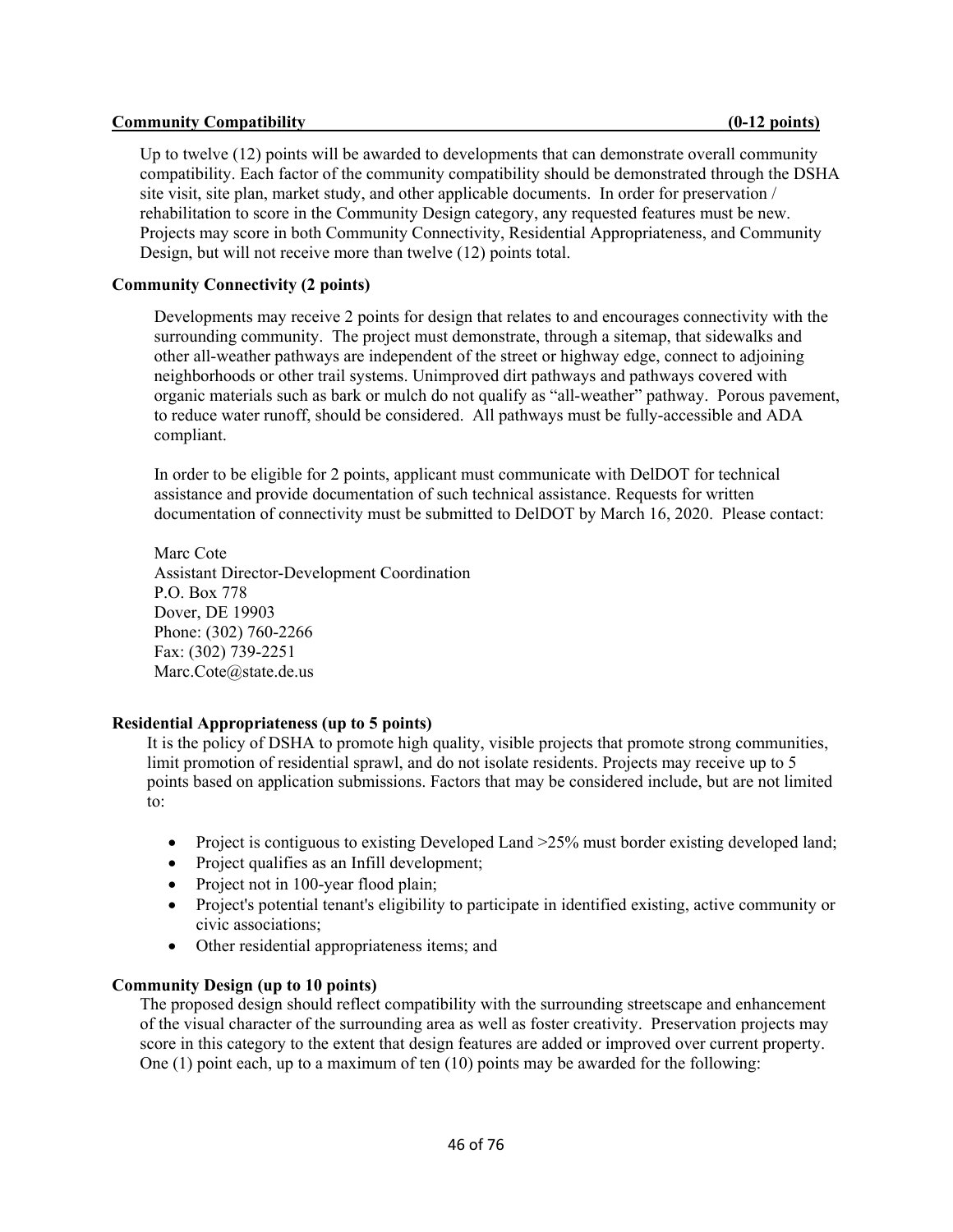- The project's design is consistent with the architecture/character of the local area, or the project's visual character respects and makes a positive contribution to the surrounding community;
- Aesthetic amenities, such as trim, materials, and color enhances the exterior quality and interest of the project;
- The level of detail that is achieved through the use of porches, railings, and other exterior features.
- Detail to design and planning, including full height brick, stone, articulations in the facades, bay windows, and detail at the eaves and cornices;
- New and existing setbacks are consistent with surrounding development;
- Building heights and bulk, as seen from the street, should be respected. The building should not look strange or out of place in the community where it is located;
- Developments should have a variety of bedroom sizes that include one, two, and/or three bedrooms. This promotes opportunities for various household sizes in a community;
- Landscaping in excess of community requirements;
- Design uses multiple roof lines, gables, dormers and similar elements to break up large roof sections. Roof pitches where they can complement surrounding flat roofs;
- Color schemes that highlight architectural details such as rosettes, dentils, and trim in contrasting colors for historic buildings;
- Sidewalk coverings, such as canopies over entries, freestanding and building-supported awnings that can be applied in a manner to enhance the visual appeal of the building; and
- Minimize the impact of parking spaces by placing them to the rear of the building where possible or incorporating decorative elements or landscaping elements to soften the visual impact.

Value Engineering or change orders eliminating aspects used to support scoring in this category will subject the applicant to proportional penalty points in future applications.

## **TENANT POPULATIONS SERVED** 45 possible points

## **Serving Lower-Income Residents (0-20 points)**

Up to twenty (20) points will be awarded based on the development's average of AMI targeting by bedroom in a project. For purposes of this calculation, the lowest income level will be 30% of AMI. SRO or efficiency units will be counted as 0.67 bedrooms, and all weighted averages will be rounded up to the nearest full percentage point. To calculate the weighted average, applicants should use the median income tab on the LIHTC Application Part II - Pro forma. The median income is determined by the number of income-restricted bedrooms serving each percentage of area median income by multiplying the number of units of a given size by the number of bedrooms per unit.

New Creation and Preservation Projects may elect Average Income approach to achieve the weighted overall average of AMI except mixed income / market rate projects may not elect Average Income. Projects electing Average Income must have an Average AMI of Overall Project of less than or equal to 58%. Projects electing Average Income must do so at application and the election must be made on a project basis. No rents will be approved in excess of Fair Market Rent as published by HUD.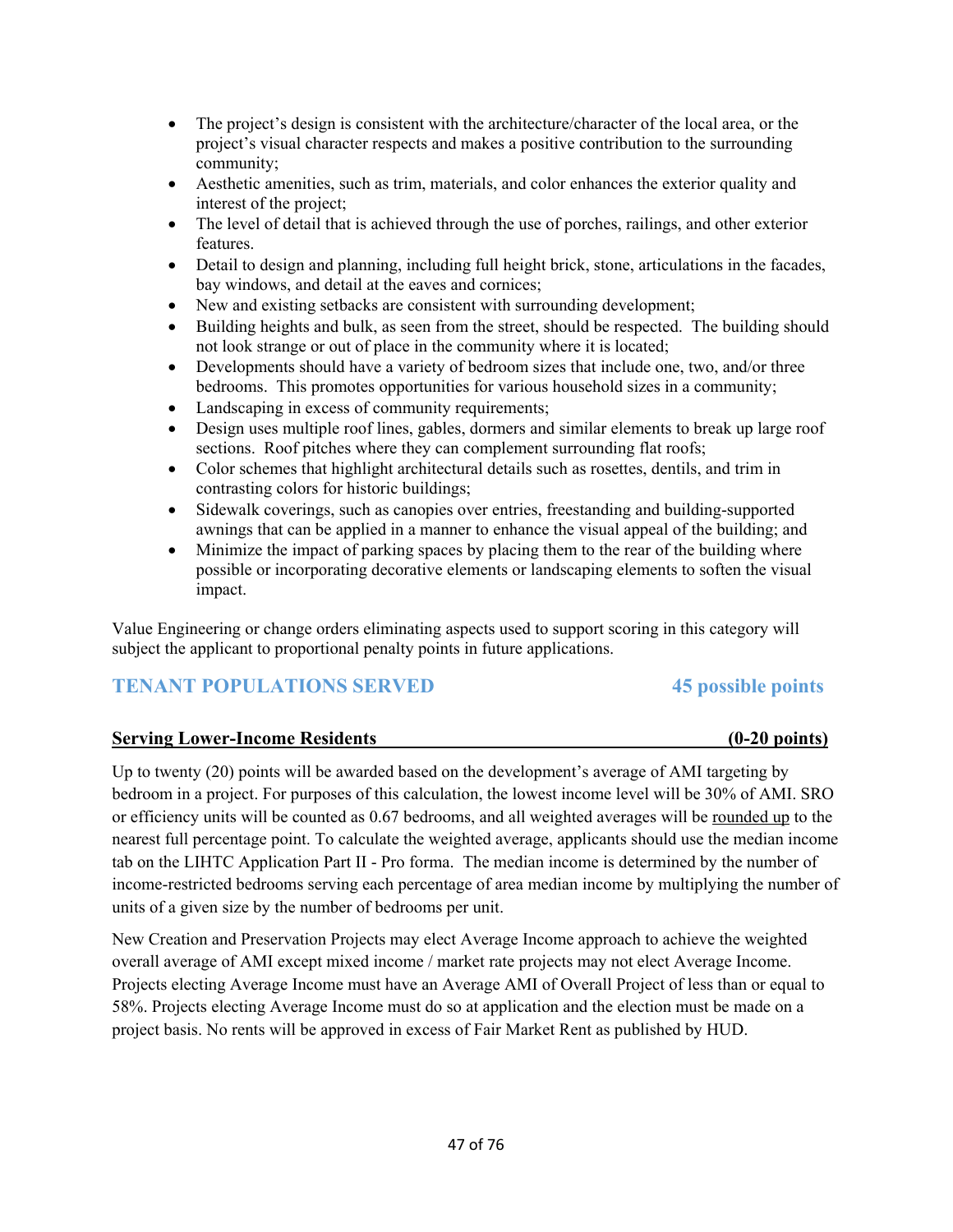Preservation Projects, including all re-syndication projects, adjusting AMI Unit mix must submit a plan identifying the current income of all tenants and projections for meeting newly identified unit mix as part of the relocation plan. Current over-income tenants may be allocated to newly elected higher AMI units. In no event may rent increases for current tenants exceed 15% / year.

## New Castle County

| <b>Points</b> | <b>Average AMI of Overall Project</b> |
|---------------|---------------------------------------|
| <b>20</b>     | $< 35\%$                              |
| 17            | 36-40%                                |
| 14            | $41 - 45%$                            |
| 11            | $46 - 50\%$                           |
| 9             | $51 - 55\%$                           |
| 7             | 56-58%                                |
|               | $>58\%$                               |

## Kent and Sussex Counties

| <b>Points</b> | <b>Average AMI of Overall Project</b> |
|---------------|---------------------------------------|
| 20            | $< 40\%$                              |
| 16            | $41 - 45%$                            |
| 12            | $46 - 50%$                            |
| 9             | $51 - 55\%$                           |
|               | 56-58%                                |
|               | $>58\%$                               |

**NOTE**: For this calculation, DSHA will round down to the nearest percentage. For example, if the average AMI is 40.05%, DSHA will round down to 40%.

### **Integrated Housing for Special Populations (0-10 points)**

Ten (10) points will be awarded to applicants who increase the number of target units set aside for special population-eligible units to the greater of 10% or 6 units, from the mandatory 5%. (Units from the 5% threshold requirement will be counted toward the total percentage for scoring in this section.) In order to score additional points, special population-eligible units must be designated for households with incomes no greater than 30% of AMI**,** and in one or more of the following categories:

- Persons with HIV/AIDS-related illness;
- Homeless;
- Survivors of Domestic Violence:
- Persons with Disabilities;
- Youth exiting foster care or persons exiting state-run institutions; and
- Other special-needs populations identified in DSHA's Needs Assessment may be considered at DSHA's sole discretion.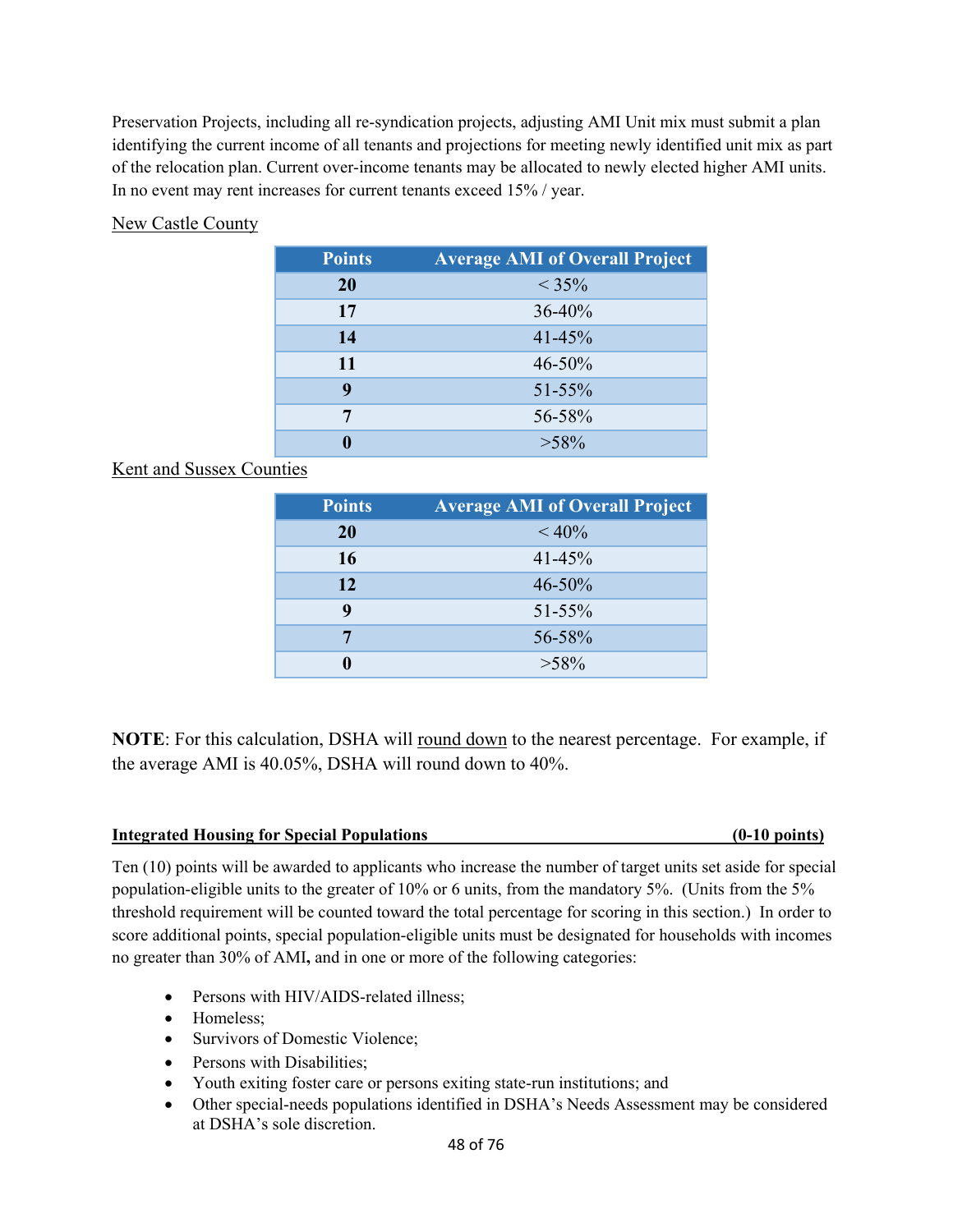An agreement shall be in place with DSHA, the referring agency, and the owner to assure that sufficient referrals of special population-eligible households for tenancy are received. DSHA has developed a supportive-housing referral system that must be utilized by all applicants to obtain referrals of special population-eligible households, who are connected to supportive services.

The Declaration of Restrictive Covenants (extended use agreement) will require that the targeted units are maintained and that a corresponding number of units are marketed to and set-aside for special needseligible households throughout the compliance period. The owner will also agree that targeted units will not be segregated within the property or in any way be distinguishable from non-targeted units (beyond the presence of accessible features or assistive technology) and targeted unit mix will depend on the needs of the referred households. Applicants shall be willing to allow for physical or safety accommodations necessary for the target populations.

When fully accessible target units are not occupied by special population-eligible households, a lease addendum for the non-special population-eligible household will be required for the non-special population-eligible household to transfer to the next available non-special population unit (of comparable or smaller size) when a special population-eligible household applies and is accepted to the development.

Target units must be reserved exclusively for the target population(s). If a project is unable to fill a unit with the targeted population after a sixty (60) calendar-day referral period, the unit may be leased to another household with incomes at the Target Unit's AMI or below. The next available unit in the Project at the Target Unit's AMI shall be marketed to the Project's original targeted population until the project is in compliance with the percentage for which it received points. The sixty (60) calendar day period at lease-up will be measured from the date upon which the project achieves 80% occupancy and at turnover will be measured from the date upon which the unit is determined ready for occupancy following moveout by the prior tenants and completion of any unit turn cleaning, repairs, or maintenance.

All applicants will complete a targeting plan, signed certification and memorandum of understanding with DSHA.

### **Additional Fully Accessible Units \_\_\_\_\_\_\_ (0-5 points)**

Three to five (3-5) points are awarded for developments that exceed the Fair Housing minimum requirement threshold of maintaining 5% of the **total** unit count as fully-accessible units.

| <b>New Castle County</b> |                                        | <b>Kent and Sussex County</b> |                                        |
|--------------------------|----------------------------------------|-------------------------------|----------------------------------------|
| <b>Points</b>            | % of Fully-<br><b>Accessible Units</b> | <b>Points</b>                 | % of Fully-<br><b>Accessible Units</b> |
|                          | 10%                                    |                               | 10%                                    |
|                          | 15%                                    |                               |                                        |

Accessible units should be marketed and rented to households that need the accessible features. Applicants seeking points for additional Fully Accessible units must submit an Accessibility outreach and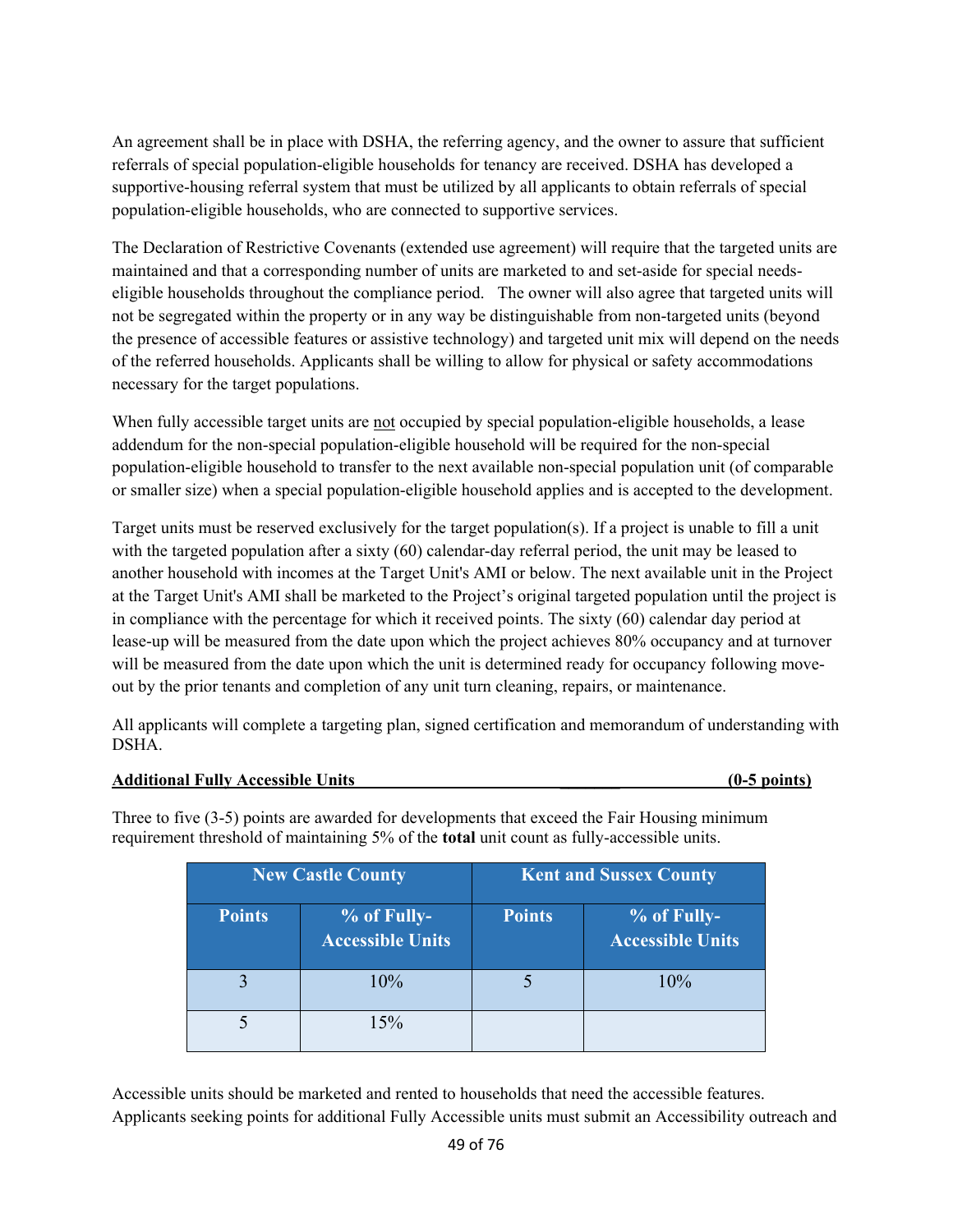marketing agreement describing marketing and outreach efforts to the disabilities community. The agreement may be in draft form at application, and is required to be executed as a condition to closing. The agreement must be included in Exhibit 31 and include, at minimum:

- 1) Detailed description of property, including address, amenities, contact information, and unit mix;
- 2) Number and description of fully accessible units in property;
- 3) Fully Accessible Unit Target Income and Rents;
- 4) Form Lease;
- 5) Property Management Agent signatory; and
- 6) Signatory of at least one disabilities service provider.

When accessible units are not occupied by households that need the accessible features, a lease addendum for the non-disabled household will be required for the non-disabled household to transfer to the next available non-accessible unit (of comparable or smaller size) when a household that needs the accessible features applies and is accepted to the development. Fully Accessible units must not be concentrated in a given area (i.e. segregated to only one floor, building, or section of the development).

Applicants are required to list their development and all accessible units on the following link: **www.delawarehousingsearch.org**.

#### **Mixed Income/Market Rate (0-10 points)**

Up to ten (10) points will be awarded as provided below to a development where the percentage of units based on the total units in the development are market rate and not rent-restricted and not incomerestricted. For applicants requesting Housing Development Funds or other DSHA financing, the project must demonstrate sufficient non-restricted financing to support the costs of the claimed market rate units.

| <b>Points</b> | <b>Percentage of unsubsidized Units</b><br><b>Neither Income nor Rent restricted</b> |
|---------------|--------------------------------------------------------------------------------------|
|               | 10%                                                                                  |
|               | 15%                                                                                  |
|               | 20%                                                                                  |
|               | 25%                                                                                  |
|               | 30%                                                                                  |

## **USE OF RESOURCES 45 possible points**

#### **Cost Reduction and Cost Balance (0-15) points**

While maintaining aesthetic and livable standards, it is DSHA's objective to fund as many applications as possible. Costs per unit are therefore important factors in analyzing applications, as well as a required consideration for subsidy layering. Up to ten (10) points will be awarded to developers whose Total Development Costs (TDC) per unit costs are less than DSHA's cost containment guidelines. For each 1.5% per unit less than the average costs listed below, the proposal will receive one (1) point.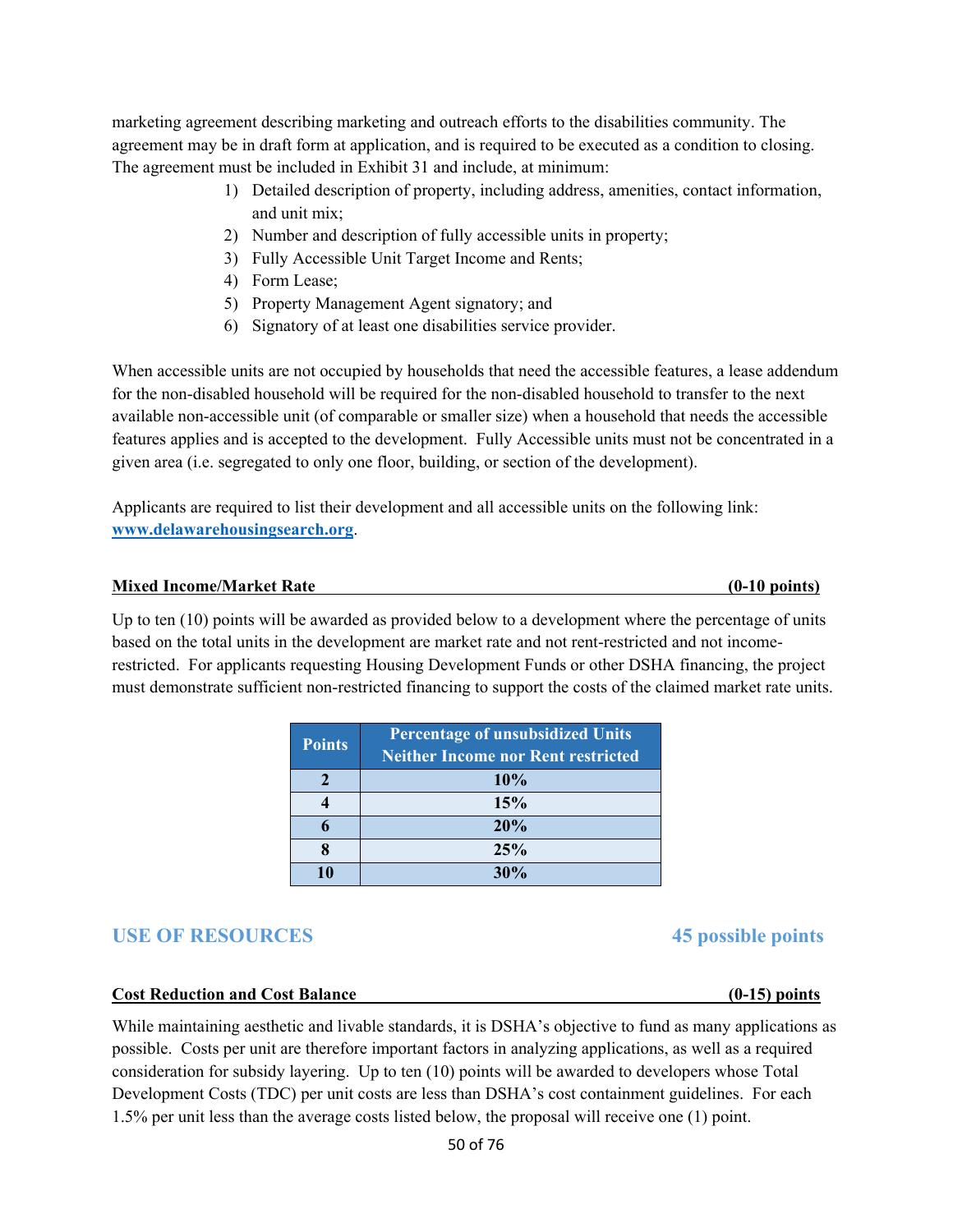DSHA has adopted cost guidelines to evaluate the total development cost for all projects. DSHA has also developed cost guidelines (for line items) to be used as a tool when estimating costs. In an effort to balance the cost of the total development, DSHA will award projects that can also balance the soft and hard costs with an emphasis on construction costs.

All projects, including acquisition / rehabilitation projects, (including conversion, preservation, and taxexempt projects) must meet DSHA's minimum Design and Construction / Rehabilitation Standards.

| <b>Cost Containment Guidelines</b>                   |           |  |
|------------------------------------------------------|-----------|--|
| <b>Project Type</b><br><b>Per Unit Average Costs</b> |           |  |
| <b>New Construction</b>                              | \$227,250 |  |
| <b>Acquisition/Rehabilitation</b>                    | \$196,472 |  |

Up to five (5) points will be awarded to developments whose Total Construction Costs, as calculated in the Use of Funds tab of the DSHA Pro Forma, meet the below defined percentages of DSHA TDC calculated by [(Construction Costs) / (TDC)] \*100.

|                                                                                  | <b>Cost Balance</b>             |                                 |
|----------------------------------------------------------------------------------|---------------------------------|---------------------------------|
| <b>Project Type</b>                                                              | <b>Construction / TDC</b>       | <b>Point Escalator</b>          |
| <b>New Construction</b>                                                          | Greater than or equal to<br>67% | 1 point every $1.5\%$ over 67%  |
| <b>Acquisition/Rehabilitation/New</b><br><b>Creation Rehabilitation Projects</b> | Greater than or equal to<br>50% | 1 point every $1\%$ over $50\%$ |

## **Example:**

For a new creation application,  $$227,250 \times .015\% = $3,408$ . For each \$3,408 per unit the costs are reduced below the average, the application would receive 1 point, up to a maximum of 10 points for a reduction of \$34,080 per unit.

For a new creation application, with Total Construction Costs of \$7,300,000 and a Total DSHA Development Cost of \$10,000,000 would score 4 points.  $(7,300,000/10,000,000) = 73%$ 73%-  $67% = 6%$  difference  $6 / 1.5 = 4$  points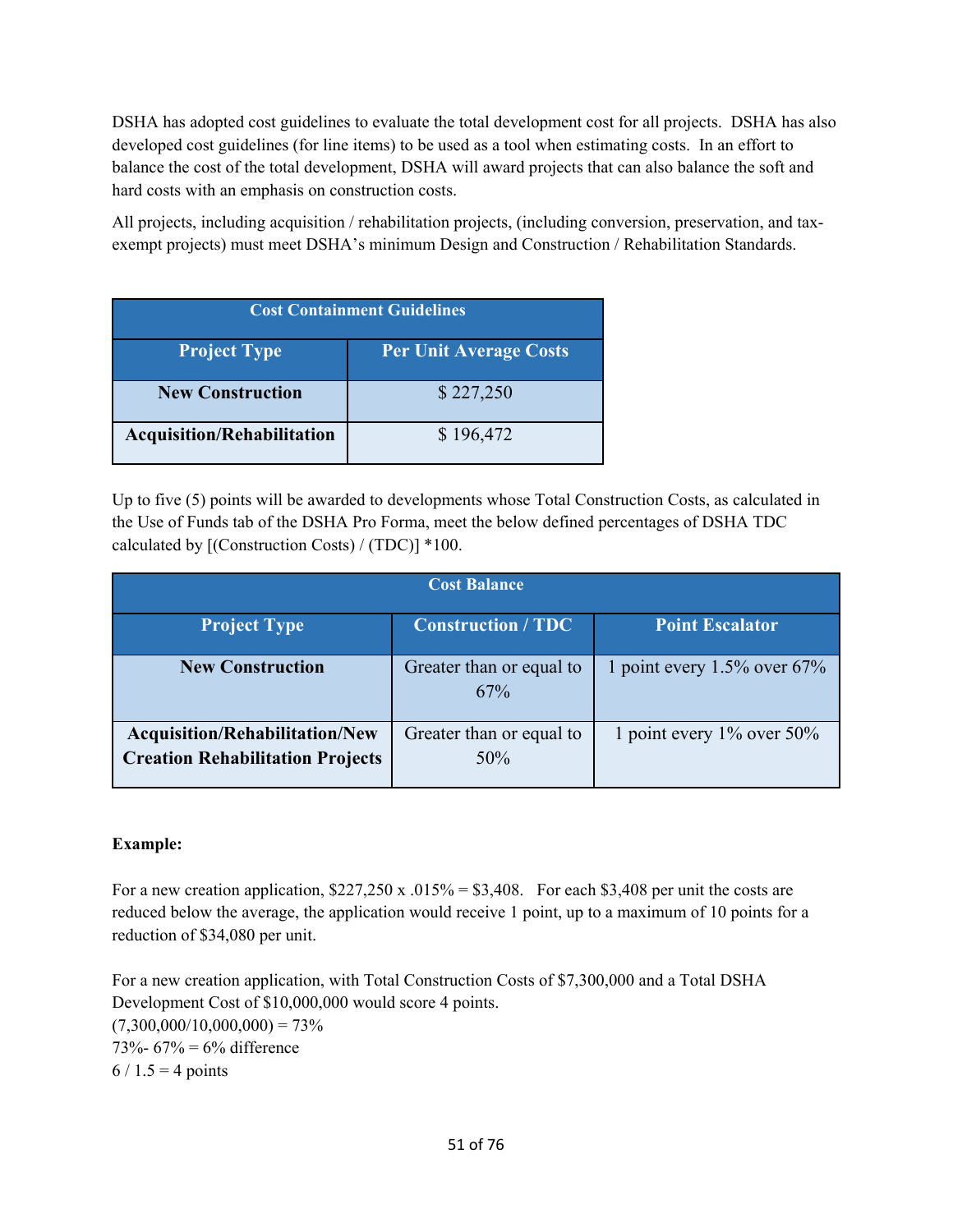For an acquisition/rehab application,  $$188,883 \times .015\% = $2,833$ . For each \$2,833 per unit the costs are reduced below the average, the application would receive 1 point, up to a maximum of 10 points for a reduction of \$28,330 per unit.

For an acquisition / rehab application, with Total Construction Costs of \$5,400,000 and a Total Development Cost of \$10,000,000 would score 4 points.  $(5,400,000 / 10,000,000) = 54\%$ 54% - 50% = 4% difference  $4/1 = 4$  points

### **Leveraging (0-10 points)**

Up to ten (10) points will be awarded for the leveraging of permanent funding sources not controlled by DSHA. DSHA-controlled funds include: HDF funds, Affordable Rental Housing funds, Preservation funds, DSHA HOME funds, and NHTF funds. Permanent financing from sources other than DSHAcontrolled funds are is considered leveraging (i.e., Private conventional lenders, USDA Rural Development [rolled debt or new], local municipality HOME funds, waiver of building permit fees, tax abatement, Section 202, Federal Home Loan Bank funding, local municipalities funds, foundations and other permanent sources, value of donated land or subsidized land leases). Existing project reserves held by DSHA are considered DSHA-controlled funds and will not be considered for leveraging unless the existing DSHA debt is being paid off in full. Existing project reserves not held by DSHA that are being used for eligible DSHA project costs will be considered for the leveraging calculation. Tax credit equity (including historic equity) and deferred developer fee amounts are not considered permanent funding sources for the leveraging calculation.

New Castle County **Kent and Sussex County** 

| % of Non-DSHA Permanent | <b>Points</b> | % of Non-DSHA Permanent | <b>Points</b> |
|-------------------------|---------------|-------------------------|---------------|
| <b>Sources</b>          |               | <b>Sources</b>          |               |
| $81\% - 100\%$          | 10            | $71 - 100\%$            |               |
| 71-80%                  | 8             | $61 - 70%$              |               |
| $61 - 70%$              | 6             | $51 - 60%$              |               |
| 51-60%                  |               | $36 - 50%$              |               |
| 36-50%                  | $\mathcal{D}$ | $21 - 35%$              | ∍             |
| $0 - 35\%$              |               | $0 - 20%$               |               |

**NOTE**: For these calculations, DSHA will round down to the nearest percentage. DSHA fully amortizing first mortgages and DSHA interest-only mortgages are not included in this calculation. In the event that a change is revealed, after further review, underwriting, or at any time, (including DSHA fully amortizing debt or interest-only debt cannot be attained), the application will be re-ranked accordingly or deemed ineligible.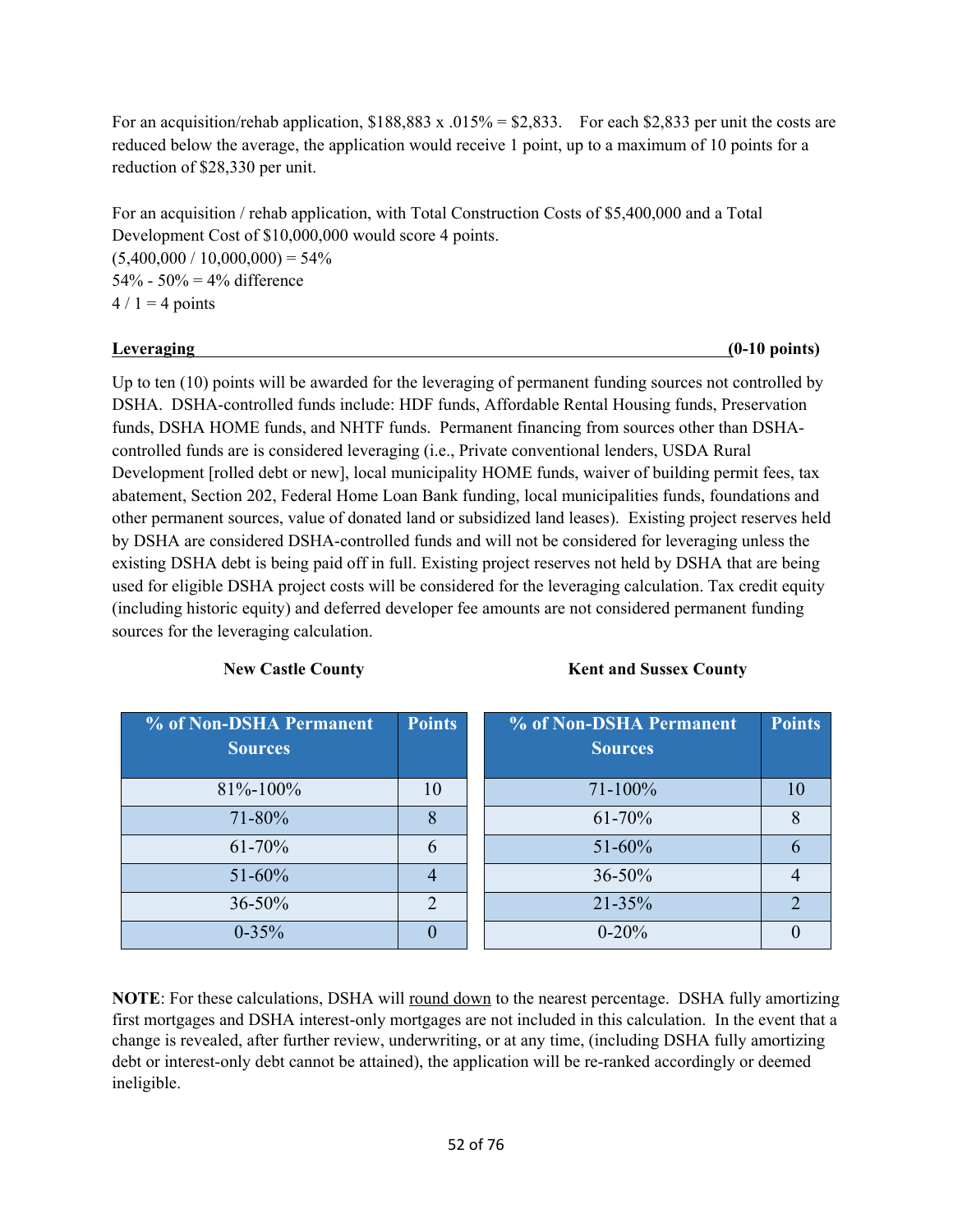### **New Rental Subsidies (0-5 points)**

Five (5) points will be awarded to developments that have received an award of new project-based rental subsidies for at least 75% of the total affordable units in the development, excluding eligible unrestricted market rate units. Transfers of existing contract are not considered new subsidies.

## **Section 811 Project Rental Assistance Demonstration Participation (0-10 points)**

DSHA will award up to five (5) points for Applicants with Owners of existing non-subsidized, nonelderly units that meet the Section 811 requirements in an existing housing development that agree to accept, if offered by DSHA, the assignment of Section 811 project-based subsidies for their non-elderly units (this includes increasing the number of units for current Section 811 contracts) and to comply with the requirements of the PRA Demo Program in accordance with the sliding scale below. Projects participating in HUD's Section 811 program will be required to comply with all federal program regulations.

| <b>Number of Units</b> | <b>Points</b> |
|------------------------|---------------|
| 15 or more             |               |
| $11 - 14$              |               |
| $6 - 10$               |               |
| $3 - 5$                | っ             |
| $1 - 2$                |               |

Up to five (5) points will be awarded for Section 811 Management Performance Points. Points are available for Management Agents with a portfolio that contains Delaware Section 811 contracts. Points will be awarded based on the percentage of 811 units under contract occupied by qualified 811 tenants.

> 65-80% occupied by qualified tenants 2 points  $>80\%$  occupied by qualified tenants 5 points

**NOTE**: For 2020, each project is limited to a maximum of 20% of project total Section 811 units, actual 811 unit designations may be made based on demand.

All applicants will complete a signed certification for the application and a rental assistance contract with DSHA prior to being placed in service.

Additional information about the Section 811 program can be found at: http://portal.hud.gov/hudportal/HUD?src=/program\_offices/housing/mfh/grants/section811ptl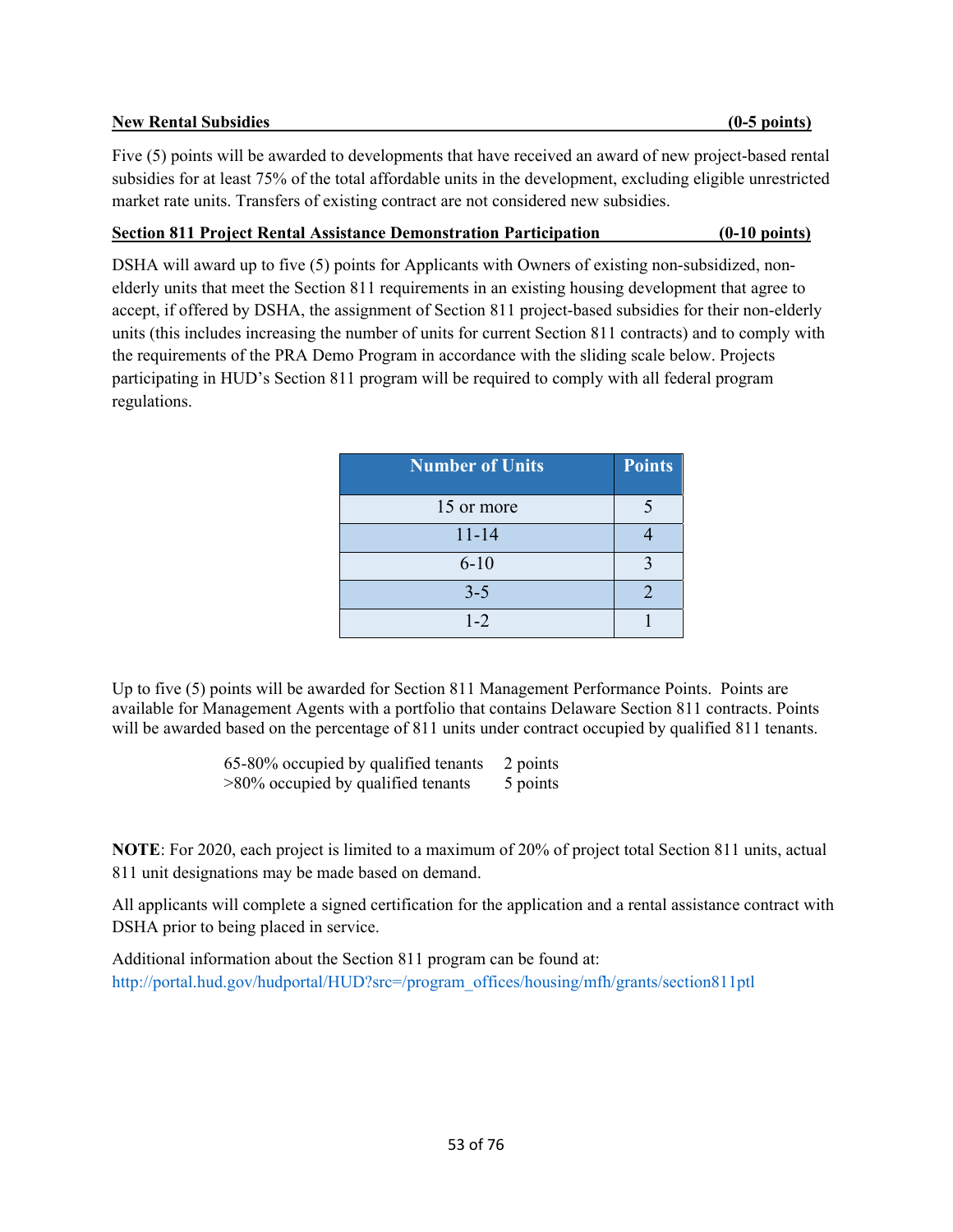#### **Historic Housing (0-5 points)**

Five (5) points will be awarded to developments that are utilizing Historic Tax Credits under Section 47 of the Internal Revenue Code of 1986 and/or State Historic Tax Credits. To qualify for these points, the entire property, including all buildings, must already be on the National Historic Register at the time of application. If a property is located within a historic district listed on the National Historic Register, the entire property, including all buildings, must be determined as 'contributing to the significance of the historic district' and documentation must be provided as such. In addition, the applicant must obtain a letter from the State Historic Preservation Office that all buildings of the development are eligible and that state credits will be available by conversion. Conversion is defined as the date upon which the loan shall convert to permanent financing, which shall be following the construction period and upon satisfaction of all conditions set forth in the Loan Agreement(s). For projects where less than 100% and greater than 50% of units are eligible as described above, two (2) points will be awarded.

| <b>DEVELOPMENT TEAM</b> | 25 possible points      |
|-------------------------|-------------------------|
| <b>Sponsor Capacity</b> | $(0-10 \text{ points})$ |

Up to ten (10) points will be awarded based on exceptionally-demonstrated relevant experience and qualifications of the developer and management entity.

A. **General Partner/Developer<sup>3</sup> Experience**: Up to ten (10) points shall be awarded based on the number of Low Income Housing Tax Credit Properties successfully developed by the general partner and/or developer that have maintained financial stability throughout operation.

| 2-4 developments in service less than 3 years       | 3 points  |
|-----------------------------------------------------|-----------|
| 2-4 developments in service more than 3 years       | 5 points  |
| 5 or more developments in service less than 3 years | 7 points  |
| 5 or more developments in service more than 3 years | 10 points |

Note: Allocations made after 2020 and forward, 2 points will be deducted for any General Partner/Developer team who has returned credits to DSHA in the past two credit years.

To receive points for developments in service for more than 3 years, the applicant must submit a certification from a certified public accountant that the projects for which it is requesting points have maintained a positive operating cash flow from typical residential income for the year in which each development's last financial statement has been prepared, and have funded reserves in accordance with the partnership agreement and any applicable loan documents.

If a consultant's experience is being utilized to qualify for points, a signed agreement and/or contract for substantial services must, as described under the definition for Consultant, be provided describing the role each entity will play in the development and/or the management of the development.

<sup>&</sup>lt;sup>3</sup> "General Partner/Developer" is defined as a corporate entity, partner or owner of a multi-family development company that has been a signatory/guarantor on a Tax Credit construction loan.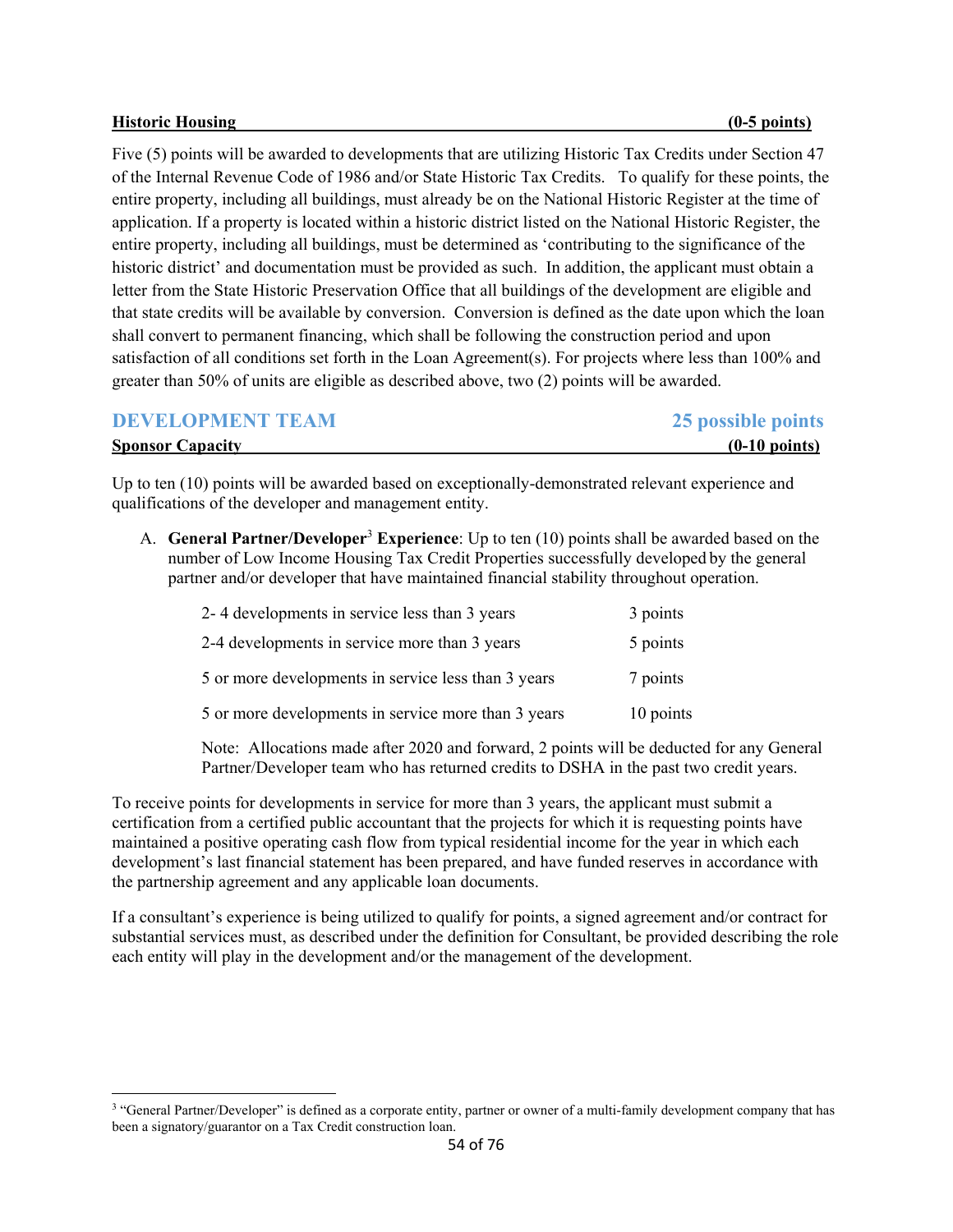Up to five (5) points will be awarded based on the number of completed and occupied Low Income Housing Tax Credit and subsidized developments currently being managed.

| 1-4 developments          | 1 point  |
|---------------------------|----------|
| 5-15 developments         | 3 points |
| More than 15 developments | 5 points |

The Management Agent experience points will not be awarded if one or more of the following occur in the Management Agent's overall management portfolio in the previous calendar year:

- 1. More than 1% of Management Agent's portfolio is currently subject to an unresolved Form 8823, "Low Income Housing Tax Credit Agencies Report of Noncompliance" or Regulatory Non-compliance matters;
- 2. An average REAC score of seventy-nine (79) or below; or
- 3. The average vacancy loss for five (5) or more properties housing the same type of residents (e.g., family, elderly) in the Delaware portfolio is 7% or more.
- 4. If Management Agent's portfolio contains 811 contracts, if < 30% of units under contract are filled with qualified tenants.

Please refer to the Exhibit checklist for documentation of the above factors.

## **Readiness to Proceed (0-10 Points)**

With its limited resources, DSHA supports development proposals that can quickly and efficiently create and preserve affordable rental housing opportunities for Delawareans. Towards this end, up to ten (10) points are available to applicants that can demonstrate the following:

- (A) Applicant may receive three points (3) each for the following demonstrated and documented at the time of application:
	- a. 80% Plans and Specifications;
	- b. Local municipality design and/or site plan approvals;
	- c. DNREC Approval; and
	- d. DelDOT Approval;
- (B) Applicant may receive (1) point for each for the following, demonstrated and documented at the time of application:
	- a. Fire Suppression System design as created by fire suppression engineer engaged by the Architect (Design need not be bid or awarded to sprinkler contractor at this stage);
	- b. Demonstrated no need for environmental remediation, either because Phase I shows none required, or due to Phase I noted remediation completed prior to deadline;
	- c. Final zoning approvals;
	- d. Scope of Work Synopsis Prepared by the Architect describing the work proposed, and shall be limited to a maximum of three pages in length. It must briefly describe the structural system, methods of insulations, interior and exterior finishes, mechanical systems, and any special features of the design and any amenities;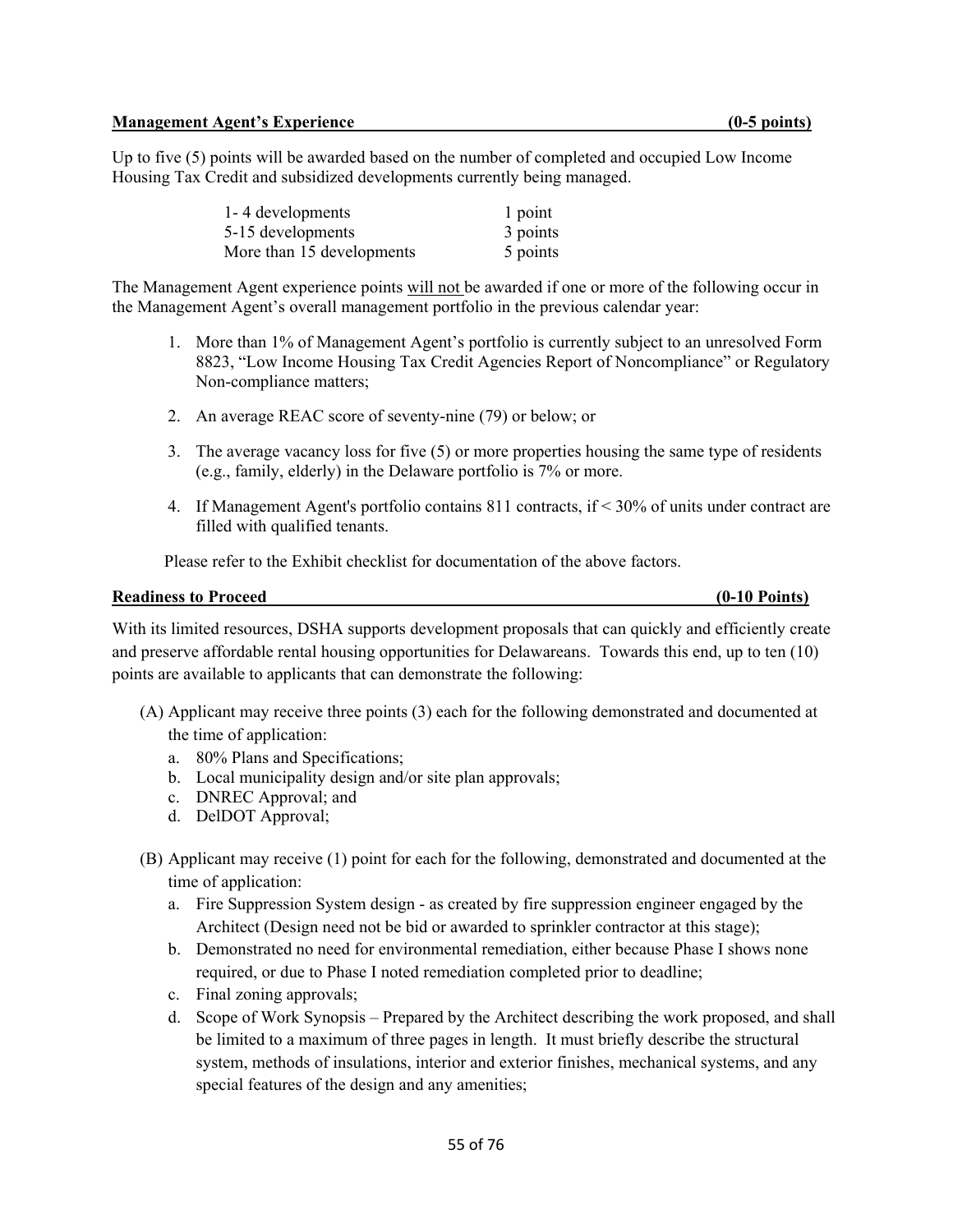- e. Architectural Progress For Partial Drawings and/or Plans for each numbered item as indicated below:
	- 1. Title Sheet;
		- **a.** Project information including Project name and address
		- **b.** The names, addresses and contact information of Owner and all Consultants
		- **c.** Date
		- **d.** Submissions level
		- **e.** List of Drawings
		- **f.** Project Area Breakdown
		- **g.** Unit Mix and Square Footages
		- **h.** Vicinity Map
	- 2. Preliminary Floor Plans, including Demolition Plans for Each Building Level (3/16" scale – other scale available upon request);
	- 3. Individual Unit Plans, including Demolition Plans (1/4" scale min);
	- 4. Schematic Exterior Building Elevations (1/8" scale min):
		- **a.** Provide elevations of all major exterior wall areas;
		- **b.** Provide schematic key plan indicating elevation locations; and
		- **c.** Include demolition information as required.
	- 5. Typical Rated wall sections, types and assemblies must identify construction materials and insulation levels; and

## **BONUS POINTS**

Recognizing that the dual goals of achieving important public policies while containing costs and achieving the greatest number of affordable units for Delaware residents may compete with one another, DSHA will offer Bonus Points to those applications scoring at least five (5) points in the Cost Reduction point category and at least one of the categories listed below.

Applications meeting the threshold of 5 points in Cost Reduction or Cost Balance and scoring in any of the below Eligible-Point Pools, will receive a multiplier of 0.5 times the total points scored for a total of no more than an extra ten (10) bonus points:

| <b>Eligible Point Pools</b>              |                                          |
|------------------------------------------|------------------------------------------|
| Promoting Balanced Housing Opportunities | <b>Historic Housing</b>                  |
| <b>Energy Conservation Measures</b>      | <b>Additional Fully Accessible Units</b> |
| <b>Community Design</b>                  | New Creation Family Projects Serving     |
|                                          | Lower Income Residents $\leq 40\%$       |

Bonus points are in addition to base points scored in eligible categories such that:

 $0.5$  x (Cost Reduction Points + Eligible Point Pool Total) = Bonus Points

Example: An acquisition rehabilitation proposal that is \$14,165 per unit below the cost containment guideline of \$188,883, which is \$174,718 per unit, would receive 5 points in Cost Reduction and if it also received 10 points in balanced housing and 3 points in energy efficiency:

 $0.5 \times (5 + (10 + 3)) = 9$  bonus points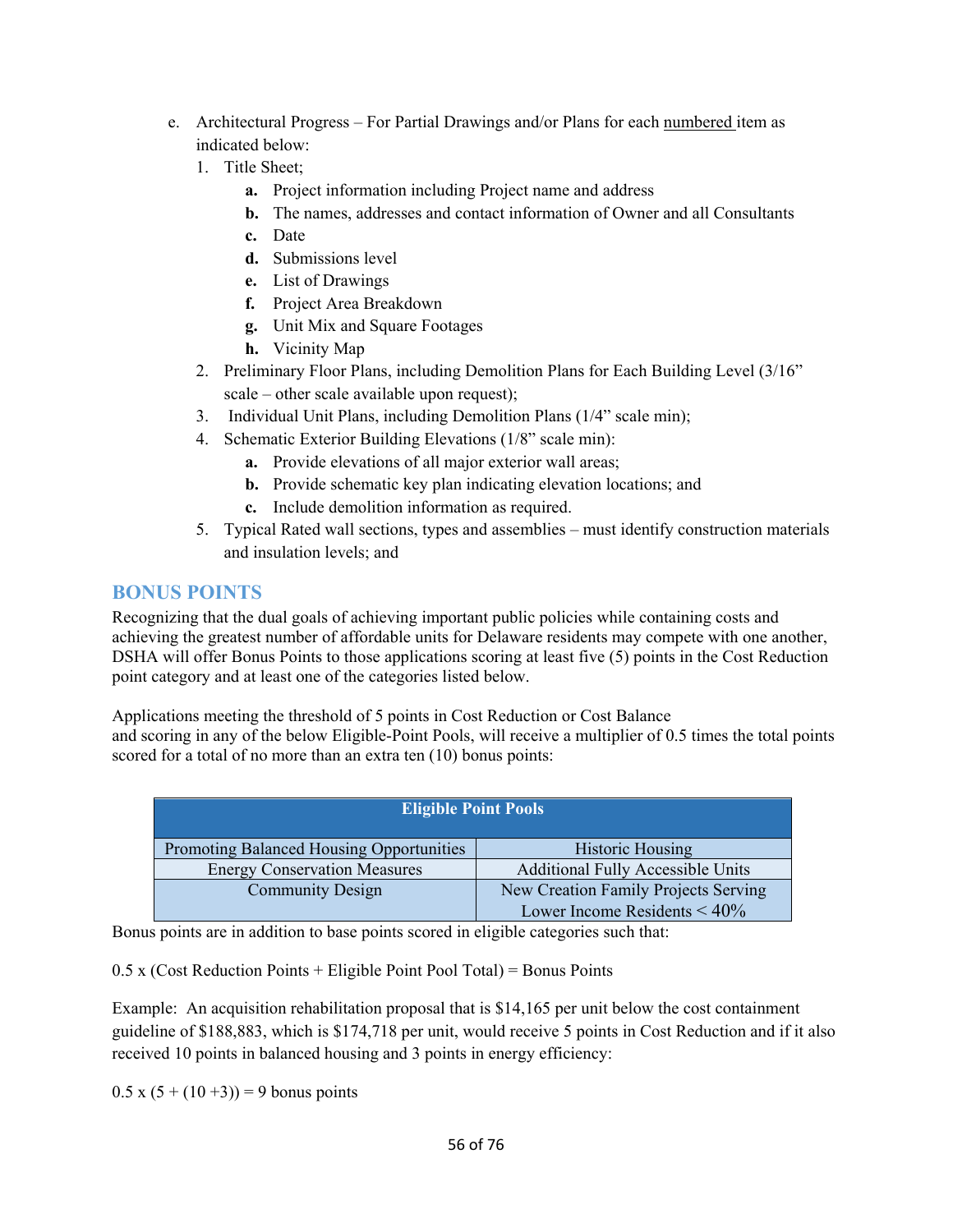# **Scoring Summary**

| <b>Development Characteristics - 50 Possible Points</b> |                                                                                     |
|---------------------------------------------------------|-------------------------------------------------------------------------------------|
| 15                                                      | Increase in Compliance Period                                                       |
| 10                                                      | Preservation                                                                        |
| 15                                                      | Development and Unit Amenities                                                      |
| $\overline{5}$                                          | Provision of Social Services                                                        |
| 5                                                       | <b>Energy Conservation Measures</b>                                                 |
|                                                         | <b>Community Impact - 52 Possible Points</b>                                        |
| 15                                                      | <b>Promoting Balanced Housing Opportunities</b>                                     |
| 10                                                      | Community Revitalization / DDD                                                      |
| 15                                                      | Site and Neighborhood Standards                                                     |
| 12                                                      | <b>Community Compatibility</b>                                                      |
|                                                         | <b>Tenant Populations Served - 45 Possible Points</b>                               |
| 20                                                      | <b>Serving Lower Income Residents</b>                                               |
| 10                                                      | <b>Integrated Housing for Special Populations</b>                                   |
| $\overline{5}$                                          | <b>Additional Fully Accessible Units</b>                                            |
| 10                                                      | Mixed Income                                                                        |
|                                                         | <b>Use of Resources - 45 Possible Points</b>                                        |
| 15                                                      | <b>Cost Reduction and Cost Balance</b>                                              |
| 10                                                      | Leveraging                                                                          |
| $\overline{5}$                                          | New Rental Subsidy                                                                  |
| 10                                                      | Section 811 Participation                                                           |
| $\overline{5}$                                          | <b>Historic Housing</b>                                                             |
|                                                         | <b>Development Team - 25 Possible Points</b>                                        |
| 10                                                      | <b>Sponsor Capacity</b>                                                             |
| 5 <sup>5</sup>                                          | Management Experience                                                               |
| 10                                                      | Readiness                                                                           |
| <b>Bonus Points</b>                                     |                                                                                     |
|                                                         | $Total = 217$ points (not all of which can any one development application achieve) |

*Applications for competitive credit must score a minimum of 100 points. Applications for non-competitive credit must score a minimum of 75 points.*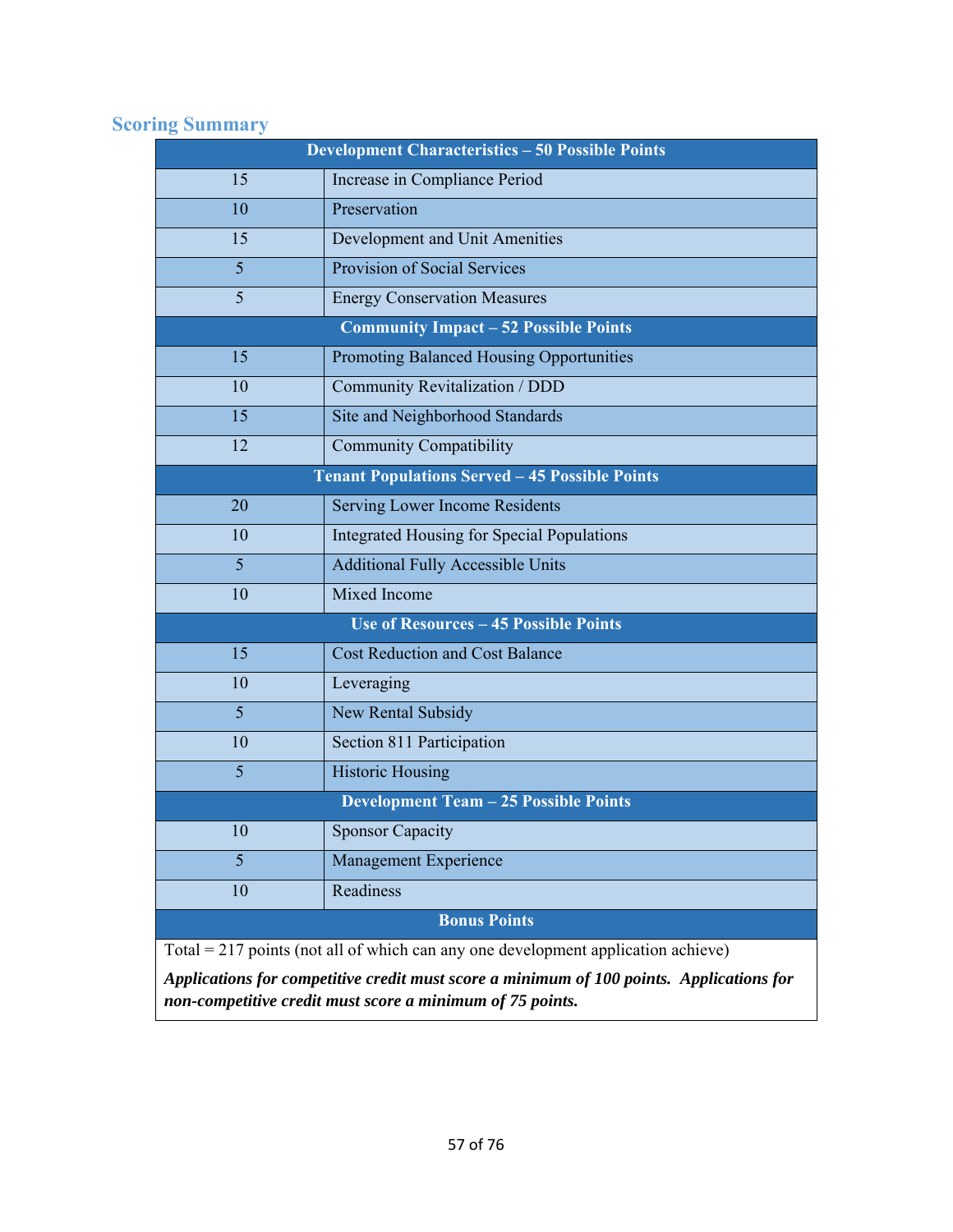# **Tiebreakers**

In the event of a tie score, applications shall be ranked according to the tiebreaker system described below:

- 1. First, the project located in the county that did not receive a competitive tax credit award in the last funding round;
- 2. Second, the application requesting the lowest amount of housing tax credits per low-income square foot; and
- 3. If there is still a tie score after these tiebreakers, third, the application with a lower total development cost per square foot.

# **REVIEW AND SELECTION PROCESS**

Only developments that meet all federal and state program requirements and meet minimum threshold requirements will be reviewed for a Preliminary Reservation of credits.

As required by Del. Code, DSHA will notify the state representative, state senator, and chief executive officer having jurisdiction over the location of any application meeting the minimum threshold eligibility requirements. Such notices will indicate that the applicant has met the minimum threshold requirements under the QAP and generally explain the process for reviewing applications for the possible awarding of tax credits.

DSHA will score the developments strictly in accordance with the QAP with consideration for any penalty points imposed from previous application(s). Prior to making Preliminary Reservations in accordance with rankings pursuant to the QAP for the current year, DSHA shall reserve credits to developments which (i) received Forward Reservations of credits in previous years and (ii) in the determination of DSHA, have met any conditions to such Forward Reservations.

In accordance with federal requirements, a determination that the credits allocated to a development do not exceed the amount DSHA finds necessary for the financial feasibility of the development and its viability as a qualified low-income housing development will be made again at the time of Carryover Allocation and at the time the development is placed in service.

A development cannot be allocated credits in an amount that exceeds the amount necessary to make the development feasible. Therefore, the amount of credit allocated to the development may change from initial credit preliminary reservation.

If applications from different pools end up competing against one another after the first project in each pool has been awarded credit, the score of each will be scaled as necessary to adjust for total possible points in preservation / new creation and to provide an equitable comparison among the applications.

Should DSHA receive information that public or private financing subsidies have been denied, DSHA will review the information and will either determine the application feasible and will continue with the application review or determine the application ineligible.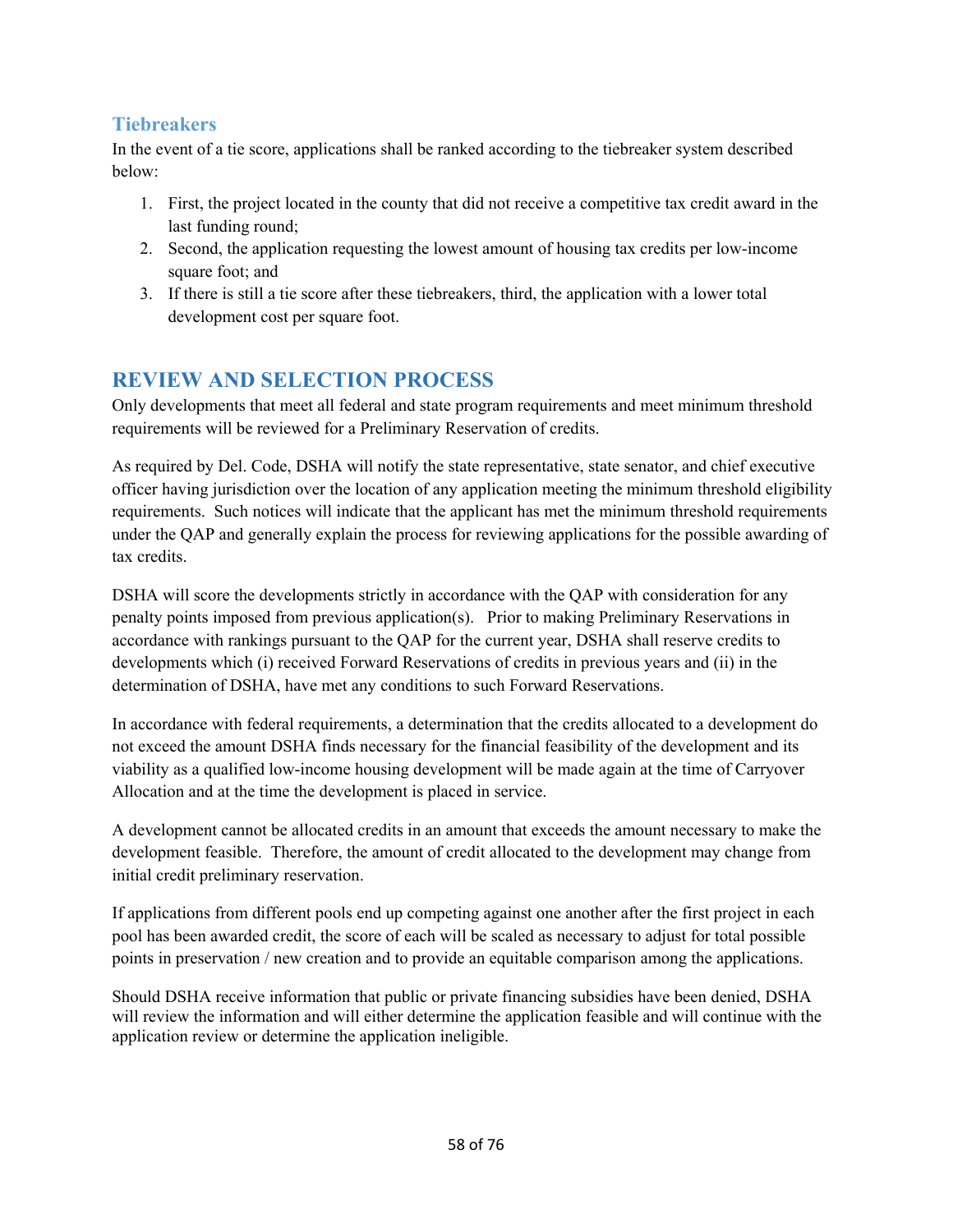## **State Basis Boost**

DSHA reserves the exclusive right to award a state basis boost in eligible basis of up to thirty percent (30%), as determined solely by DSHA, to applicants that target special needs populations and/or permanent supportive housing, family projects located in Areas of Opportunity as defined in DSHA's Balanced Housing Opportunities map, and/or to make projects financially feasible. This additional boost is not available for properties that are in a Qualified Census Tract (QCT) or Difficult to Develop Area (DDA) since a QCT or DDA already qualifies for the additional 30% boost and is not available to taxexempt bond applicants. State basis boost will only be awarded upon application or during underwriting and must be included in the cost certification. No applications will be accepted with a state basis boost included in the tax credit calculation, with the exception of units with permanent supportive housing or family projects located in Areas of Opportunity. DSHA will determine during the ranking/underwriting process if a state basis boost is needed for financial feasibility.

## **Preliminary Ranking Notifications, Appeals and Unused Credits**

Based on the rankings, threshold eligibility review, and needs analysis, DSHA shall make Preliminary Reservation award recommendations to the Director of DSHA (Director). The highest-ranked application in each of the pools (nonprofit, preservation/rehabilitation/new creation) that meets all requirements of this QAP shall receive a Preliminary Reservation of credit. DSHA may, at its sole discretion, award unused credits in each pool to the next-highest ranking project, irrespective of which pool the project is in.An applicant may appeal DSHA's ranking decision by submitting a written request for reconsideration to the Director no later than fifteen (15) days from the date of the announcement of the ranking of applications. The request must include a comprehensive discussion of the basis for the reconsideration. Such requests will be considered promptly by the Director and the decision of the Director shall constitute final agency action. In the absence of a request for reconsideration, the date of the ranking announcement shall constitute the date of final agency action. The Director shall review the rankings, eligibility, and tiebreaker decisions. DSHA decisions are final.

Within ninety (90) days of application deadline and submission, DSHA will notify applicants in writing whether or not they received a Preliminary Reservation and the basis of the decision. The preliminary reservation letter will enumerate the maximum amount of credit available to the development, as well as the conditions that will be required for a Carryover Allocation and the final allocation of credits.

After DSHA has released the ranking: For projects that have not received anticipated commitments for public or private financing subsidies, DSHA will condition the project's ranking on receipt of subsidy by a specific deadline. Upon expiration of the deadline, such conditional ranking will be revisited and applications will be re-ranked accordingly or deemed ineligible.

DSHA reserves the right, based on documentation submitted and DSHA's underwriting criteria, as well as the submitted market analysis, to determine that a development is not viable and/or feasible. If such determination is made, the application will be deemed ineligible.

During any period of the application review process or underwriting, more extensive reviews of the application may be completed and factors may be re-examined. These factors include, but are not limited to, the reasonableness of the costs, feasibility, additional information received/requested, and construction timetables. In the event that a more-extensive review reveals a change that affects a ranking, the application will be re-ranked accordingly or deemed ineligible.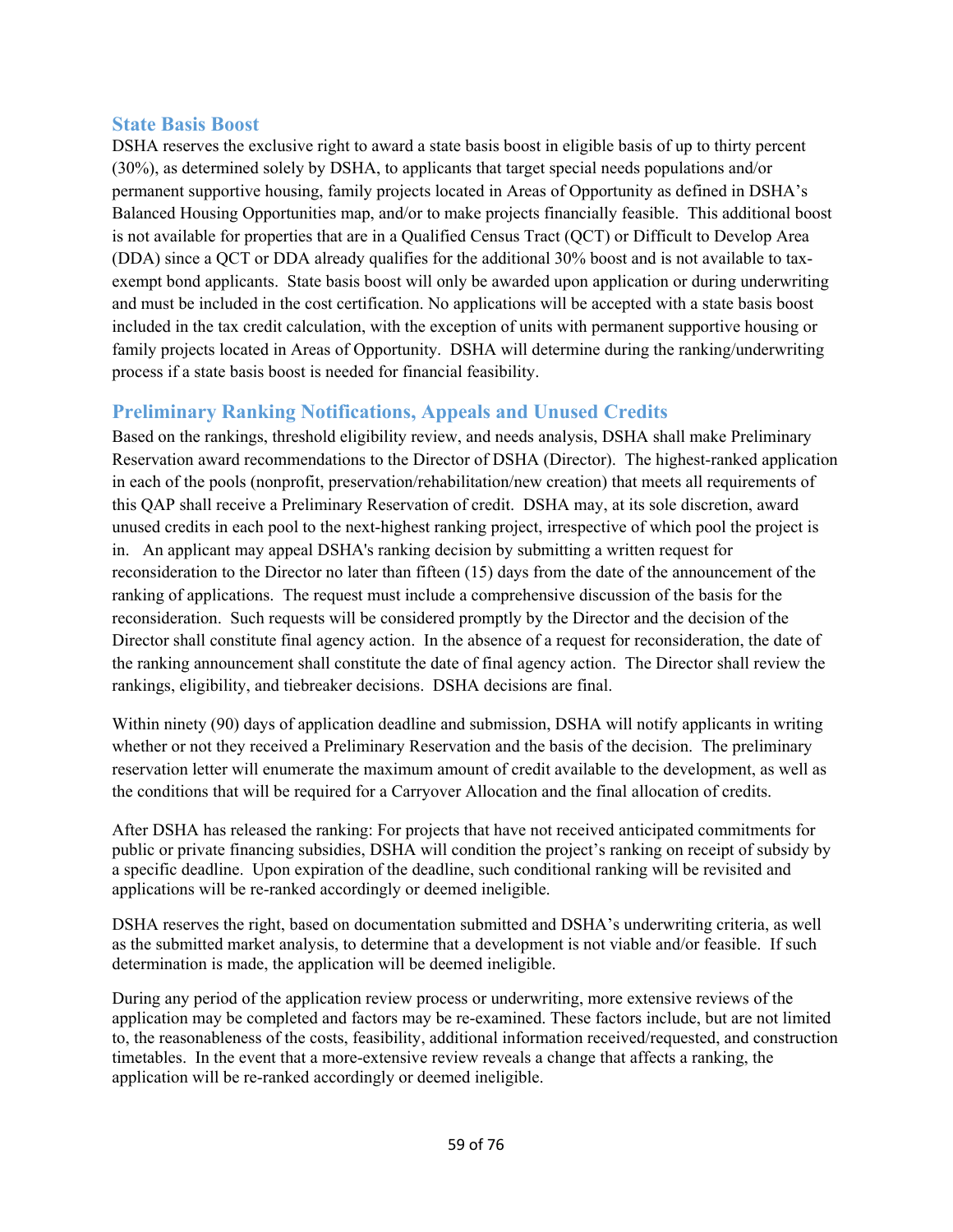Applicants seeking to fill a funding gap (amount approved by DSHA) and coming out of pocket shall submit a certification that the applicant has the amount of cash or other resources, as approved by DSHA, required to fill the funding gap. If a developer fee pledge is to be utilized to fill a funding gap, no more than 50% of the developer fee may be used.

Any unused credits will be provided to the highest-ranking project that requires the least amount of credits. DSHA may reserve credits to the next highest-ranked project as a result of returned credits from a previous allocation year or withdrawal or disqualification of a higher-ranked project. A development which does not initially appear to rank high enough for a Preliminary Reservation of tax credits, but is subsequently considered for a Preliminary Reservation as a result of the above, will be given a new timetable in order to allow reasonable time to obtain the necessary financial commitments and/or documentation required by DSHA before making a Carryover Allocation of credits.

# **Preliminary Reservation and Pre-Carryover Allocation Requirements**

Upon ranking award decisions, DSHA will contact awardees with a preliminary reservation award. The preliminary reservation award is subject to amendment, change, cancelation, or modification based on DSHA's underwriting, satisfaction of conditions to carryover, and the timely finalization of financing commitments. DSHA will schedule a kick-off meeting to take place within 60 days of the preliminary award notice. The following requirements will be conditions of the preliminary reservation and execution of the carryover:

- 1. Mandatory attendance of the following Development Team members at the kick-off meeting:
	- Applicant;
	- Development Consultant;
	- **Architect**: and
	- General Contractor.
- 2. Satisfaction of the following conditions prior to executing the carryover agreement:
	- Applicable land use approvals or satisfactory progress in the approval process;
	- Evidence of equity investor final selection; and
	- Architect's submission of 80% Plans and Specifications in accordance with DSHA's Minimum Design and Construction Standards.
	- **MOA** with DTC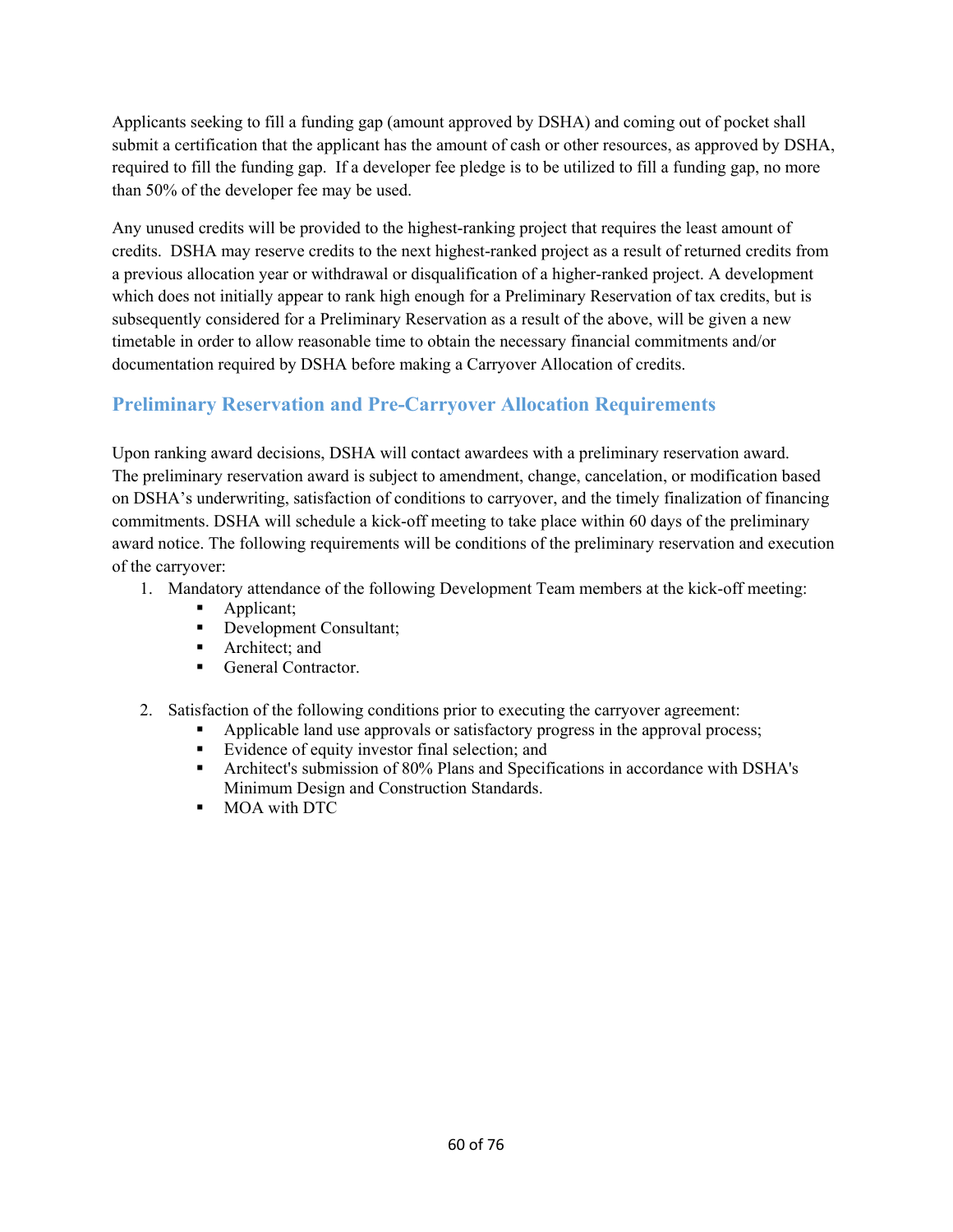# **Forward Commitments**

DSHA reserves the right, at its sole discretion, to commit a portion of its credits for a year subsequent to the current year for a highly-ranked development that received only partial funding in the current year due solely to limited credit availability. DSHA's determination to make a Forward Commitment will be based on the amount of credits needed to demonstrate financial feasibility, readiness to proceed and other considerations deemed appropriate. The amount actually allocated in the subsequent year may be less than the amount forward committed, depending on DSHA's determination regarding the financial feasibility of the development. DSHA shall only make forward commitments from the following year's allocation and not in an amount greater than the balance of the credits available in the current year, after the highest-ranked projects have received their full complement of credits. Applicants will be responsible for maintaining compliance with all aspects of the program for the year the credits are actually allocated, including Placed in Service requirements.

DSHA's Director reserves the right to amend the Forward Commitment requirements at his/her sole discretion.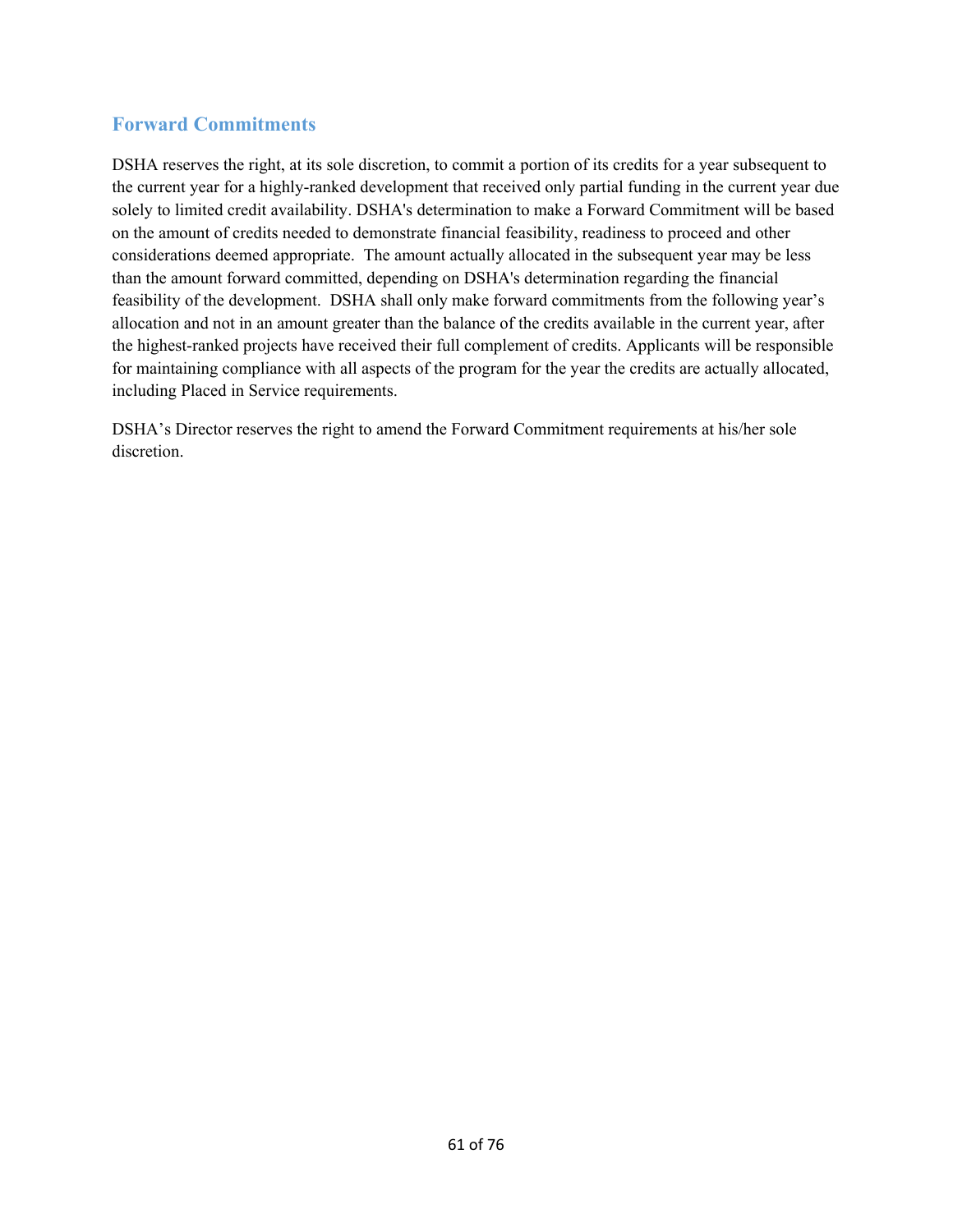# **Post Tax Credit Award Requirements**

# **DECLARATION OF RESTRICTIVE COVENANTS**

All applicants must agree to a minimum thirty (30)-year low-income housing commitment for the development. The Declaration of Restrictive Covenants will reflect any longer compliance period committed to at application, and must be signed, recorded and returned to DSHA before the carryover allocation is awarded or the development is placed in service.

At such time, the owner will also need to determine if he/she will elect to fix the applicable credit percentage for acquisition credits on each building in the development as the percentage(s) prescribed by the Secretary of the Treasury for the month the Allocation Carryover Agreement is executed or, alternatively, use the applicable percentage for the month in which the particular building is placed in service.

DSHA reserves the right to require certain conditions to be met before making the final credit allocation. These requirements will be itemized in the Preliminary Reservation and/or Carryover Allocation. Should any of the requirements listed in this document not be met or the characteristics of the development be changed or modified at any time after receiving the Carryover Allocation, DSHA shall have the right to cancel the credit allocation and the owner shall acknowledge the return in full of the credit allocation to DSHA.

DSHA does not represent or warranty that the amount of credit allocated is sufficient to make a development feasible or viable or that the development has complied or Allocation is executed, the owner must elect whether, pursuant to Section  $42(b)(2)(A)(ii)(I)$  of the Code, to fix the applicable acquisition credit percentage rate for each building in the development as the percentage prescribed by the Secretary of the Treasury for the month of the Carryover (if acquisition credits will be taken). The owner may request that DSHA assign portions of the allocation to individual buildings upon execution of the Agreement or request that DSHA assign portions of the allocation to specific buildings within the development no later than the close of the calendar year in which the buildings are placed in service.

## **Placed in Service Requirements**

All developments receiving a Preliminary Reservation of credits must be placed in service either by November 1<sup>st</sup> of the year in which they receive Reservation or must receive a Carryover Allocation of credit prior to the end of the year in which they have received the Preliminary Reservation. In the event they receive a Carryover Allocation, they must have incurred more than 10% of reasonably-anticipated development costs, no more than twelve (12) months after the issuance of the Carryover Allocation.

Owners must provide a written certification to DSHA from a certified public accountant that the owner has incurred by the close of the calendar year of the allocation or twelve (12) months from the date of the carryover allocation, expenditures for more than 10% of the reasonably-expected basis (the "10% Test") of the development. Developments not adhering to this procedure or not meeting the above criteria will be subject to credit allocation revocation. Please refer to the DSHA Cost Certification Guide for additional information regarding the 10% Test requirements. **All projects must be placed in service by the end of the second calendar year following the year of allocation.**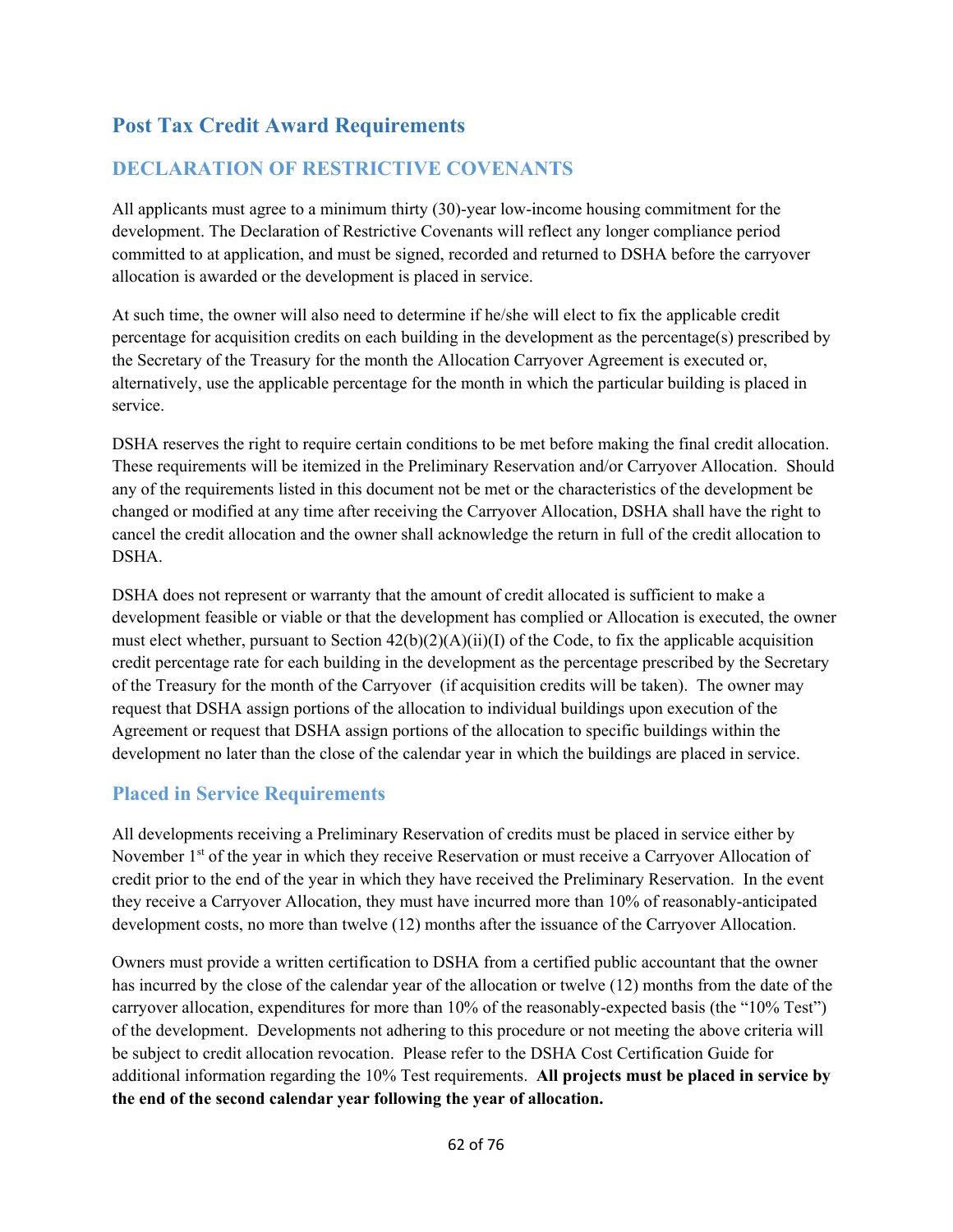# **Final Closing and 8609 Requirements**

DSHA will prepare and issue IRS Form(s) 8609, certifying the final amount of LIHTC allocated to each building in a project, at the time the buildings are placed in service. The form is needed for the owner to claim LIHTC on the project. DSHA must receive from the owner the documentation specified below, as well as any additional documentation requested. As required by the Internal Revenue Code, DSHA will undertake a final evaluation of each project to determine the amount of LIHTC needed to make the project financially feasible.

While DSHA will use its best efforts to complete this review as soon as possible, owners are advised that the review process may take as long as sixty (60) days to complete. In addition, for projects with DSHA financing, IRS Form(s) 8609 will not be issued until permanent closing.

The following will be required for submission for issuance of the IRS 8609 forms

- **Final (DSHA approved) Cost Certification** 
	- o Please refer to the DSHA Cost Certification Guide for more information. The Cost Certification Guide and all cost certification forms are located at the following link: http://destatehousing.com/Developers/developermedia/cost\_cert\_guide.pdf
- **Date Project Placed in Service** 
	- o Certificate of Occupancy (CO) for each building
	- o For rehabilitation projects, where the local municipality does not issue CO's or other approvals, substantial completion from the architect and DSHA's permission to occupy or other evidence acceptable to DSHA.
- **Documentation of all Permanent DSHA Loan Closing requirements, if applicable;** 
	- o Please refer to DSHA Cost Certification Guide for more information.
- **Evidence of registration of property on www.destatehousingsearch.org**
- **Evidence that all tenant data has been uploaded into DSHA's database system**

The above list is subject to change, and owners must obtain from DSHA the most current list of required documents pertaining to each individual project for proper and timely processing of IRS Form(s) 8609.

## **Non-Compliance with Placed in Service Date – Forward Reservation**

DSHA, within its sole discretion, reserves the right, based upon written documentation submitted by the applicant, to make a determination that the failure to place a development in service is due to circumstances beyond the applicant's control.

Such written documentation must:

- 1. Be submitted to DSHA in writing within thirty (30) days of such applicant's knowledge of the delay, via certified mail to DSHA, 18 The Green, Dover, DE 19901;
- 2. State the name of the development, the name of the applicant, and the deadline pursuant to the Code for placing the development in service; and
- 3. Provide an explanation, supported by appropriate evidence of: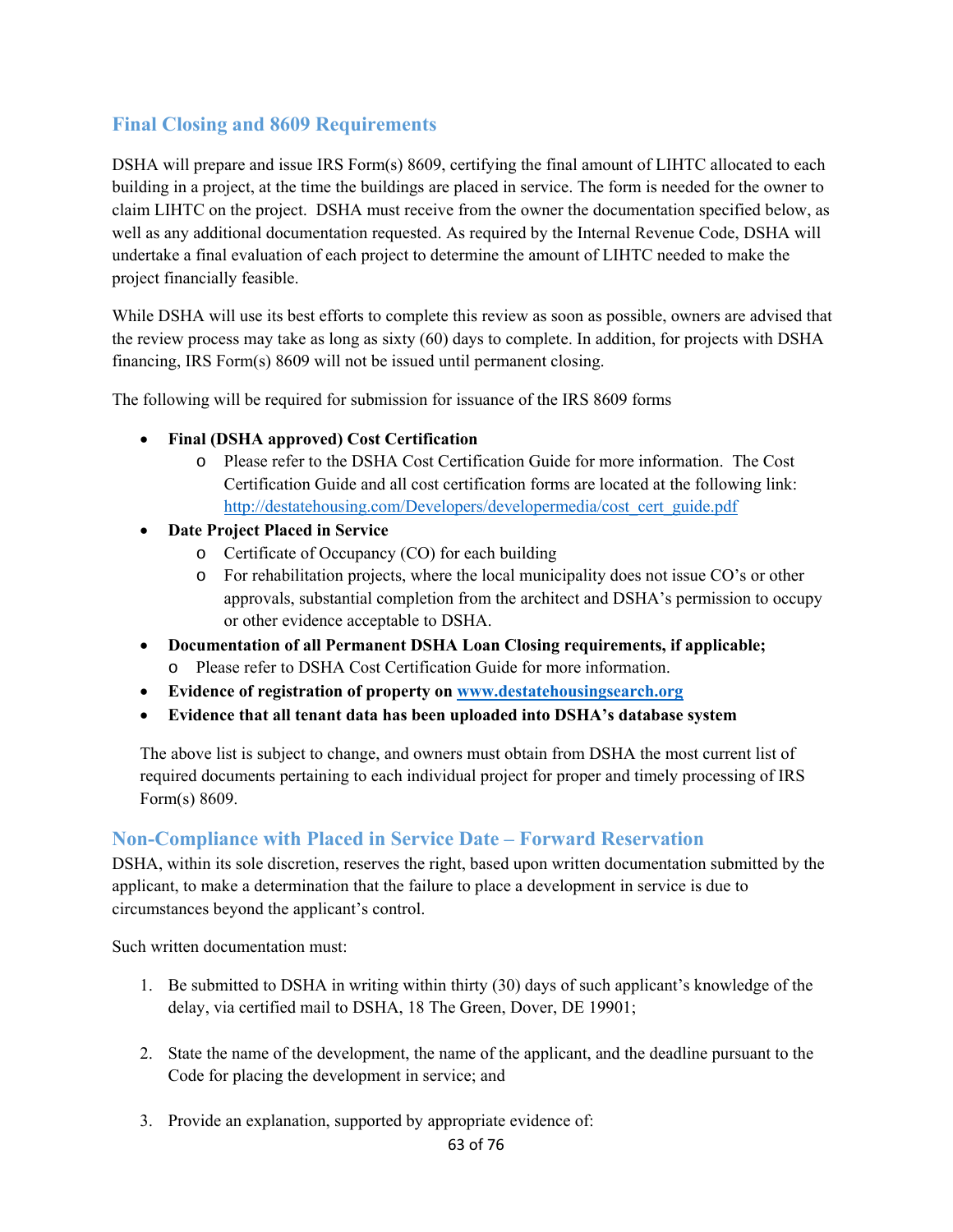- i. The due diligence performed by the applicant in attempting to meet the deadline;
- ii. The specific circumstances causing the delay;
- iii. The attempted remedial measures taken by the applicant in order to mitigate the delay; and
- iv. Any other pertinent information.

Notwithstanding any other restrictions in the Forward Reservations section, or other sections of the QAP, upon such determination by DSHA that the circumstances are in fact beyond the applicant's control, DSHA may allow the development, having previously been evaluated, reserved, and/or allocated credits (but being unable to be placed in service within the applicable time limit), to return such credits without consequence imposed by DSHA and to be given a forward reservation in the allocation of the same amount of credits (as those returned to DSHA) within the next two calendar years for facts beyond the applicant's control and one year for financing commitment delays (i.e. USDA, equity partners) after the return of the credits. Any such priority will be conditioned upon the following:

- 1. A determination by DSHA that the development continues to be desirable in terms of meeting affordable housing needs;
- 2. The applicant's early return of any previously allocated credits;
- 3. Such other terms as are deemed appropriate under the circumstances by DSHA in its sole discretion; and
- 4. Requests for Forward Reservations will require a fee of \$15,000. The fee will be non-refundable, non-basis eligible, and must be paid prior to execution of the Forward Reservation.

Anything in the Forward Reservations section to the contrary notwithstanding, DSHA shall be authorized to make forward reservations of tax credit authority in order to encourage the applicants of any such developments to return credits within the year it is determined that the applicant will not be able to place the development in service, while awaiting the allocation from the next year.

The return of credits pursuant to this subsection will only be allowed one time and the development and applicant must comply with the current QAP in place at the time of re-application. The applicant will be required to complete a new application and may be subject to revise certain exhibits at DSHA's discretion.

# **Cost Certification**

a. The final credit allocation will take place once the development is placed in service and DSHA has received cost certification by the owner (mortgagor) and the general contractor of the development. A cost certification guide will be provided by DSHA for use by the developer and general contractor in submitting all information. The cost certification for the development must include all sources and uses of funds including all syndication fees.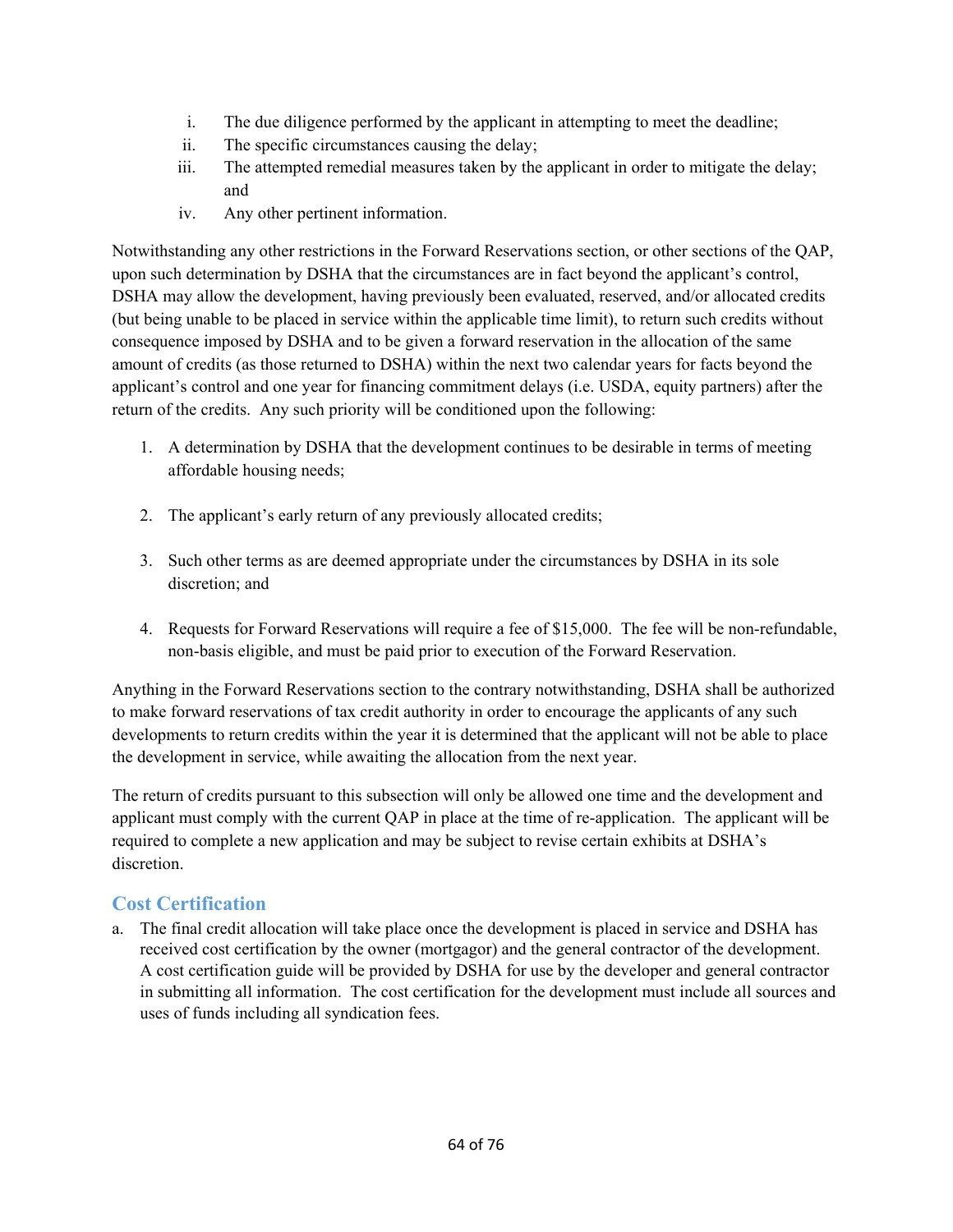## b. Cost Certification Requirements

## i. **9% LIHTC Projects**:

- 1. **Contractor**: The complete **draft** Contractor's Cost Certification is due sixty (60) days after the *earlier* of the following: DSHA "Permission to Occupy" approval(s) on the last building, issuance of all Temporary Certificate of Occupancy (TCO)s, or issuance of all final Certificate of Occupancy (CO)s. If the complete draft cost certification is submitted after the deadline date, the Contractor will be assessed a \$2,500 penalty fee plus an additional \$500 penalty fee for each additional week that the cost certification remains outstanding.
- 2. **Mortgagor**: The complete **draft** Mortgagor's Cost Certification is due ninety (90) days after the earlier of the following: DSHA "Permission to Occupy" approval(s) on the last building, issuance of all TCOs, or issuance of all final COs. If the complete draft cost certification is submitted after the deadline date, the mortgagor will be assessed a \$2,500 penalty fee plus an additional \$500 penalty fee for each additional week that the cost certification remains outstanding. NOTE: It is the mortgagor's responsibility to ensure the Contractor's cost certification is submitted in a timely manner. Failure by the Contractor to submit the cost certification in a timely manner will not warrant an extension of the deadline to the Mortgagor Cost Certification submission or a waiver of the applicable penalty fees.

## ii. **4% LIHTC Projects**:

- 1. **Contractor**: The complete **draft** Contractor's Cost Certification is due sixty (60) days after the issuance of all final COs. If the complete draft cost certification is submitted after the deadline date, the Contractor will be assessed a \$2,500 penalty fee plus an additional \$500 penalty fee for each additional week that the cost certification remains outstanding.
- 2. **Mortgagor**: The complete **draft** Mortgagor's Cost Certification is due ninety (90) days after the issuance of all final COs. If the complete draft cost certification is submitted after the deadline date, the mortgagor will be assessed a \$2,500 penalty fee plus an additional \$500 penalty fee for each additional week that the cost certification remains outstanding. NOTE: It is the mortgagor's responsibility to ensure the Contractor's cost certification is submitted in a timely manner. Failure by the Contractor to submit the cost certification in a timely manner will not warrant an extension of the deadline to the Mortgagor Cost Certification submission or a waiver of the applicable penalty fees.
- 3. The penalty fee cannot be paid from loans(s), equity proceeds or the project operations.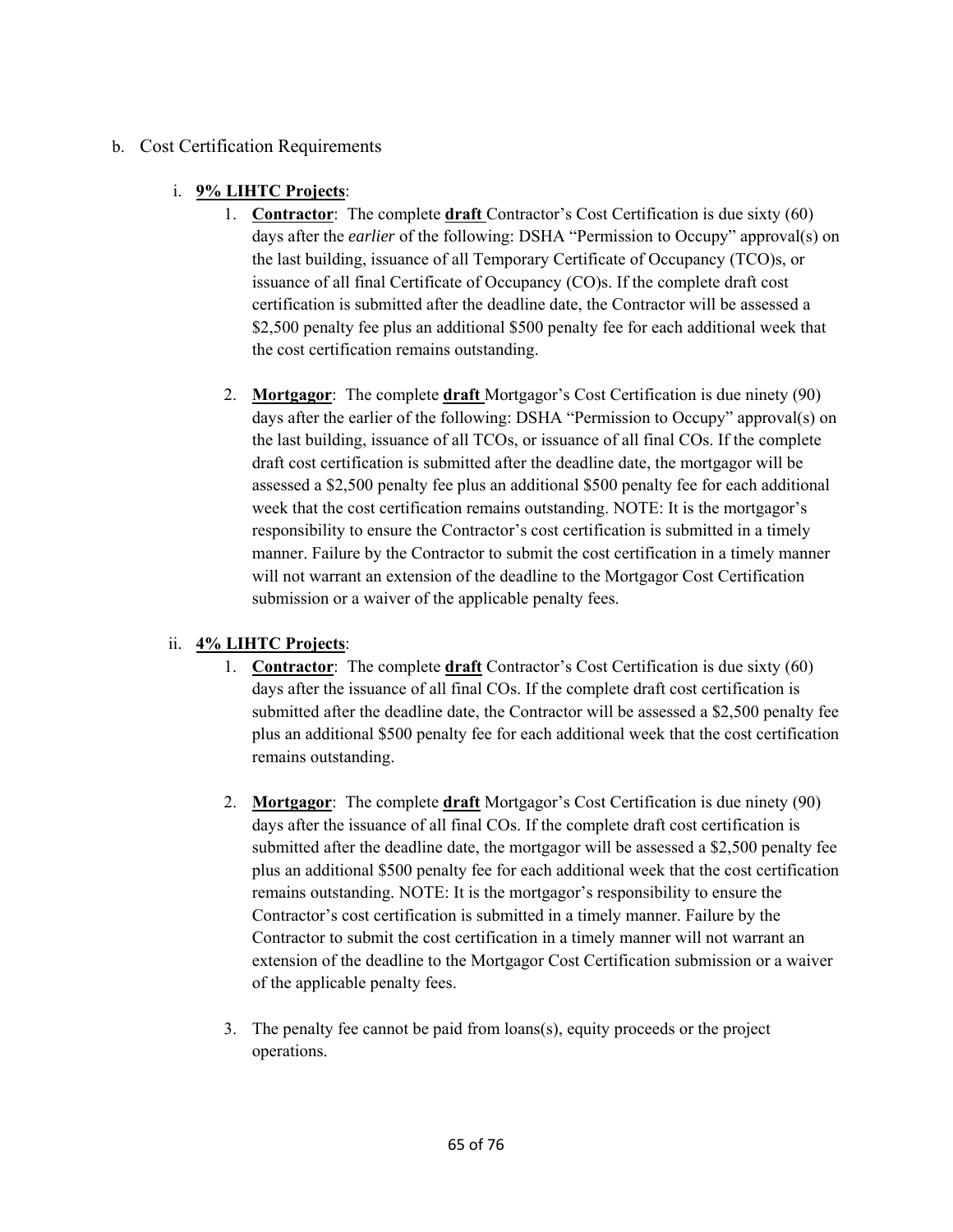Please refer to the DSHA Cost Certification Guide for more information. The Cost Certification Guide and all cost certification forms are located at the following link: http://destatehousing.com/Developers/developermedia/cost\_cert\_guide.pdf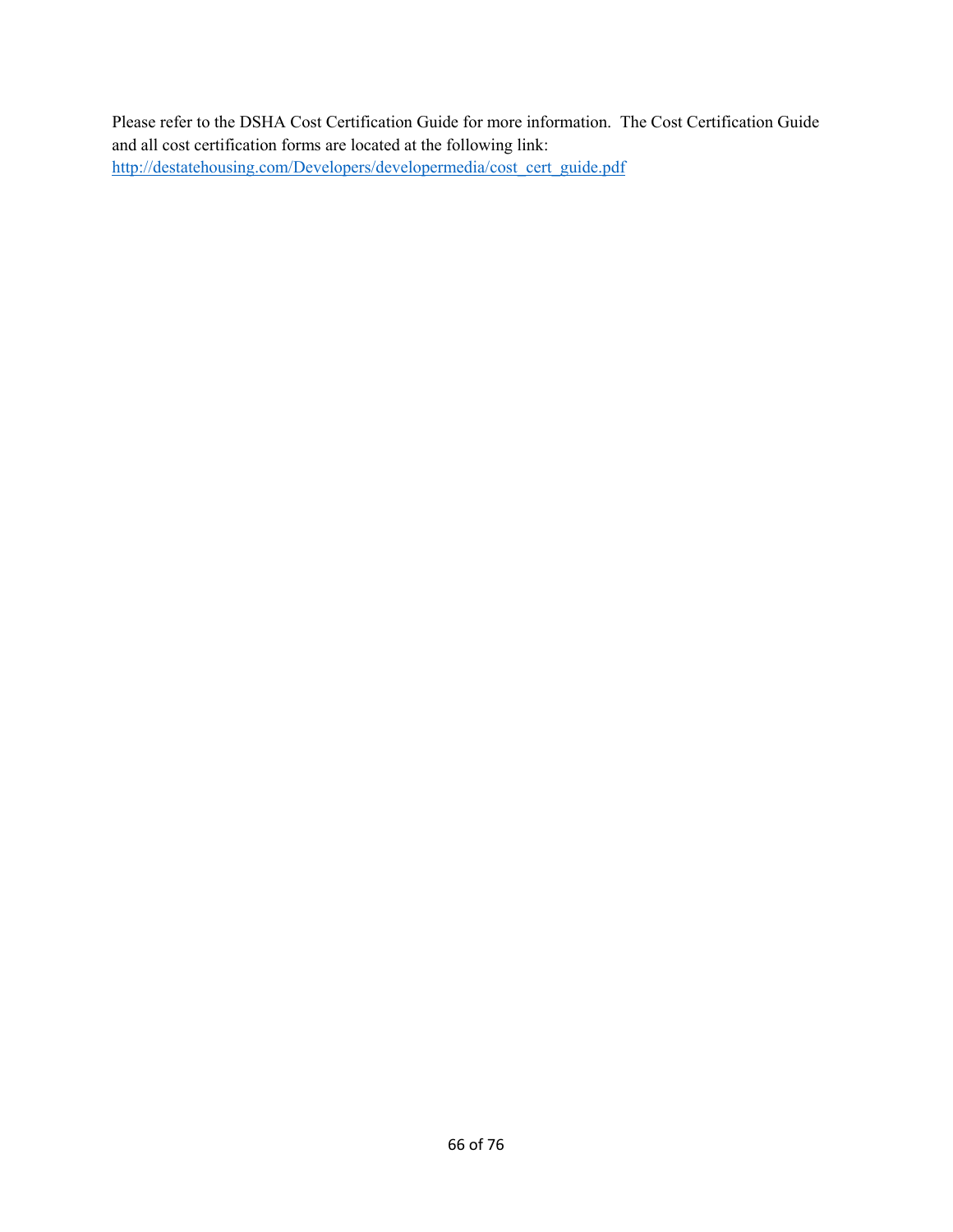# **Post Tax Credit Award Documents**

Additionally, the following items must be submitted and approved during the underwriting process and prior to construction closing:

Document Description

| <b>DSHA Plans/Specifications Checklist</b>                                                                                                                    |
|---------------------------------------------------------------------------------------------------------------------------------------------------------------|
| <b>Department of Natural Resources and Environmental Control</b><br>Documentation regarding National Pollutant Discharge Elimination System, Notice of Intent |
| <b>National Emission Standard for Hazardous Air Pollutant</b>                                                                                                 |
| <b>Erosion and Sedimentation Control Plan</b>                                                                                                                 |
| <b>DelDOT</b> Entrance Permit (if applicable)                                                                                                                 |
| <b>Model Energy Code, Building Compliance</b>                                                                                                                 |
| <b>Fire Marshal Approval</b>                                                                                                                                  |
| <b>Architectural Accessibility Board Approval</b>                                                                                                             |
| <b>Site Plan with Easements Notated (ALTA)</b>                                                                                                                |
| <b>Building Permit</b>                                                                                                                                        |
| Include Fire Marshal approval of sprinkler and alarm design                                                                                                   |
| <b>Realty Transfer Tax, Title 30 §5401 (8) c</b> - see #9 at the following link:<br>http://www.destatehousing.com/Developers/lihtc/2018/2018 downloads.php    |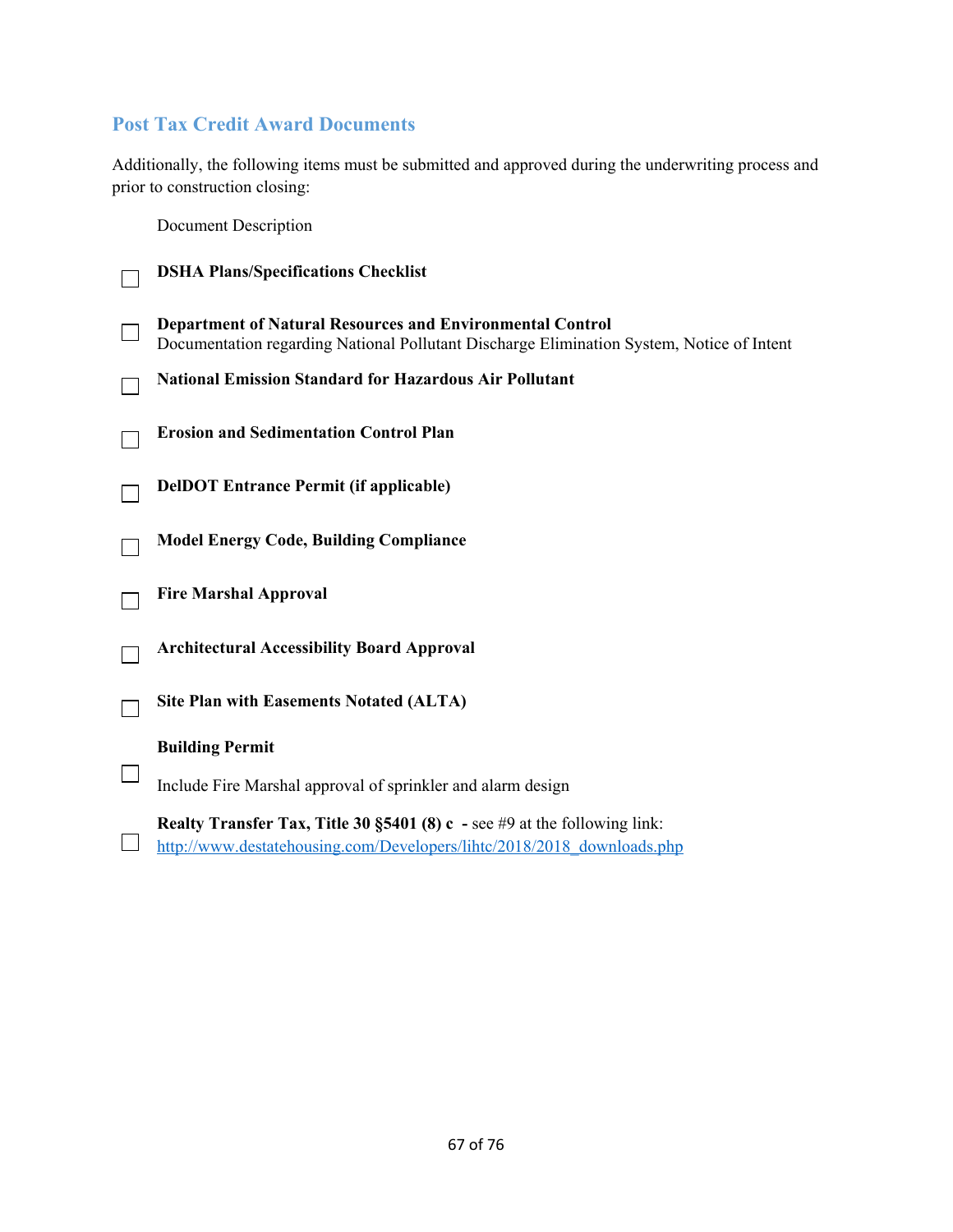# **Compliance Monitoring Procedures**

DSHA has implemented monitoring regulations for the LIHTC program as required by the IRS, which includes compliance with Treasury Regulations Section 1.42-5 and in conjunction with all other funding sources allocated by DSHA. DSHA will monitor all LIHTC projects for compliance with:

- 1. Minimum low-income set aside requirements;
- 2. Rent limitations;
- 3. Tenant income requirements;
- 4. Recordkeeping requirements; and
- 5. Annual project certification requirements.

DSHA will perform annual on-site inspections of at least twenty percent (20%) of all LIHTC developments, including, but not limited to, properties utilizing HOME program, National Housing Trust Fund (NHTF), Housing Development Fund (HDF), Rural Rental Housing (RHS) Section 515, Section 8 Housing Assistance Payment Contracts (HAP), 811 PRA DEMO Rental Assistance Contracts (RAC), and tax-exempt bond-financed properties.

## **Initial Review**

DSHA will conduct on-site inspections of all the buildings in the development by the end of the second calendar year following the year the last building in the development is placed in service and, in accordance with Treasury Regulations Section 1.42-5. DSHA may conduct an on-site review of 100% of the resident files. This review will consist of the low-income certification, the documentation the owner has received to support that certification, and the rent record for the tenants in those units.

## **Subsequent Review**

At least once every three (3) years, DSHA will conduct on-site inspections of all the buildings in each low-income housing development and, , in accordance with Treasury Regulations Section 1.42-, the lowincome certifications, the documentation the owner has received to support the certifications, and the rent record for the tenants in those units. DSHA will determine which low-income housing developments will be reviewed in a particular year, which residents' records are to be reviewed, and which residents' units will be inspected.

For the purpose of a desk audit, DSHA may request an owner of a low-income housing development, not selected for the review in a particular year, to submit documentation of compliance and annual compliance reporting. Requested documentation may include, but is not limited to, the following: copies of the annual income certifications; documentation that the owner has received to support those certifications; and the rent record for each low-income tenant of the low-income units in the development.

All low-income housing developments may be subject to review at any time during the compliance period.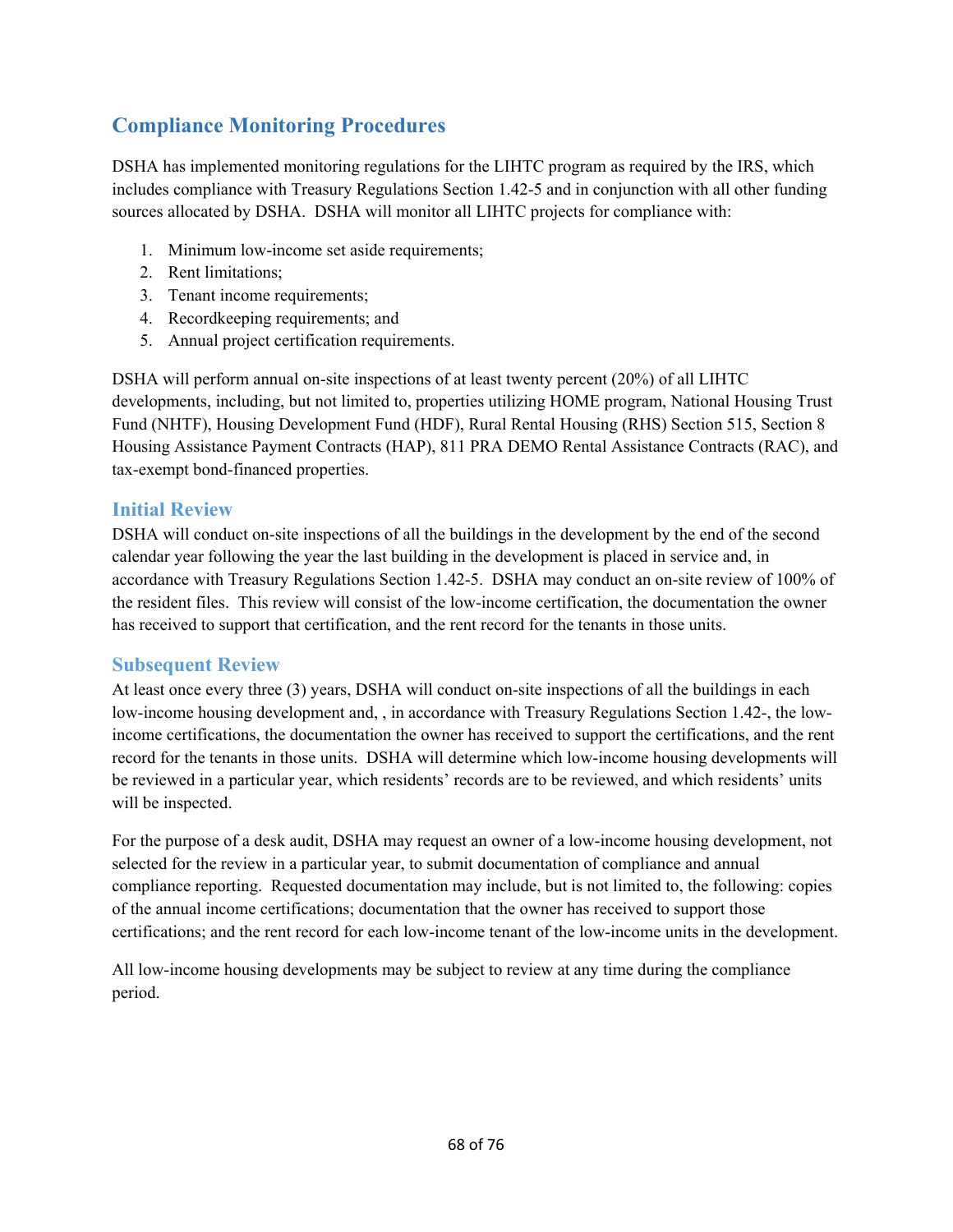## **Inspections**

DSHA has the right to perform an on-site inspection of any low-income housing development through the end of the compliance period of the development. Each owner of a development receiving credits must permit the performance of DSHA inspections which includes compliance with Treasury Regulation Section 1.42-% The owner of a low-income housing development should notify DSHA when the development is placed in service. DSHA reserves the right to inspect the property prior to issuing IRS Form 8609 to verify that the development conforms to the representations made in the application.

DSHA also reserves the right to perform a general physical inspection of the building(s), if it is deemed necessary. The owner must make available all the information required by DSHA to perform its inspection during normal business hours for the entire compliance period or until the end of the extended use period, whichever is longer.

## **Data Systems**

DSHA requires all owners to use the MITAS Multifamily Software (an integral database system for all required tax credit data) for reporting purposes. DSHA is required to report all resident and project data (for all tax credit projects monitored by DSHA) to HUD annually. The format for annual reporting is established by HUD and must be completed by September of each year. All reporting data is obtained through the properties' monthly submission of the Tenant Income Certification (TIC).

HUD's LIHTC Tenant Data Collection requires each state credit allocating agency to provide HUD with information on the race, ethnicity, family composition, age, income, use of federal rental assistance, disability status, and monthly rental payments of households residing in each property receiving tax credits. All developments receiving tax credits must participate in this data collection effort and will be expected to provide the required information to DSHA and HUD.

LIHTC regulations are effective as of January 1, 1992; however, if DSHA becomes aware of noncompliance that occurred before that date, DSHA is required to notify the IRS of noncompliance. These regulations are subject to change at any time to comply with federal regulations.

## **Minimum Low Income Set Aside**

The minimum criteria for low income set asides are as follows:

- 1. Twenty percent (20%) of the residential units in a project shall be both rent-restricted and occupied by individuals whose income is fifty percent (50%) or less of the area median gross income; or
- 2. Forty percent (40%) of the residential units in a project shall be both rent-restricted and occupied by individuals whose income is sixty percent (60%) or less of the area median gross income.
- 3. At least forty percent (40%) or more (25% or more in the case of a project described in section 142(d) (6)) of the residential units in the project must be both rent restricted and occupied by individuals whose income does not exceed the imputed income limitation designated by the taxpayer with respect to the respective unit. The average of the imputed income limitations designated must not be more than 60% of the area median gross income. The designated imputed income limitation of a unit can only be 30%, 40%, 50%, 60%, or 80% of the area median gross income. The average income test is only available for elections made after March 23, 2018.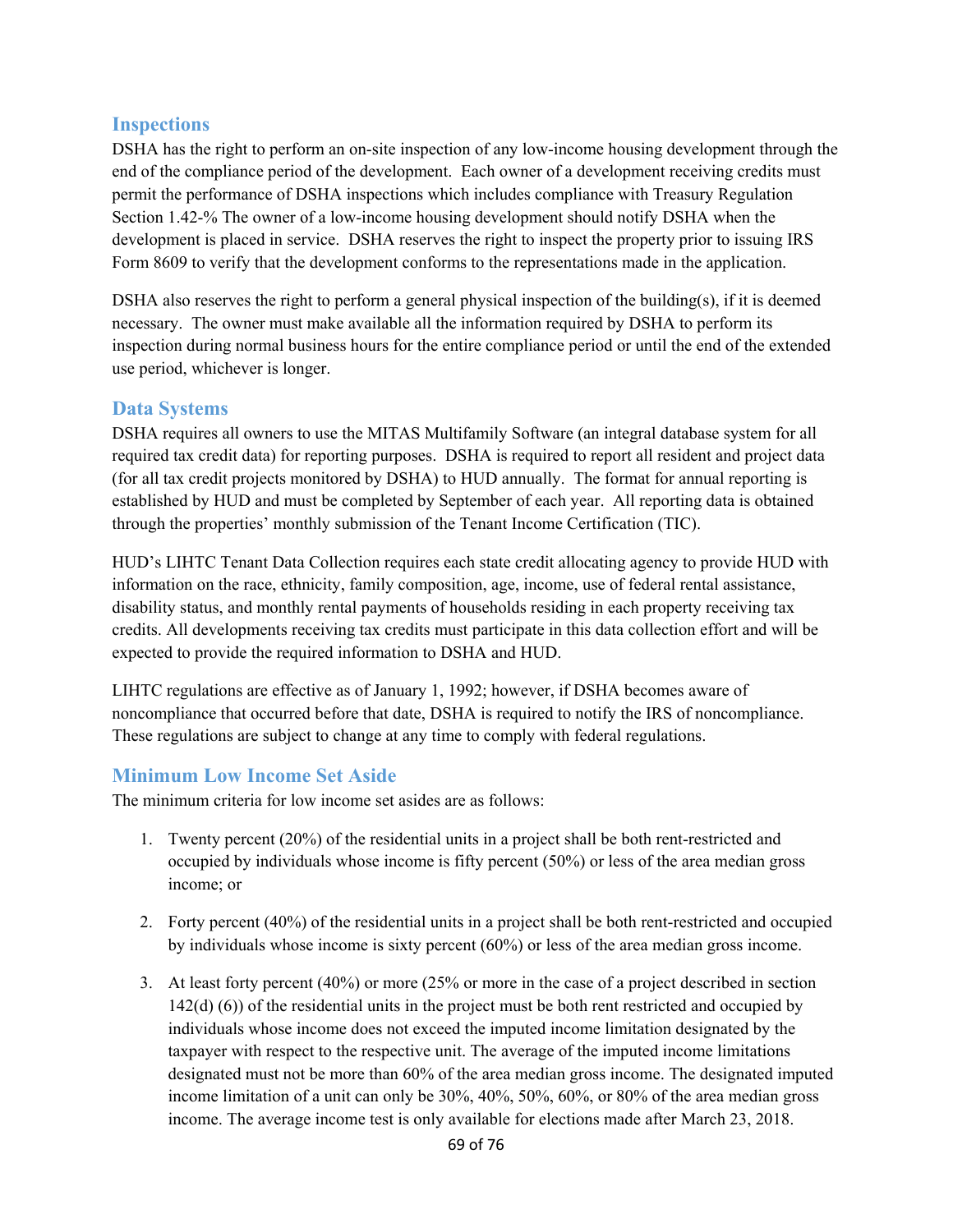The owner may select either (1) or (2) as a minimum set aside or a greater percentage, up to one hundred percent (100%). The election is made at the time of application and must be maintained throughout the compliance and extended use periods.

# **DSHA Average Income Policy**

The Internal Revenue Service ("IRS") amended Section 42(g) of the Internal Revenue Code of 1986 to add a third federal minimum set-aside option an applicant ("Owner") for LIHTC may elect for a proposed project to meet the definition of "qualified low-income housing project" ("development"). Owner may elect to satisfy the 20-50 test, the 40-60 test, or the new subsection specified as the Average Income test ("Income Averaging"). Income Averaging allows households with incomes of up to 80 percent of the Area Median Income ("AMI") to qualify for LIHTC units, so long as the average of the imputed income limitations for a development, as a whole, does not exceed 60 percent of AMI. The minimum set-aside election is irrevocable once made on the Form 8609.

## **Owner Requirements**:

- Owners of developments with more than one building must elect on the Forms 8609 to treat all of them as part of a multiple building project (checking "Yes" on line 8b of the current form).
- Income Averaging Test:
	- 1. Under Income Averaging, a development meets the requirements of section  $42(g)(1)(C)$ if 40 percent or more of the residential units in the development are:
		- i. rent restricted; and

ii. occupied by individuals whose income does not exceed the imputed income limitation designated by the applicant with respect to the respective unit.

- 2. The average of the imputed income limitations, across the development as a whole, cannot exceed 60 percent of the area median gross income. DSHA may require a lower percentage for purposes of underwriting.
- DSHA will include the Federal Election and set-aside option described in detail in the recorded Declaration of Land Use Restrictions Covenants Relating to Low Income Housing Tax Credits.
- Income designations are permitted to "float". For example, if at the time of Application, the Owner committed to a mix of 30%, 50%, 60% and 80% units with an overall income percentage of 60%, then throughout the affordability period (as long as the overall income percentages remains at or below 60%) the unit designations may be changed to any combination of 30%, 40%, 50%, 60%, and 80% units.
- Developments that are not comprised of 100% Low Income units, i.e. those including market rate units, will be required to complete annual re-certifications.
- Developments that are comprised of 100% Low Income units, including 80% units, will not be required to complete annual re-certifications. This policy could change if the IRS decides to require annual re-certifications.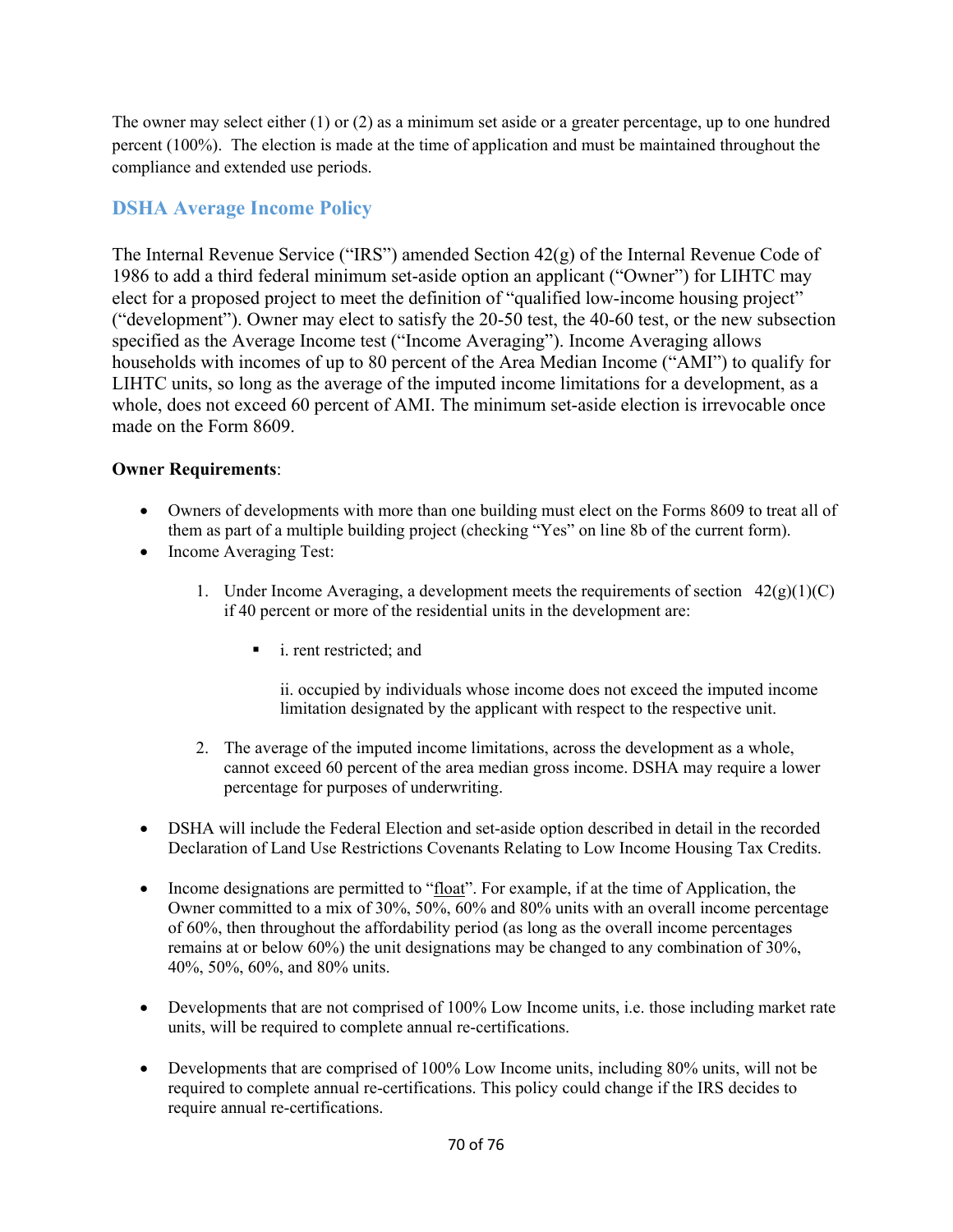- Owners must disperse  $30\%$ ,  $40\%$ ,  $50\%$ ,  $60\%$ , and  $80\%$  units across unit types and sizes in a manner that does not violate Fair Housing.
- Projects using 4% tax credits/tax-exempt bond financing IRC Section 142 remains unchanged under the Act. A project subject to IRC Section 142 must still meet either the 20/50 or 40/60 minimum set-aside test. The project may elect average income for LIHTC as long as the unit mix selected will also meet the minimum set-aside test for bond compliance purposes.
- Properties seeking a resyndication of credits are permitted to elect average income as a new minimum set-aside; however, the new election will not release the property from the affordability requirements defined in the original restrictive covenant. The original restrictive covenant, and its incorporated rent and income requirements, will remain in effect until the extended use period has ended. Owners resyndicating will record a new restrictive covenant. During the period in which both restrictive covenants are in effect, the owner will have to comply with the more stringent rules applicable to each particular unit.
- DSHA reserves the right to disallow any clear skewing of unit designations. DSHA will require applicants to provide reasonable parity between different bedroom sizes at each targeted income band utilized on the property.
- Noncompliance will work the same as it does with the other minimum set-asides. If the Owner elects' income averaging and fails to meet the income averaging standard at the end of a calendar year, it is not a qualified low-income housing development for the year under IRC Section  $42(g)(1)(C)$ , and noncompliance must be reported to IRS Form 8823 and the owner could be subject to loss of Credits.
- DSHA will charge an additional \$250 per unit for electing the income averaging option.

## **Rent Limitations**

LIHTC units are rent restricted. The maximum rent that can be charged for a low-income unit cannot exceed thirty percent (30%) of the imputed income limitation applicable to such unit (See - Rent Limits by Number of Bedrooms chart).

## **Income Requirement**

The maximum income requirement is fifty percent (50%) or less of the county gross median income based on family size, sixty percent (60%) or less of the county gross median income based on family size, or may elect to Average Income whereby at least forty percent (40%) or more (25% or more in the case of a project described in section  $142(d)$  (6)) of the residential units in the project must be both rent restricted and occupied by individuals whose income does not exceed the imputed income limitation designated by the taxpayer with respect to the respective unit. The average of the imputed income limitations designated must not be more than 60% of the area median gross income. The owner elects the income limit percentage to be used at the time of application. The allowable incomes based on family size can be found in the Income Limits chart. The owner must keep on file verification of the tenant's income.

The owner must retain on file DSHA's Annual Tenant Income Certification Form, documentation/ verification to support all income sources, and a copy of the lease for each unit of the project. The form includes the following information: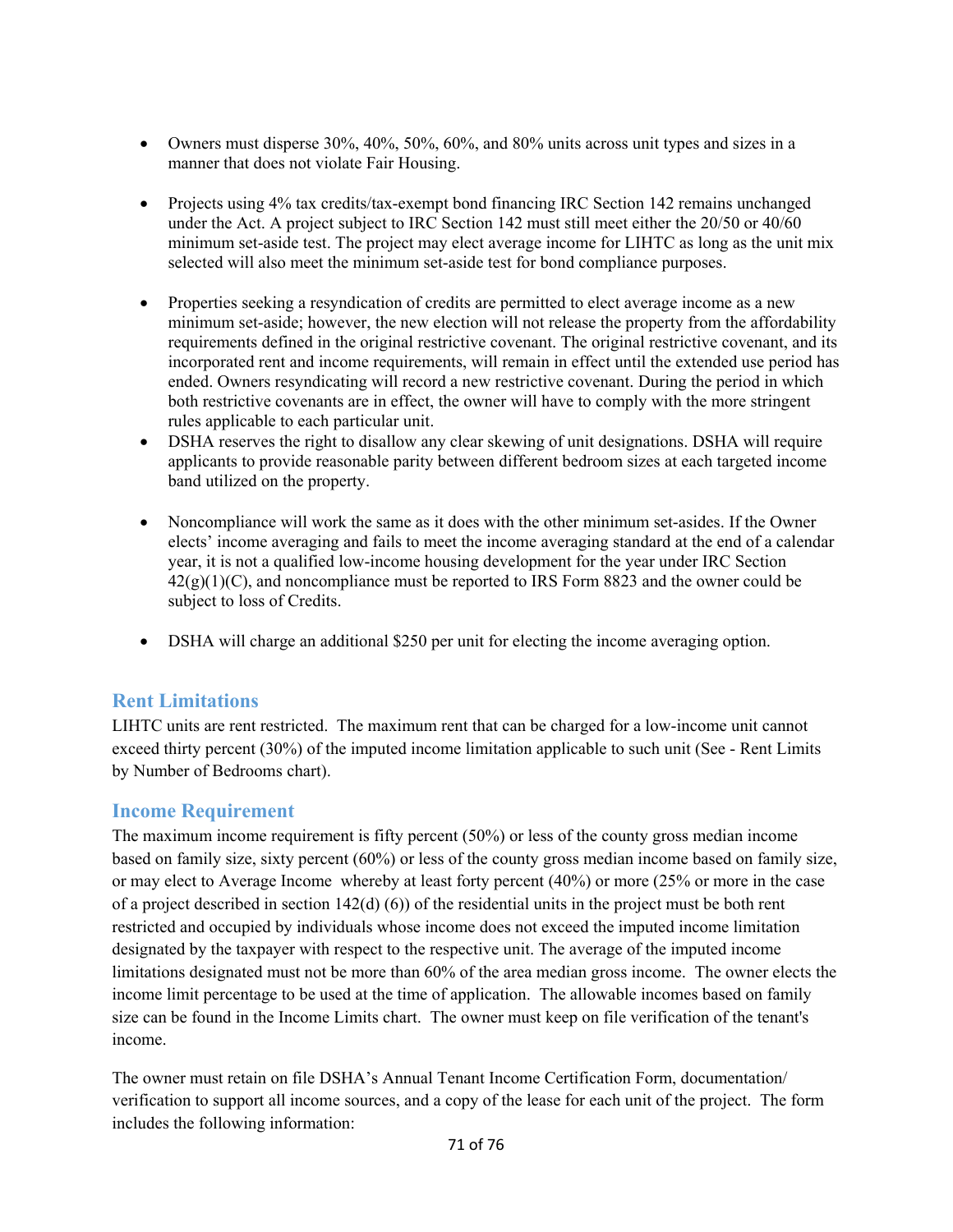- 1. Tenant name and social security identification numbers;
- 2. Family dependents and ages;
- 3. Gross income and asset information;
- 4. Sources of income; and
- 5. Full-time student status.

The form must be signed by the tenant and accepted by the owner. By signing this document, the tenant is certifying that the information is true and correct. Certain owners of 100 percent (100%) qualified lowincome properties may not have to perform an annual recertification of the tenant's income; however, owners may have to provide such certifications for various funding programs. In addition, data collection and submission requirements will still be applicable.

DSHA reserves the right to request this information at any time throughout the compliance or extended use period, whichever is longer. Please see DSHA's Compliance Monitoring Manual for proper documentation and certification procedures.

#### **Recordkeeping Requirements**

As required by the IRS, all LIHTC projects must maintain and have available for inspection the following information on each building in the project for each year in the compliance period:

- 1. The total number of residential rental units in the building (including the number of bedrooms and the size, in square feet, of each residential rental unit);
- 2. The percentage of residential rental units in the building that are low-income units;
- 3. The rent charged on each residential rental unit in the building (including the source and amount of any utility allowance calculations);
- 4. The low-income unit vacancies in the building(s) and information that shows when and to whom the next available unit(s) was rented;
- 5. The number of occupants in each low-income unit;
- 6. The annual income certification of each low-income tenant per unit;
- 7. Documentation to support each low-income tenant's income certification;
- 8. The eligible basis and qualified basis of the building(s) at the end of the first year of the Credit period, IRS Form 8609 and all attachments;
- 9. A list of all tenants of the building(s) at initial rent-up, which includes the name of occupant, number of persons, and annual income;
- 10. The character and use of the non-residential portion(s) of the building included in the building's eligible basis under Section  $42(d)$  (e.g., tenant facilities that are available on a comparable basis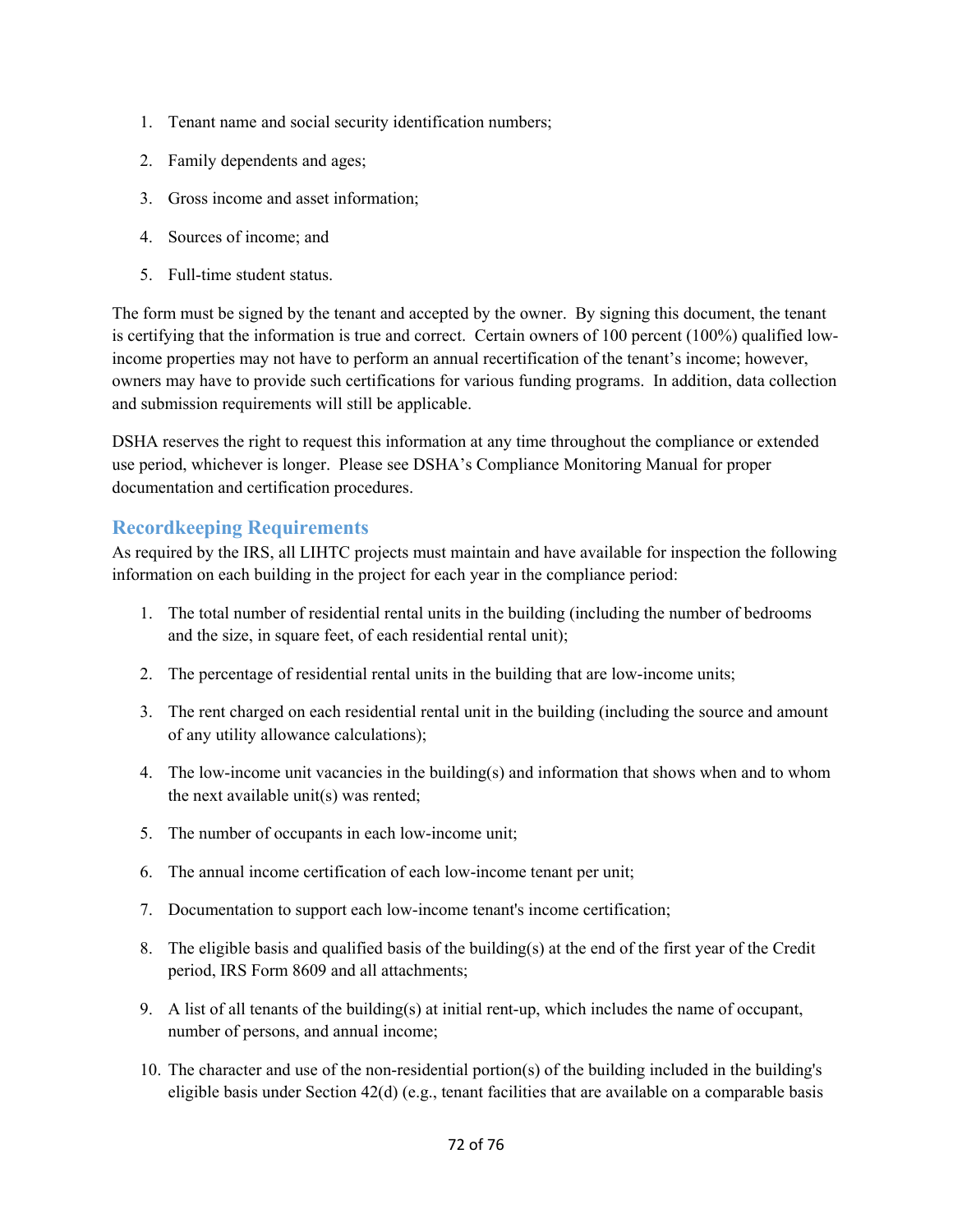to all tenants and for which no separate fee is charged for use of the facilities, or facilities reasonably required by the project);

- 11. Documentation that the owner has not refused to lease a unit in the project to an applicant because of any protected status, including VAWA history, or because the applicant holds a voucher or certificate of eligibility under Section 8 of the United States Housing Act of 1937 or any State of Delaware rental assistance program;
- 12. The project was continually in compliance with the Violence Against Women Act and all applicable implementing regulations;
- 13. Documentation that the buildings and low-income units in the project were suitable for occupancy, taking into account local health, safety, and building codes (or other habitability standards), and the State or local government unit responsible for making local health, safety, or building code inspections did not issue a violation report for any building or low-income unit in the project. If a violation report or notice was issued by the governmental unit, the owner must attach a statement summarizing the violation report or notice to the annual certification submitted to DSHA. In addition, the owner must state whether the violation has been corrected;
- 14. No findings of discrimination under the Fair Housing Act, 42 U.S.C. §§ 3601-3619, occurred for the project. A finding of discrimination includes an adverse final decision by the Secretary of Housing and Urban Development, 24 C.F.R. § 180.680, an adverse final decision by a substantially-equivalent state or local fair housing agency,  $42 \text{ U.S.C.}$   $\S 3616(a)(1)$ , or an adverse judgment from a federal court; and
- 15. If a property receives funding from the following sources; HOME funds, Housing Assistance Payment (HAP) contract funds, HDF funds, or the LIHTCs were allocated in 2002 to present, an Affirmative Fair Housing Marketing Plan (AFHMP) must be reviewed and approved by either DSHA or HUD. This plan must be updated every five (5) years.
- 16. If the property receives funding from the following DSHA sources; DSHA, HDF, HOME, or Housing Trust Fund, monthly financial data must be entered into DSHA's database system MITAS. This includes annual budgets, monthly income and expenses. Supporting documents must be submitted monthly to the asset management mailbox for review by the property's asset analyst.
- 17. All Owners are required to provide DSHA with a copy of the annual financials within 90 days of the end of the fiscal year. DSHA accepts the financials in PDF format and it must be signed by the owner and management agent.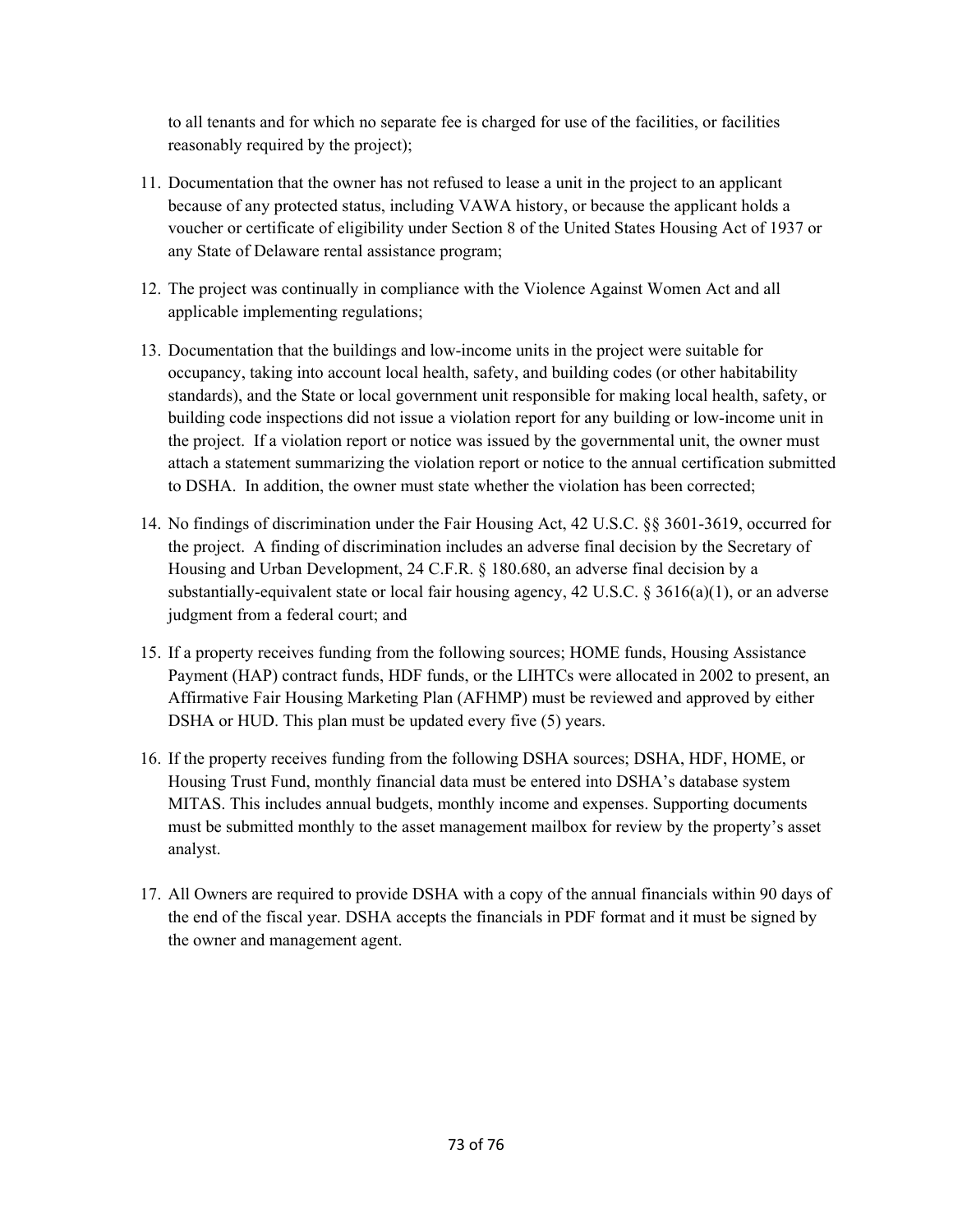The records (listed above) for the first year of the credit period must be retained for at least six (6) years beyond the due date (including any extensions) for filing the federal income tax return for the last year of the compliance period of the building. The records for each year thereafter must be retained for at least six (6) years after the due date (including any extensions) for filing of the federal income tax return for that year.

## **Annual Project Certification and Review**

The owner must annually certify to DSHA that, for the preceding twelve (12)-month period, the project has achieved the following requirements:

- 1. The project met the required minimum set aside or any higher set aside elected by the owner;
- 2. There was no change in the applicable fraction (as defined in Section  $42(c)(1)(B)$ ) of any building in the project, or that there was a change, and a description of the change;
- 3. The owner has received an annual income certification from each low-income tenant and documentation to support that certification;
- 4. Each low-income unit in the project was rent-restricted under Section  $42(g)(2)$ ;
- 5. All units in the project were for use by the general public and used on a non-transient basis (except for transitional housing for the homeless, provided under Section  $42(i)(3)(B)(iii)$ );
- 6. Each building in the project was suitable for occupancy, taking into account local health, safety, and building codes (or other habitability standards), and the state or local government unit responsible for making building code inspections did not issue a report of violation for any building or low-income unit in the project;
- 7. There was no change in the eligible basis (as defined in Section 42(d)) of any building in the project, or that there was a change and the nature of the change (e.g. a common area has become commercial space, or a fee is now charged for a tenant facility formerly provided without charge);
- 8. All tenant facilities included in the eligible basis under Section 42(d) of any building in the project, such as swimming pools, other recreational facilities, and parking areas, were provided on a comparable basis without charge to all tenants in the building;
- 9. If a low-income unit in the project became vacant during the year, reasonable attempts were or are being made to rent that unit or the next available unit of comparable or smaller size to tenants having a qualifying income before any units in the project were or will be rented to tenants not having a qualifying income;
- 10. If the income of tenants of a low-income unit in the project increases above the limit allowed in Section  $42(g)(2)(D)(ii)$ , the next available unit of comparable or smaller size in the project was or will be rented to tenants having a qualifying income;
- 11. If a household consists of ALL full-time students, such households met one of the exceptions outlined in Section 42 (i)(3)(D), which prohibits households occupied entirely by full-time students in a low-income tax credit unit;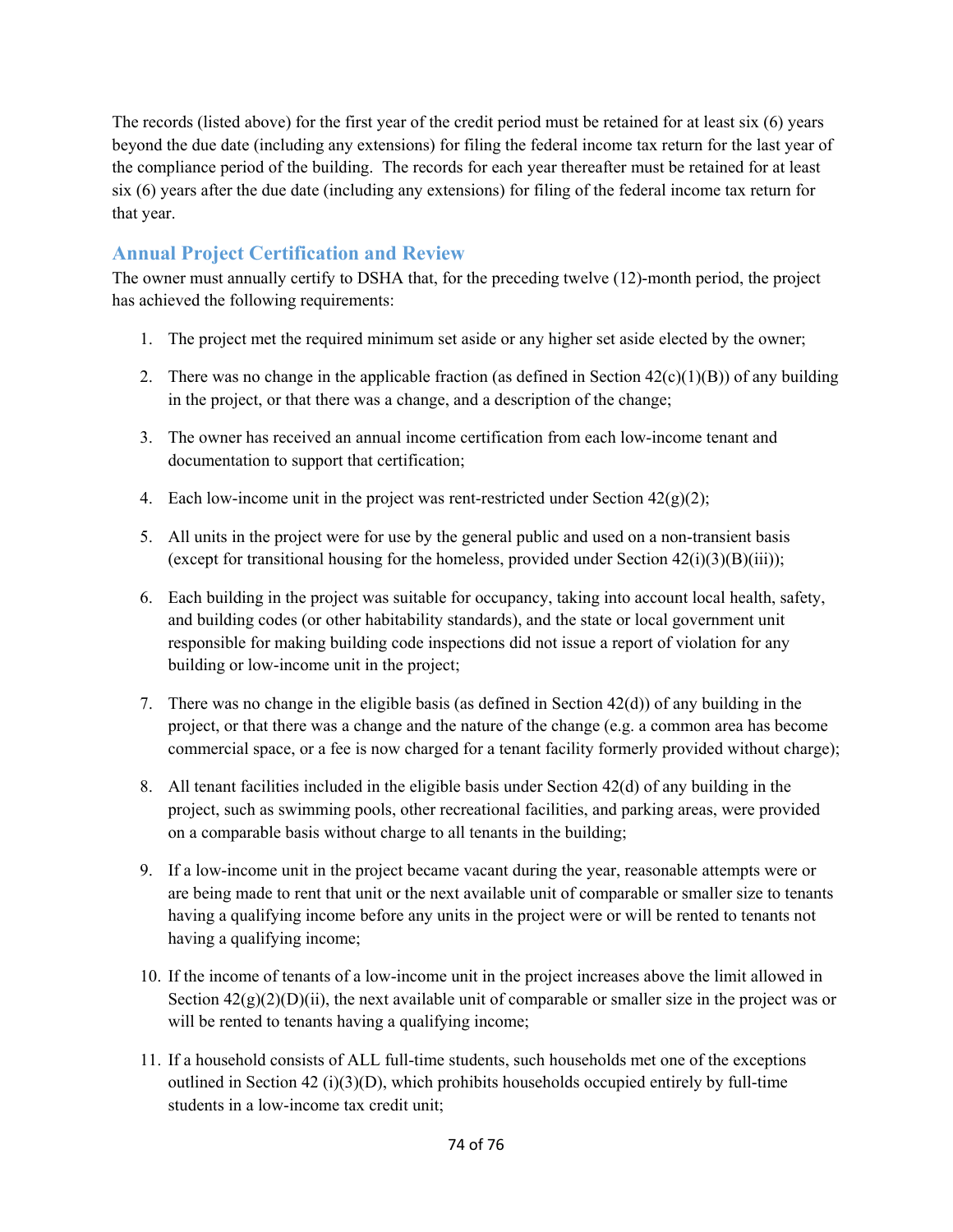- 12. The owner has not refused to lease a unit in the project to an applicant because of any protected status, including VAWA history, or because the applicant holds a voucher or certificate of eligibility under Section 8 of the United States Housing Act of 1937 or any State of Delaware rental assistance program;
- 13. The project was continually in compliance with the Violence Against Women Act and all applicable implementing regulations;
- 14. No findings of discrimination under the Fair Housing Act, U.S.C. 3601-3619, occurred for the project. A finding of discrimination includes an adverse final decision by the Secretary of Housing and Urban Development, 24 CFR 180.680, an adverse final decision by a substantiallyequivalent state or local fair housing agency,  $42 \text{ U.S.C } 3616(a)(1)$ , or an adverse judgment from a federal court;
- 15. An Extended Low-Income Housing Commitment, as described in Section 42(h)(6) was in effect (for buildings subject to Section  $7108(c)(1)$  of the Revenue Reconciliation Act of 1989) (e.g. Declaration of Land Use Restrictive Covenants relating to Low Income Housing Tax Credits is in effect and was recorded with the Recorder of Deeds in the applicable county); and
- 16. The certifications and reviews described in this section shall be made at least annually, covering each year of the initial fifteen (15)-year compliance period and the fifteen (15)-year extended use period.

The owner must certify the above under penalty of perjury. In addition, it is a state crime punishable by a fine of up to \$2,300 or up to one (1) year in prison or both, to knowingly make any false statements concerning any of the above facts as applicable under the provisions of Title 11, Delaware Code, Section 1233.

#### The Annual Project Certification form must be completed by the owner annually and forwarded to DSHA at 18 The Green, Dover, Delaware 19901 to the Attention of Tricia Conley, by January 15 of each year.

## **Notice to Owner**

DSHA shall provide prompt written notice to the owner of a low-income housing project if DSHA does not receive the Annual Project Certification, or does not receive or is not permitted to inspect the tenant income certifications, supporting documentation, and rent records described above; or discovers by inspection, review, or in some other manner, that the project is not in compliance with the provisions of Section 42.

## **Notice to Internal Revenue Service**

DSHA is required to file Form 8823 "Low-Income Housing Credit Agencies Report of Noncompliance" with the IRS no later than forty-five (45) days after the end of the correction period specified in the written notice to the owner and no earlier than the end of the correction period (whether or not the noncompliance or failure to certify is corrected). DSHA must explain the nature of the noncompliance or failure to certify and indicate whether the owner has corrected the situation. Any change in either the applicable fraction or eligible basis that results in a decrease in the qualifying basis is an event of noncompliance.